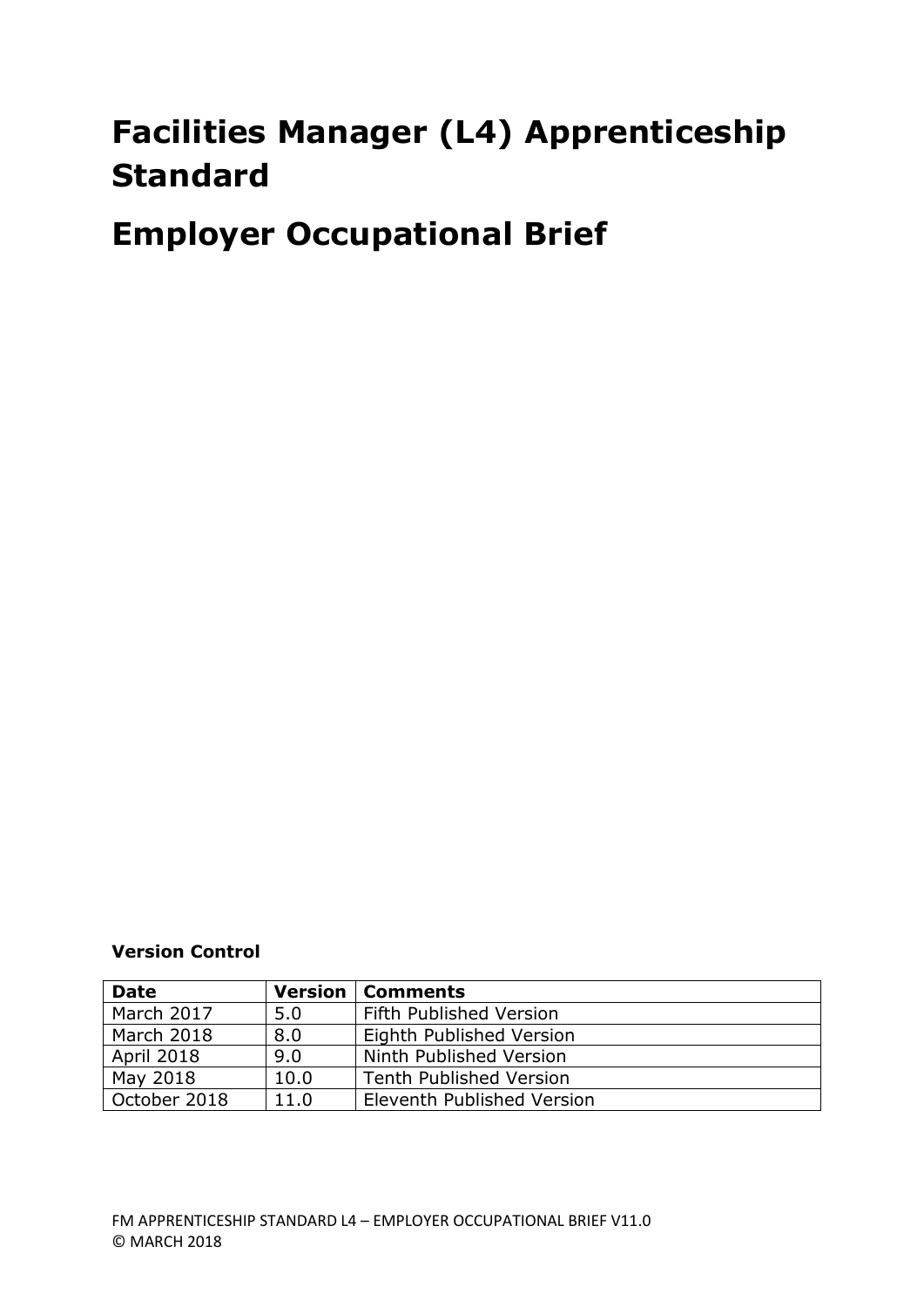## **Contents**

| 4 Recommendations for the on-programme assessment  4                                                                                                                                                                           |  |
|--------------------------------------------------------------------------------------------------------------------------------------------------------------------------------------------------------------------------------|--|
|                                                                                                                                                                                                                                |  |
|                                                                                                                                                                                                                                |  |
|                                                                                                                                                                                                                                |  |
|                                                                                                                                                                                                                                |  |
|                                                                                                                                                                                                                                |  |
|                                                                                                                                                                                                                                |  |
|                                                                                                                                                                                                                                |  |
|                                                                                                                                                                                                                                |  |
| 9 Behaviours (and the continuum control of the control of the control of the control of the control of the control of the control of the control of the control of the control of the control of the control of the control of |  |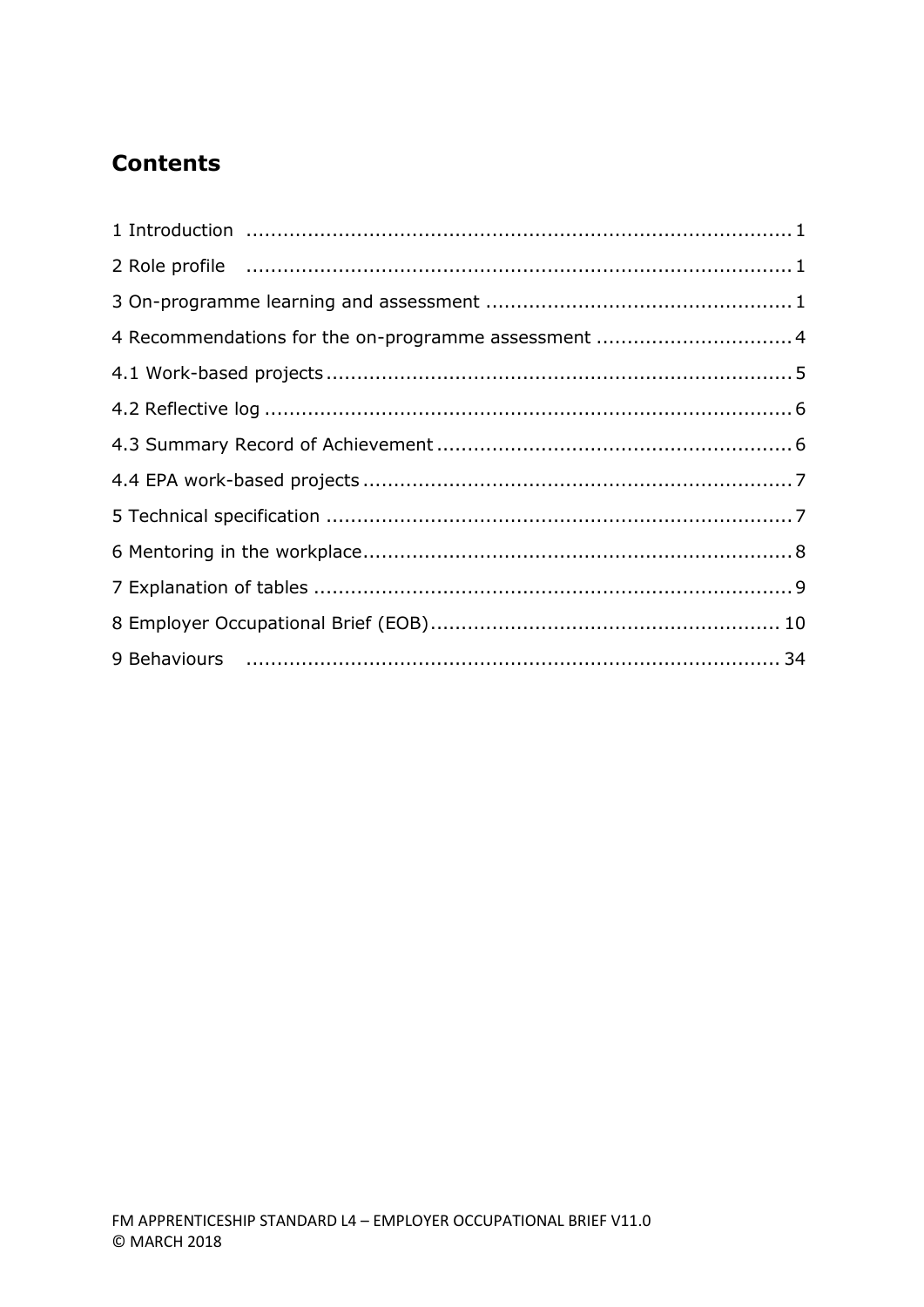## **1 Introduction**

The Employer Occupational Brief (EOB) is referred to in the Assessment Plan for this standard. Its purpose is to give details about the education and training requirements of the apprenticeship programme in order to ensure that there is clarity about the standards of learning that are required and that there is uniformity in the implementation of the programme.

The delivery of this apprenticeship by employers and providers is designed so that on-programme learning and the associated evidence will dovetail to ensure that the links between apprentices' knowledge, skills and behaviours can be tracked by apprentices, employers, providers and, where applicable, assessors. Apprentices should therefore be suitably prepared to take the End Point Assessment (EPA).

This document was produced by the facilities management (FM) employer group (Trailblazer) that was established to manage the development of this standard. It is strongly advised that these recommendations are implemented by those delivering the Facilities Manager Apprenticeship i.e. both employers and providers. The employer group retains copyright of this document and will be responsible for the periodic review and revision of the document. It can be downloaded free of charge from www.bifm.org.uk.

## **2 Role Profile**

**.** 

This apprenticeship prepares an individual for the safe, secure and comfortable working environment for all properties, assets and services that must be fully compliant with health and safety and other legislation. They manage the delivery of all FM services within their area of responsibility<sup>1</sup>, ensuring that levels of performance delivered exceed customer expectations within budget for the properties, assets and services in a sustainable way.

## **3 On-programme learning and assessment**

On-programme work-based learning opportunities are provided by employers to support and prepare apprentices for their careers in FM. Assessment of these practical work-based learning opportunities is formative, providing feedback to help apprentices identify the skills they have acquired and areas for future development. In tandem with this formative assessment, apprentices will develop their knowledge and a wider insight into the FM industry.

The indicative content of the standard has been translated into a technical specification (detailed learning content) by the Trailblazer employer group,

 $^1$  e.g. for one or more contracts/services; local responsibility; specific services e.g. cleaning or maintenance; fleet services etc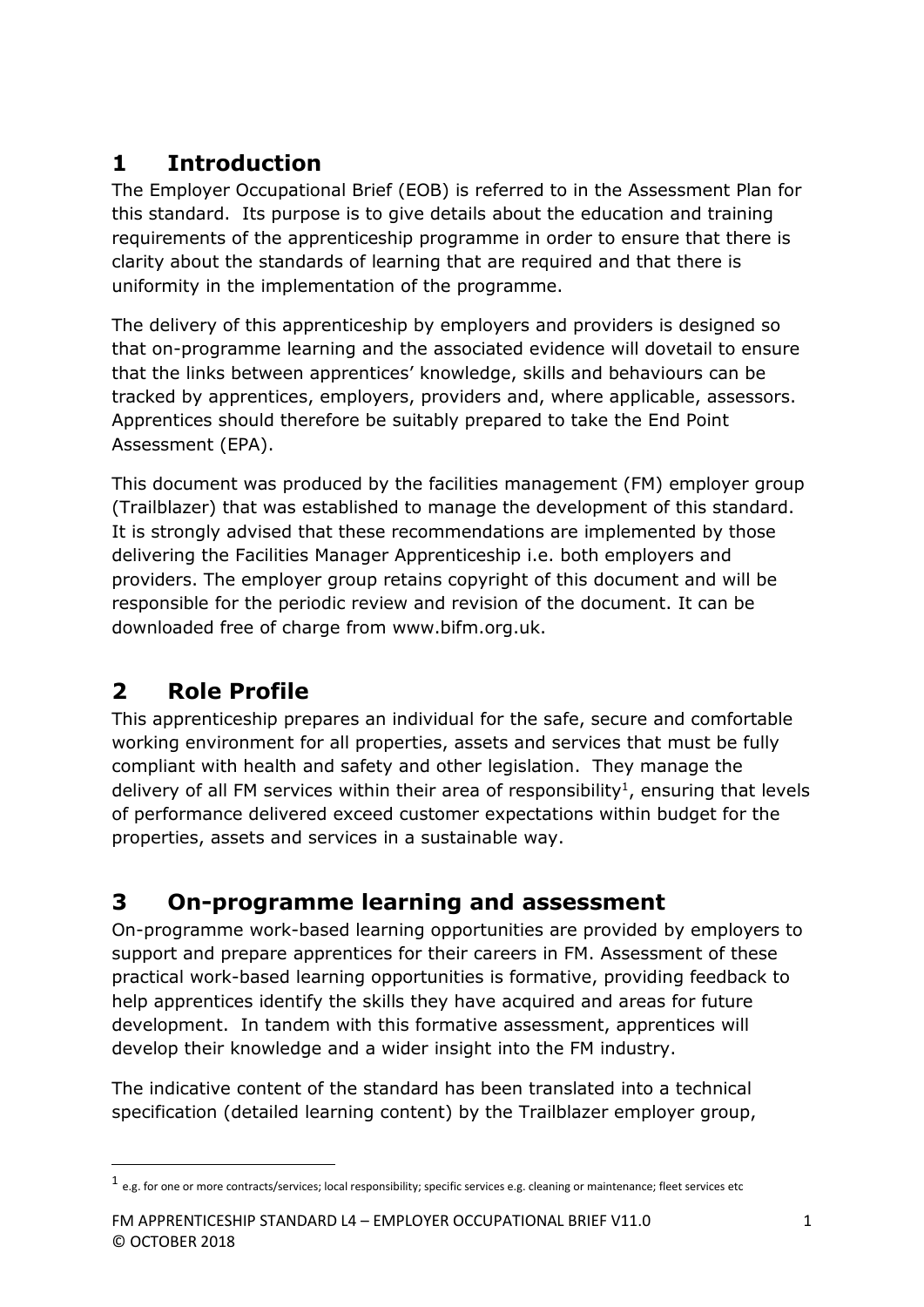covering the skills and knowledge requirements of the role. The detailed technical specifications can be found in Section 5 of this document.

Employers will need to work with training providers to develop the learning programmes which should be mapped to the technical specification to enable apprentices to demonstrate the required knowledge, skills and behaviours prior to undertaking the EPA. It is estimated that the full length of the apprenticeship will be  $18 - 24$  months with the EPA to take place no later than 6 months from the end of the apprenticeship.

Where appropriate, a holistic assessment plan covering two or more components of the technical specification is recommended. This will support apprentices in developing the ability to identify links between FM operations and responsibilities and between FM theory and FM practice. Assessment will also support individuals in their development of thinking skills required for study at Level 4 (equivalent level to a Higher National Diploma (HND) and the first year of a Bachelor's degree).

### **Qualification unit mapping**

Whilst apprentices are free to choose which optional units they wish to take to achieve the L4 Diploma in Facilities Management on-programme, it would be wise to choose those that cover the requirements of the eight projects that must be carried out on-programme during the apprenticeship. It is therefore recommended that apprentices should complete the following units which map to the apprenticeship standard as follows:

| Area of the standard                             | <b>Qualification optional units</b> |
|--------------------------------------------------|-------------------------------------|
| 1 Property asset management                      | 4.16, 4.17, 4.18, 4.22              |
| 2 Service delivery                               | 4.13                                |
| 3 Compliance                                     | 4.06, 4.19, 4.20, 4.22              |
| 4 Management systems                             | 4.11, 4.25                          |
| 5 Policy implementation and change<br>management | 4.08, 4.09, 4.12, 4.23, 4.24        |
| 6 Quality and stakeholder management             | 4.14, 4.15                          |
| 7 People management                              | 4.10, 4.23                          |
| 8 Financial and procurement management           | 4.07, 4.21, 4.24                    |

However, apprentices should bear in mind that they need to achieve a minimum of 48 credits from their choice of optional units.

Note also that some aspects of the standard are not covered by any of the qualification units. These are as follows: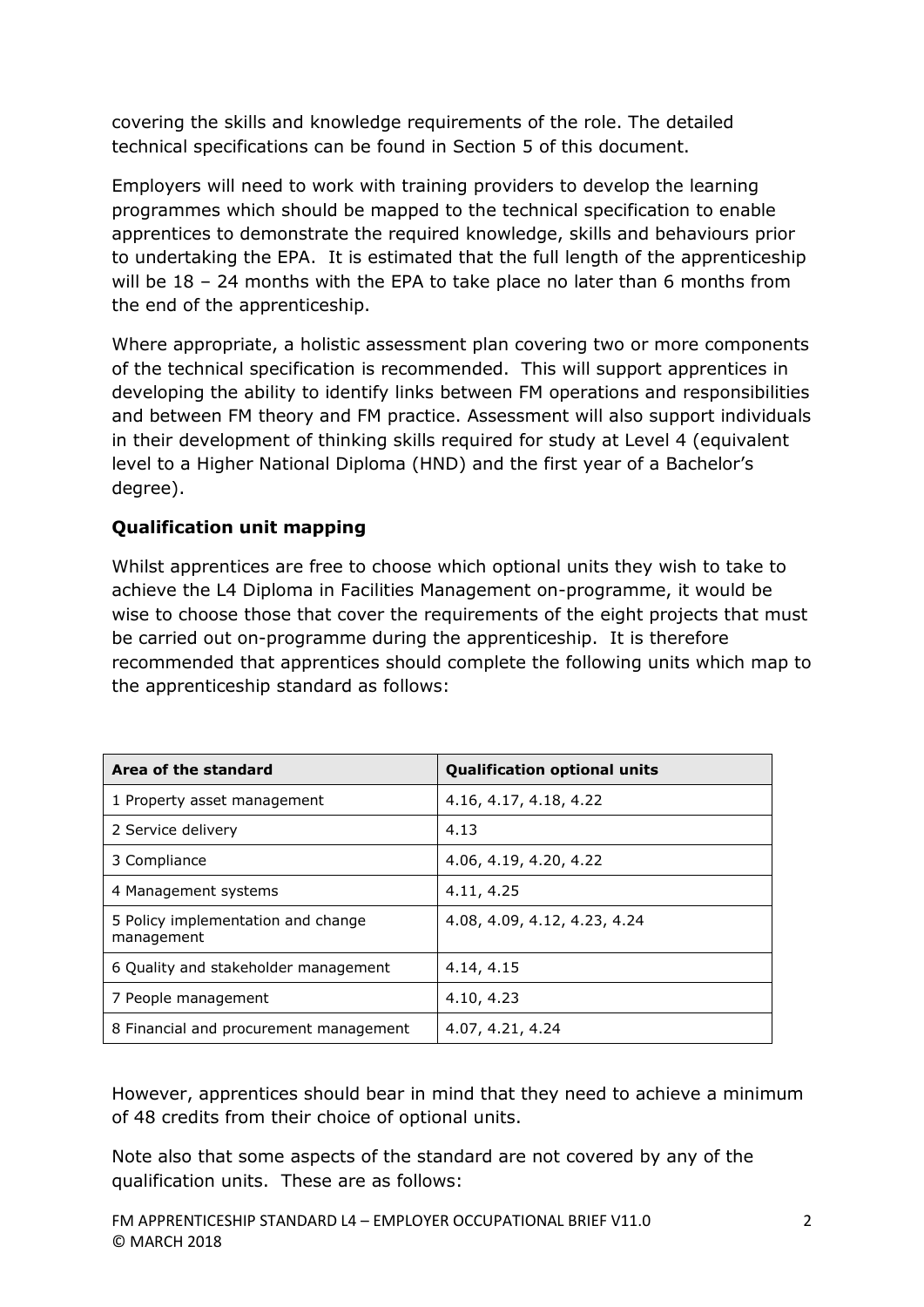#### **Skills**

| Area of the standard                             | Aspects not covered by qualifications<br>units                                               |
|--------------------------------------------------|----------------------------------------------------------------------------------------------|
| 1 Property asset management                      | Evaluate the effectiveness of the<br>implementation of a property management                 |
| 2 Service delivery                               | N/A                                                                                          |
| 3 Compliance                                     | <b>Business continuity</b><br>Analyse the extent to which compliance<br>requirements are met |
| 4 Management systems                             | N/A                                                                                          |
| 5 Policy implementation and change<br>management | Develop and implement delivery plans for<br>the management of FM services                    |
| 6 Quality and stakeholder management             | N/A                                                                                          |
| 7 People management                              | Assess and plan for individuals'<br>development needs                                        |
| 8 Financial and procurement management           | Develop operational plan and budget<br>Analyse the effectiveness of procurement<br>practices |

### **Knowledge**

| Area of the standard                             | Aspects not covered by qualifications<br>units                                                 |
|--------------------------------------------------|------------------------------------------------------------------------------------------------|
| 1 Property asset management                      | N/A                                                                                            |
| 2 Service delivery                               | Problem solving techniques<br>Prevention measures<br>Corrective actions                        |
| 3 Compliance                                     | Client requirements                                                                            |
| 4 Management systems                             | Requirements of ISO 41001 (international<br>FM standard)                                       |
| 5 Policy implementation and change<br>management | N/A                                                                                            |
| 6 Quality and stakeholder management             | N/A                                                                                            |
| 7 People management                              | Capability building<br>HR tools and techniques                                                 |
| 8 Financial and procurement management           | Accountability within delegated financial<br>authorities<br>Client objectives and requirements |

The project developed by training providers will need to cover these missing items as above.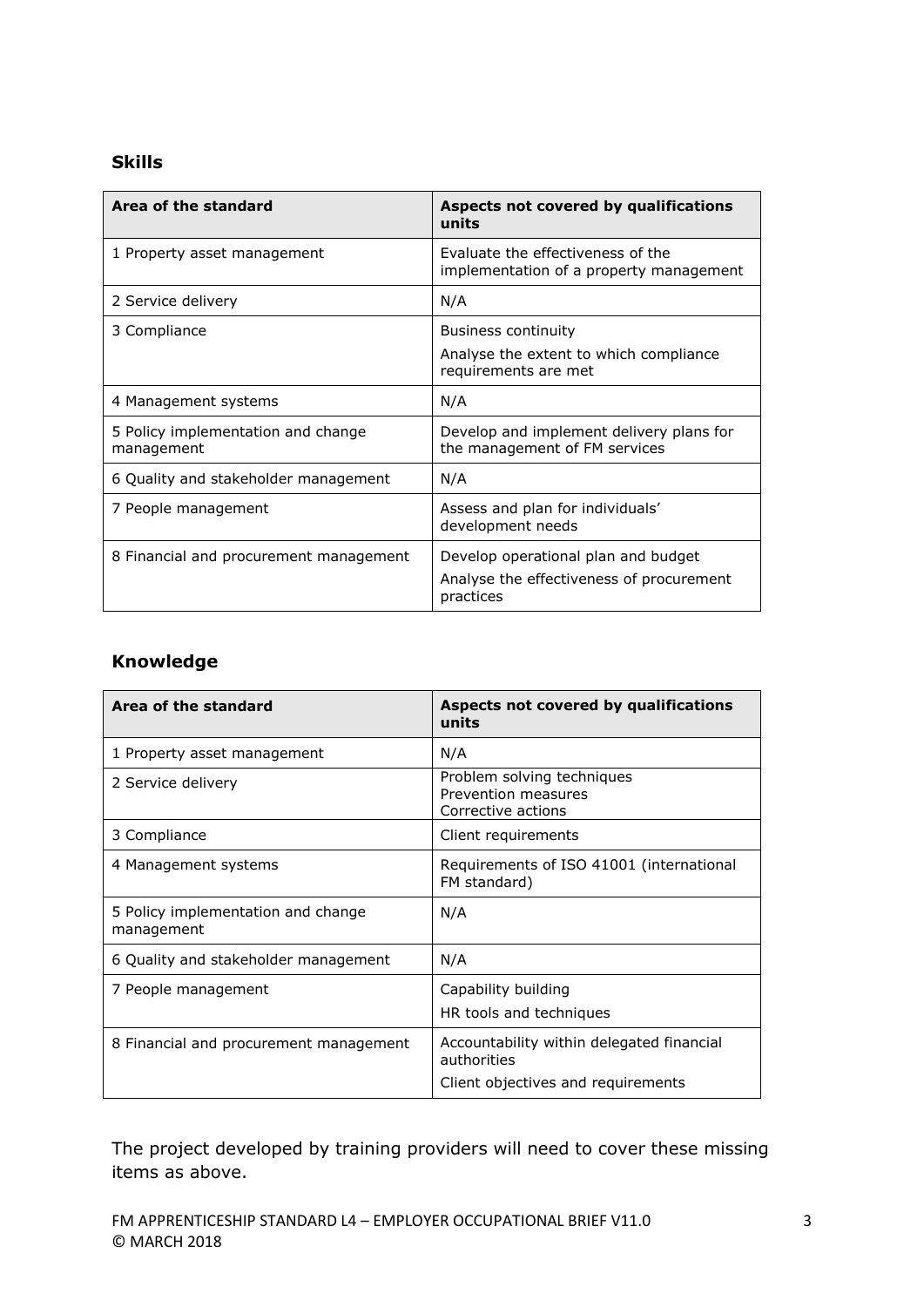Where the selected qualification units do not cover all the areas of the standard, training providers will need to develop a project that covers those areas.

On successful completion of this apprenticeship, apprentices will then have achieved the Ofqual-regulated BIFM level 4 Diploma in FM which will meet the criteria for BIFM membership at Associate grade. This will also meet the academic requirement for BIFM member grade.

### **4 Recommendations for on-programme assessment**

It is recommended that employers implement on-programme assessments, which will be formative, to enable apprentices to demonstrate that they have developed the required knowledge, skills and behaviours in the workplace under working conditions before taking the EPA.

| <b>Assessment</b><br>Tool                  | Coverage               | <b>Assessed By</b>                   | Grading                      |
|--------------------------------------------|------------------------|--------------------------------------|------------------------------|
| Work-based<br>projects                     | Knowledge,<br>skills & | Employers /<br>Training              |                              |
|                                            | behaviours             | Providers                            | $N/A$ – formative assessment |
| Reflective log                             | <b>Behaviours</b>      | Employers /<br>Training<br>Providers |                              |
| Functional<br>Skills English &<br>$Maths*$ | Knowledge              | Training<br><b>Providers</b>         | Pass/Unclassified            |

\*If required of an apprentice

Employers and providers should confirm in writing when they consider that apprentices are ready to take the EPA. Apprentices may not progress to the EPA until they have achieved the standard.

The assessment methods chosen are flexible and support the nature of learning across all on-programme activities. These methods are:

- work-based projects;
- reflective log.

These methods are outlined briefly in the following paragraphs.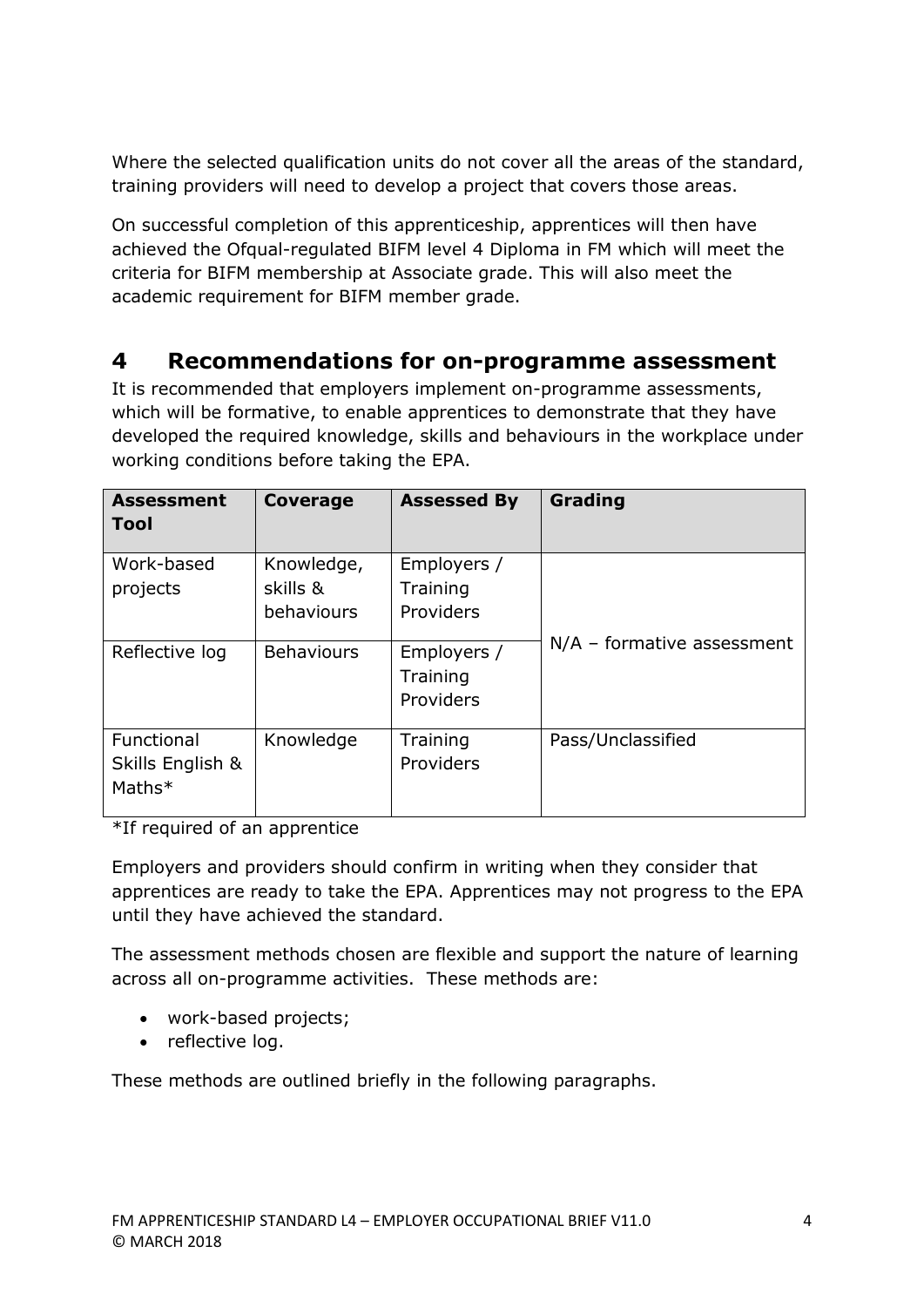### **4.1 Work-based projects**

It is strongly recommended that the formative assessment includes work-based projects. This is to assure apprentices' competence across the various tasks in the workplace required in undertaking the role.

A work-based project may also be known as a case study. They may be used in three different scenarios:

- 1. Apprentices may be employed by an organization that delivers all aspects of FM and their own role gives them access to the full range of FM activities;
- 2. Apprentices' roles may be limited to certain aspects of FM only;
- 3. The organization employing an apprentice may not deliver all aspects of FM. In this situation, to complete a work-based project (or case study), apprentices are more likely to need to carry out research beyond their employing organization. No more than 30% of such projects may be demonstrated in this way.

Work-based projects or case studies should be framed around the exploration of a particular FM issue. The aim is for apprentices to develop more learner autonomy by providing opportunities to conduct research and demonstrate critical understanding of a chosen FM issue. This method of assessment is flexible in that apprentices may draw on external references to a greater or lesser degree depending upon the purpose of and outcomes of the assessment e.g. academic (knowledge) or practice (skills and behaviours).

A work-based project or case study might be grounded in practice and used to demonstrate skills and behavioural outcomes, with the completed project or case study providing evidence of achievement of specific learning outcomes.

The suitability of work-based projects/case studies should be approved by the assessor and the employer.

Apprentices should draw on a range of technical published material e.g. books, periodicals, research papers etc and use this to underpin their understanding of theories and models and how these apply to FM.

A qualified assessor<sup>2</sup> will confirm that the reports resulting from the work-based projects or case studies form valid and sufficient evidence. Provided that they are of suitable standard (i.e. they meet the requirements of the apprenticeship standard), it is recommended that the work-based projects or case studies are not graded during the on-programme element of the apprenticeship. However, feedback will be provided to apprentices on their work-based evidence to help them prepare for the EPA. This is described in further detail in the mentoring section.

**.** 

<sup>2</sup> the requirements for which are set out in the Assessment Plan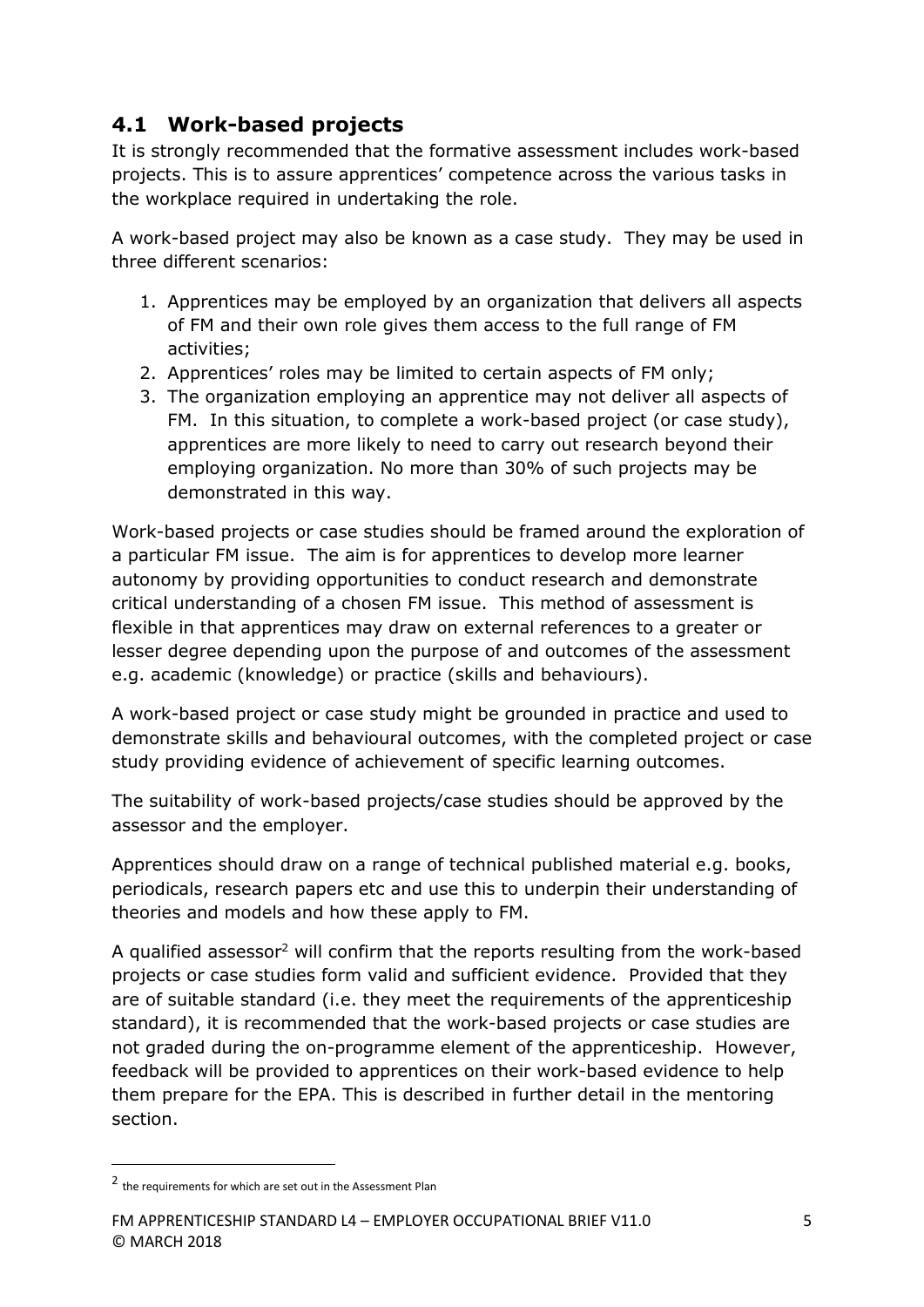## **4.2 Reflective Log**

The purpose of reflection is to enhance the development of key professional and practical skills that the apprentice will need to use throughout the programme and in the wider context of career development within FM. BIFM will supply guidance on the requirements of the reflective log.

Throughout the on-programme assessment, apprentices should keep a reflective log of evidence on their learning in real time. This will enable them to reflect on their experience of generating their evidence. It will allow the assessment and self-assessment of apprentices' skills, behaviours and underpinning knowledge of work activities. The reflective log will be developed by apprentices and verified by a qualified assessor to ensure the validity and sufficiency of the evidence. It is recommended that the reflective log is not graded. However, feedback is provided to learners to help them prepare for the EPA. This is described in further detail in the mentoring section.

The reflective log is designed to be a live record of the apprenticeship journey. It will be developmental, demonstrating the apprentices' progression in FM and their ability to reflect on their experiences, moving from basic reflection to critical self-reflection of their developing knowledge, skills and behaviour. Guidance will be provided to employers and providers to support apprentices in the development of their reflective skills. The reflective log may take the form of a paper document or it might be kept digitally e.g. using voice recordings and video diaries.

During the course of their degrees, university mentors and apprentices should meet at least quarterly on a one-to-one basis to review apprentices' progress and development needs. Records of these meetings should be kept in the reflective log as they may be used as evidence of apprentices' achievements against the requirements of the knowledge, skills and behaviours of the apprenticeship standard.

On completion of all on-programme learning, apprentices will progress to the EPA. The reflective log will form the basis for holistic reflection on their development over the course of the degree apprenticeship. Professional discussion will be used in the EPA so that key areas for development can be explored to assist with verification of the outcomes of apprentices' learning.

### **4.3 Summary Record of Achievement**

It is recommended that a Summary Record of Achievement be implemented to record and track learners' achievements through the on-programme assessment. It should link to the reflective log and take into account feedback from all parties involved in the programme i.e. employers and providers. The Record of Achievement will be agreed and signed off by the employer and provider to provide an auditable record that the apprentice has met the requirements of the standard and technical specification (skills, knowledge and behaviours). This will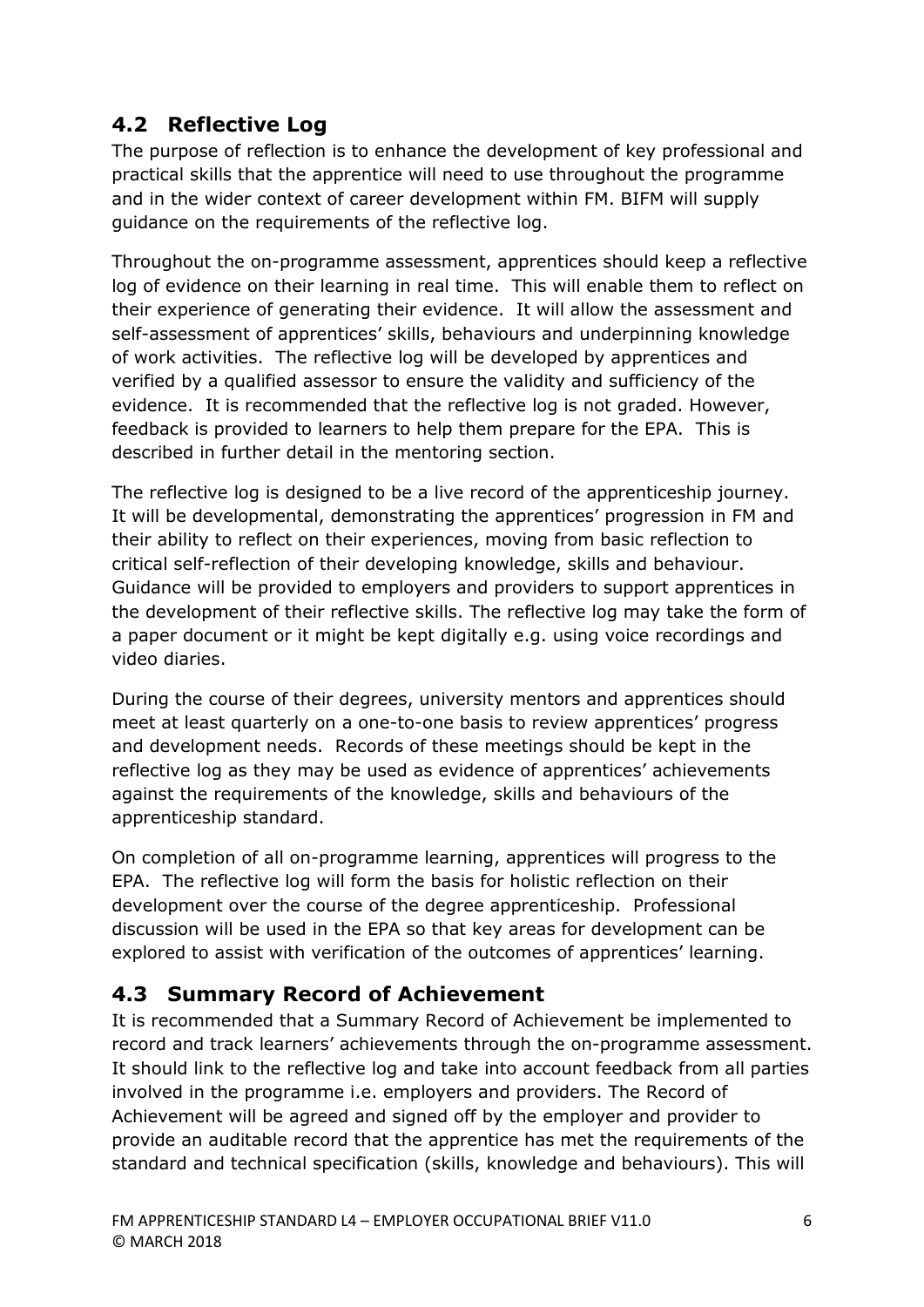record the fact that the apprentice has reached a suitable standard to take the EPA.

## **4.4 EPA work-based projects**

A further project must be carried out during the End-Point Assessment (EPA) for which apprentices must produce an 8,000 word report (see pages  $10 - 12$  of the assessment plan at:

[https://www.instituteforapprenticeships.org/media/1760/st0484-facilities](https://www.instituteforapprenticeships.org/media/1760/st0484-facilities-manager-level-4-assessment-plan-for-publication.pdf)[manager-level-4-assessment-plan-for-publication.pdf](https://www.instituteforapprenticeships.org/media/1760/st0484-facilities-manager-level-4-assessment-plan-for-publication.pdf)

The project must cover the knowledge and skills listed in areas 1, 3, 4 and 8 of the apprenticeship standard along with the four behaviours listed on page 12 of the assessment plan. This is to prove that apprentices have retained the learning gained during the apprenticeship and can apply it synoptically at the end of the programme.

Apprentices should focus on demonstrating that they meet the higher order skills and knowledge for each of the four areas to be assessed by the project as achievement of the higher order items infers that the lower order knowledge and skills have also been achieved. See pp  $10 - 12$  of the assessment plan).

Apprentices are not allowed to use work that they have completed whilst onprogramme. However, such work may form a "control" against which apprentices may wish to measure changes. Therefore, they may review and evaluate work that they have done on-programme and use this as source material for further developments. For example, they may wish to review a Business Continuity Plan (BCP) that they have developed previously and consider its continuing fitness for purpose. However, evidence to be submitted for the EPA must demonstrate how the plan has been redeveloped to respond to changing circumstances. The final evidence submitted for EPA purposes must be demonstrably different from what has been produced on-programme.

## **5 Technical Specification**

This Employer Occupational Brief relates to the Apprenticeship standards i.e.:

- 1 Property asset management
	- Manage FM property and fixed assets and implement building maintenance plans
- 2 FM service delivery
	- Ensure the delivery of FM service provision to required standards and identify opportunities for improvement
- 3 FM compliance
	- Meet FM compliance, risk and business continuity requirements
- 4 FM management systems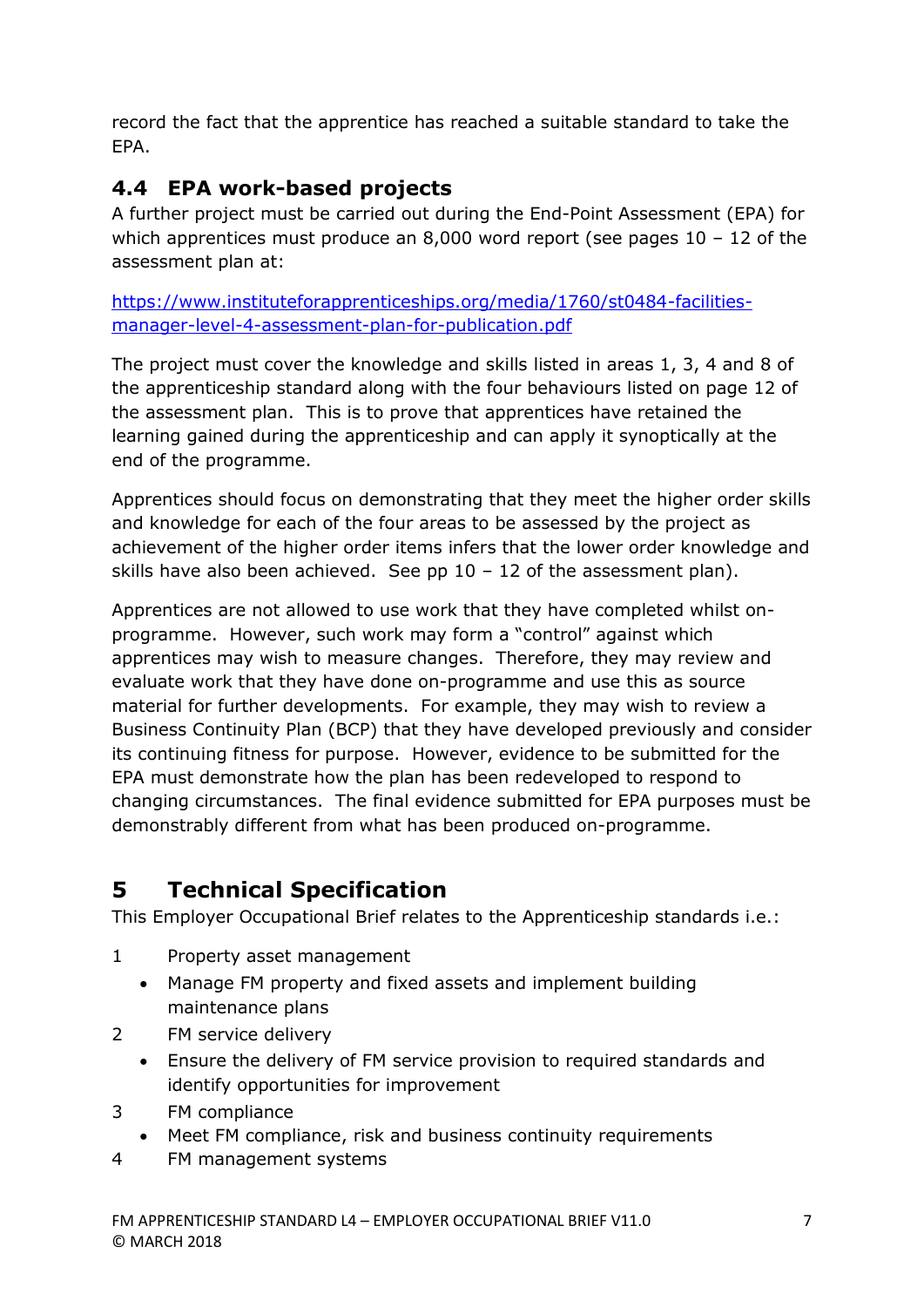- Use FM management systems to monitor, report and act on the performance and efficiency of properties, assets and services against FM KPIs
- 5 FM policy implementation and change management
	- Develop and implement delivery plans for the management of FM properties, assets and services and manage change
- 6 Quality and stakeholder management in FM
	- Establish and manage day-to-day relationships with clients and other stakeholders to agreed quality standards
- 7 People management in FM
	- Motivate, manage and develop FM teams to deliver operational objectives
- 8 Change and programme management in an FM context
	- Apply change and programme management techniques in an FM context
- 9 Financial and procurement management
	- Manage FM finances and procure FM goods and services, ensuring they are delivered within agreed budgets and make recommendations for innovation

## **6 Mentoring in the workplace**

Organizations delivering this apprenticeship should nominate suitable individuals to act as mentors to apprentices. Mentors should be:

- employed by the same organization as the apprentice (ideally) at a more senior level;
- occupationally competent in FM;
- up to date with FM trends and practices.

The responsibilities of mentors is as follows:

- ensuring that the apprentice complies with organizational policies and guidelines;
- providing encouragement and constructive feedback on their performance;
- identifying and enabling access to suitable learning opportunities;
- helping apprentices to develop their skills;
- acknowledging new achievements positively;
- advising on skills development;
- ensuring that apprentices keep to schedule with projects and other work that needs to be completed for their apprenticeship;
- liaising with other assessors and mentors (where appropriate) to discuss the apprentice's progress;
- completing any necessary documentation as agreed with the employer and/or training provider e.g. records of mentoring sessions;
- reporting on an apprentice's conduct and progress to the apprentice's line manager.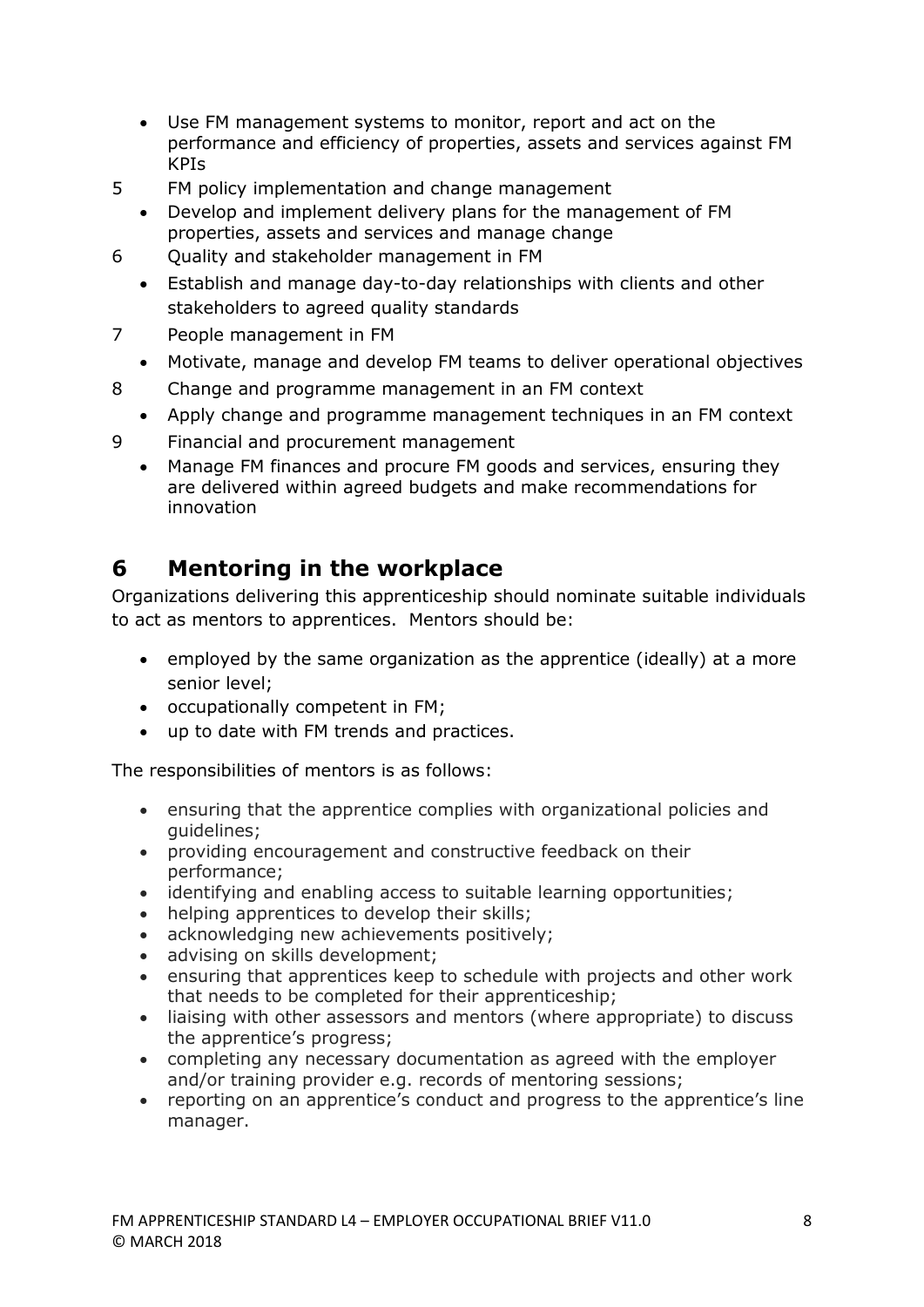Mentors and apprentices should meet at least quarterly on a one-to-one basis to review apprentices' progress and development needs. Records of these meetings should be kept in the reflective log as they may be used as evidence of apprentices' achievements against the requirements of the knowledge, skills and behaviours of the apprenticeship standard.

Mentors should be briefed on their responsibilities and sufficient time made available to them to enable them to facilitate the development of an apprentice.

Apprentices should have a formal review of their development and progress at least annually with a nominated individual within their organization. This should include confirmation that apprentices have developed both their skills and knowledge to an appropriate standard within expected timeframes. The meeting and its outcomes should be recorded and made available to apprentices' line managers.

## **7 Explanation of tables**

On the pages that follow, the following codes are used:

#### **Key**

| Е          | Employer                | P    | Provider             |
|------------|-------------------------|------|----------------------|
| <b>OP</b>  | On programme            | EPA  | End Point Assessment |
| <b>WBP</b> | Work-based project      | Ex   | Examination          |
| <b>PD</b>  | Professional discussion | Pres | Presentation         |

In the following tables, for each skill and knowledge outcome against which apprentices will be assessed, there is a column that indicates who will be responsible for delivering the outcome (either the employer (E) or a provider (P)).

The point at which the outcome is assessed is specified by either OP (On-Programme) or through the End Point Assessment (EPA).

For each outcome, a column indicates the method(s) of assessment that would be suitable i.e. work-based project (WBP), professional discussion (PD) or presentation (Pres).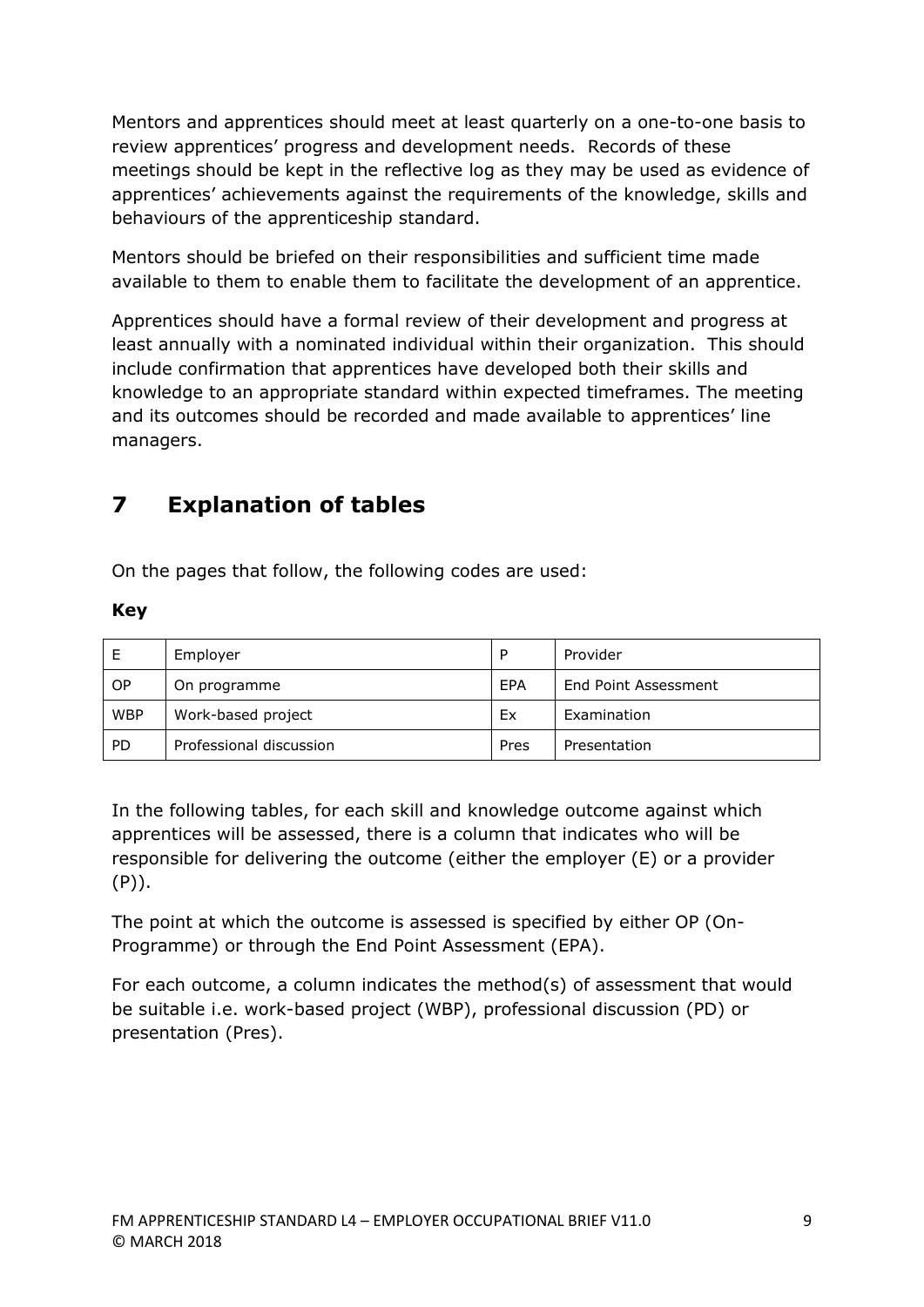## **8 Employer Occupational Brief (skills & knowledge)**

The detailed requirements for each aspect of the knowledge and skills of the standard are set out in section 8 (pp  $11 - 33$ ).

## **9 Employer Occupational Brief (behaviours)**

The detailed requirements for each aspect of the behaviours of the standard are set out in section 9.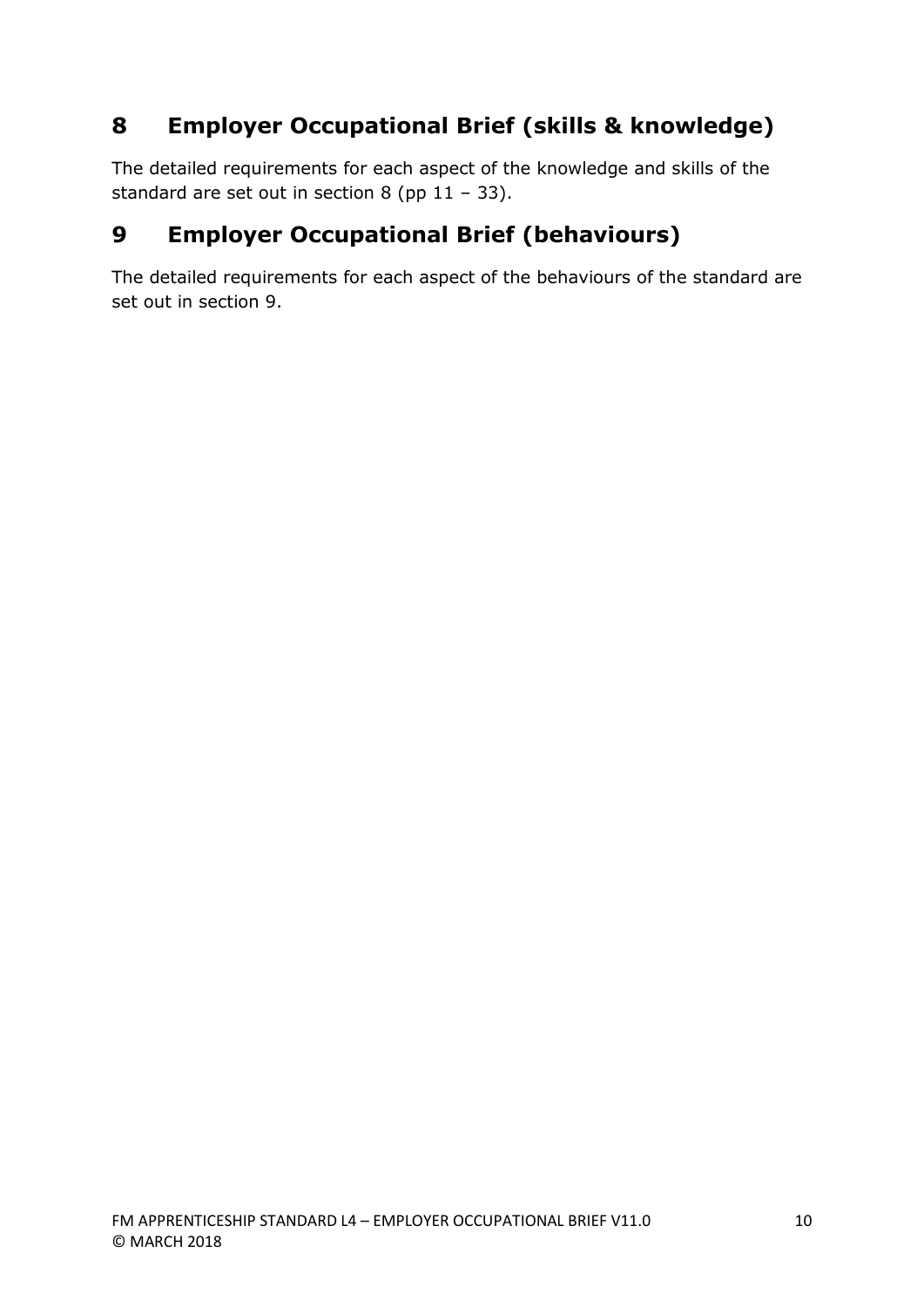### **1 Property asset management**

Apprentices will develop their skills, knowledge and understanding of managing property and fixed assets and implementing building maintenance plans

| Skills: the apprentice will be able to: |                                                                                                                                    |                 |                  |                                    | Knowledge: the apprentice will need to know and understand: |                                                                                                                                |                 |                         |                                    |
|-----------------------------------------|------------------------------------------------------------------------------------------------------------------------------------|-----------------|------------------|------------------------------------|-------------------------------------------------------------|--------------------------------------------------------------------------------------------------------------------------------|-----------------|-------------------------|------------------------------------|
|                                         |                                                                                                                                    | <b>Delivery</b> | Asst             | <b>Method</b>                      |                                                             |                                                                                                                                | <b>Delivery</b> | Asst                    | Method                             |
| $\mathbf{1}$                            | Monitor and control premises<br>through fabric and building services<br>maintenance plans that are<br>consistent with the strategy | E               | <b>OP</b>        | <b>WBP</b>                         | $\mathbf{1}$                                                | The principles of property asset<br>management and the use of<br>registers                                                     | P               | OP                      | <b>WBP</b>                         |
| $\overline{2}$                          | Evaluate the effectiveness of the<br>implementation of a property<br>management plan and make<br>recommendations for improvement   | F.              | OP<br><b>EPA</b> | OP WBP<br><b>EPA</b><br><b>WBP</b> | $\overline{2}$                                              | The implications of property<br>ownership                                                                                      | P               | OP                      | <b>WBP</b>                         |
| 3                                       | Ensure property and fixed asset<br>registers are accurate and up to<br>date                                                        | E               | <b>OP</b>        | <b>WBP</b>                         | $\overline{3}$                                              | The principles of building design<br>affecting property and energy<br>management and building<br>maintenance                   | P               | <b>OP</b>               | <b>WBP</b>                         |
| 4                                       | Ensure the efficient and sustainable<br>use of energy                                                                              | E               | OP               | <b>WBP</b>                         | $\overline{4}$                                              | Workplace planning techniques                                                                                                  | P               | OP                      | <b>WBP</b>                         |
| 5                                       | Reduce and dispose of waste in<br>accordance with organizational<br>policies and procedures                                        | F.              | <b>OP</b>        | <b>WBP</b>                         | 5                                                           | The factors involved in relocation                                                                                             | P               | <b>OP</b>               | <b>WBP</b>                         |
|                                         |                                                                                                                                    |                 |                  |                                    | 6                                                           | The features of a building's whole<br>life cycle and their implications<br>e.g. cost, resource and<br>maintenance requirements | P               | <b>OP</b><br><b>EPA</b> | OP WBP<br><b>EPA</b><br><b>WBP</b> |
|                                         |                                                                                                                                    |                 |                  |                                    | $\overline{7}$                                              | The principles of and emerging<br>practice in waste minimization,<br>environmental, energy and<br>sustainability management    | P               | OP                      | <b>WBP</b>                         |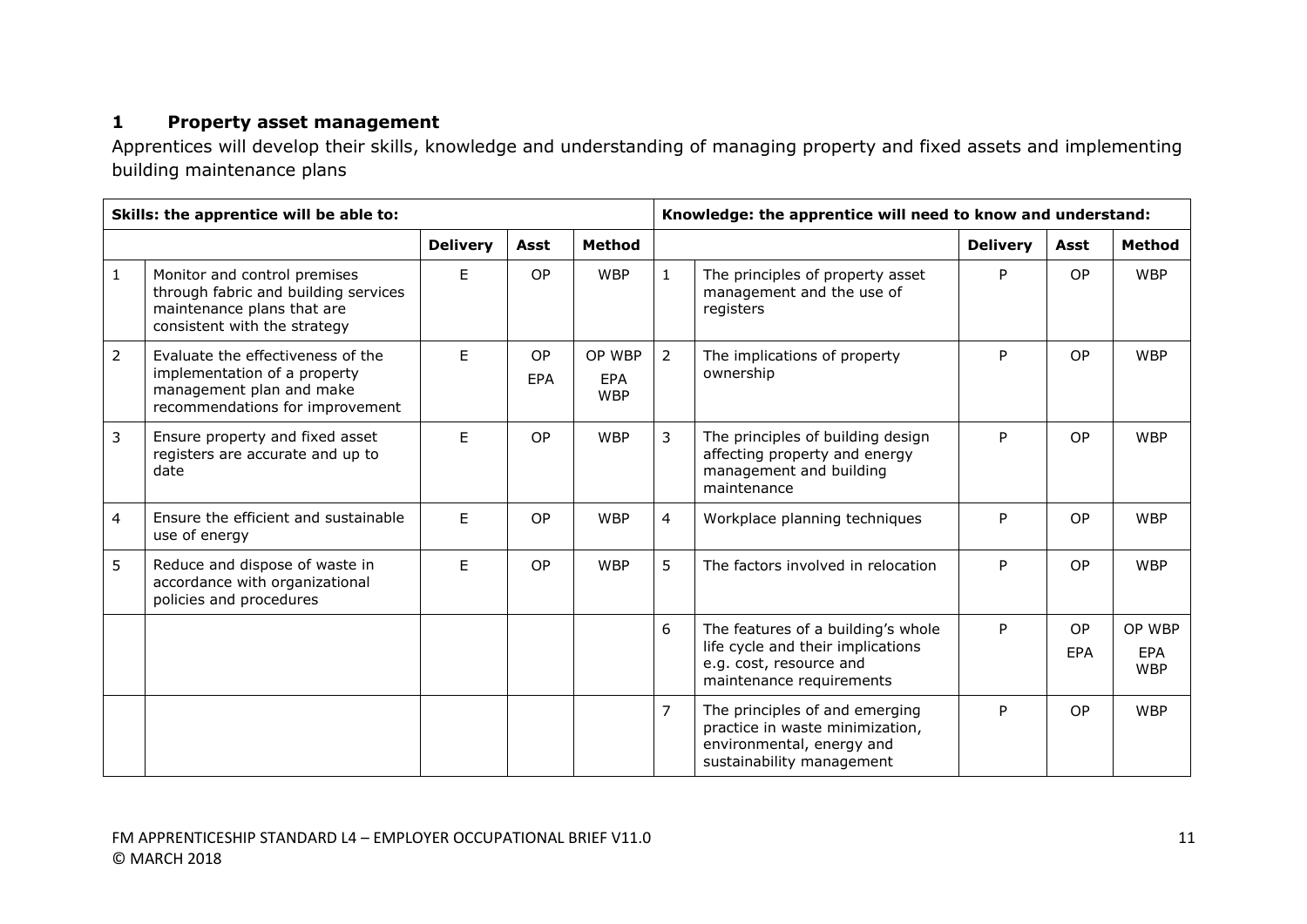|                | <b>Skills</b>                                                                                                                                |                | Knowledge                                                                                                                                                                                                                                                    |
|----------------|----------------------------------------------------------------------------------------------------------------------------------------------|----------------|--------------------------------------------------------------------------------------------------------------------------------------------------------------------------------------------------------------------------------------------------------------|
| 1              |                                                                                                                                              | 1              | Work space design principles, ergonomics and space<br>requirements eg storage, circulation to usable areas, inter-<br>relationship with other departments, recreational space                                                                                |
|                |                                                                                                                                              |                | Tools and techniques to assess the use of space (eg surveys,<br>electronic sensors, footprint counters, BIM etc)                                                                                                                                             |
|                |                                                                                                                                              |                | Types of maintenance strategy: periodic, reactive, preventive,<br>conditioned-based, risk-based                                                                                                                                                              |
|                |                                                                                                                                              |                | The use of registers for property and fixed assets                                                                                                                                                                                                           |
| 2              | Optimization of the use of space to deliver strategic objectives and<br>priorities<br>Smart/flexible/agile working (all skills & knowledge)  | 2              | Real estate footprint and any special requirements eg constraints,<br>neighbouring properties/people, limitations of use, noise,<br>emissions, ownership, impact on the environment                                                                          |
|                | Including access and inclusion requirements                                                                                                  |                | Types of leases and other contractual arrangements i.e. leases:<br>general; finance; true; skip; deferred; pre-paid purchase; sub;<br>their administration and costs                                                                                         |
| 3              |                                                                                                                                              | 3              | The features of building, fabric, structures and components and<br>their maintenance implications                                                                                                                                                            |
|                |                                                                                                                                              |                | Inc. load-bearing masonry, timber frame and steel frames,<br>cladding systems, use of steel, brick, concrete, wood & glass;<br>their advantages and limitations                                                                                              |
|                |                                                                                                                                              |                | Range of building services inc. utilities, sewage, heating &<br>ventilating, communications                                                                                                                                                                  |
|                |                                                                                                                                              |                | Aspects of a building services maintenance programme: risk<br>analysis; maintenance plan; tracking progress, safe systems of<br>work; record keeping; compliance; monitoring and reporting;<br>processes for mechanical, electrical, HVAC & lift maintenance |
|                |                                                                                                                                              |                | Use of technology (spreadsheets - CAFM packages), their<br>functionality and cost                                                                                                                                                                            |
| $\overline{4}$ | ISO 15001 Energy Management<br>Establishing and using targets to manage energy consumption<br>Developing and using an energy management plan | $\overline{4}$ | Inc. space to perform tasks, adequate through routes, clear exit<br>routes, adequate light & ventilation, reflecting/rewarding rank;<br>helping or hindering occupational synergies, efficient working &<br>organizational aspiration                        |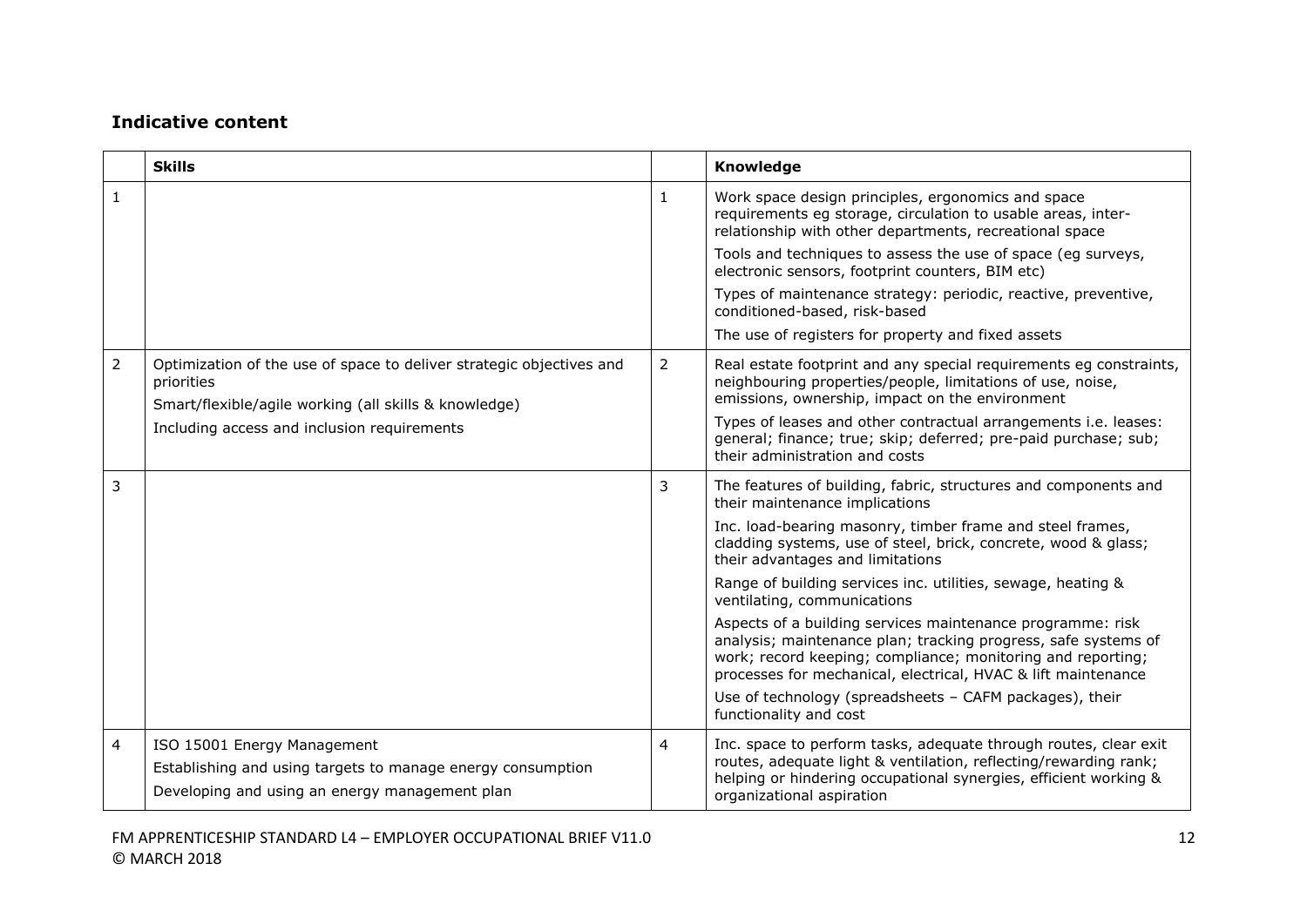|   | Emerging patterns of working & their implications for FM                                                                                                                     |
|---|------------------------------------------------------------------------------------------------------------------------------------------------------------------------------|
|   | The requirements of property and equipment eg space,<br>temperature, humidity, sustainability and their implications for<br>maintenance and profitability                    |
|   | Range of building types; their uses, advantages and limitations<br>(e.g. structural strength, resistance to weather)                                                         |
|   | Access and inclusion requirements                                                                                                                                            |
|   | Principles of inclusive design in the built environment                                                                                                                      |
|   | Influence of service and building design on access to services by<br>disabled people                                                                                         |
| 5 | Inc. handover, space planning, change of use, cost reduction,<br>consolidation, novation of contracts, sustainability, reasons for<br>relocation and their sensitivities etc |
| 6 |                                                                                                                                                                              |
|   |                                                                                                                                                                              |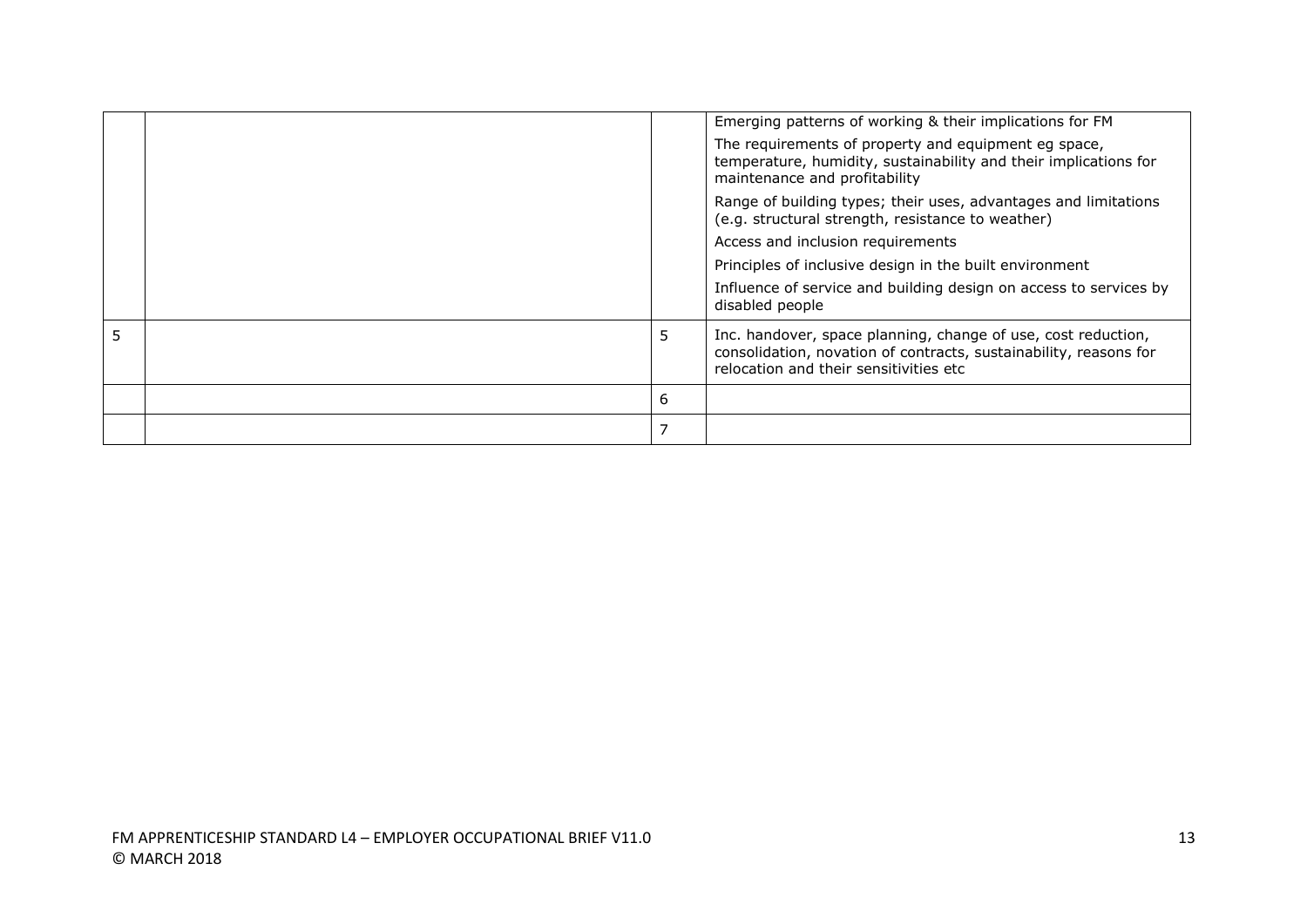### **2 FM service delivery**

Apprentices will develop their skills, knowledge and understanding of ensuring the delivery of FM service provision to required standards and identifying opportunities for improvement

| Skills: the apprentice will be able to: |                                                                                                                                       |                 |           |                  | Knowledge: the apprentice will need to know and understand: |                                                                                       |                 |                  |                  |
|-----------------------------------------|---------------------------------------------------------------------------------------------------------------------------------------|-----------------|-----------|------------------|-------------------------------------------------------------|---------------------------------------------------------------------------------------|-----------------|------------------|------------------|
|                                         |                                                                                                                                       | <b>Delivery</b> | Asst      | <b>Method</b>    |                                                             |                                                                                       | <b>Delivery</b> | Asst             | Method           |
| 1                                       | Identify FM organizational, client<br>and customer service requirements<br>and any tensions between them                              | F.              | <b>OP</b> | <b>WBP</b>       | $\mathbf{1}$                                                | Trends in FM services and delivery<br>models                                          | P               | OP.              | <b>WBP</b>       |
| $\overline{2}$                          | Ensure the delivery of FM services in<br>accordance with organizational<br>requirements                                               | E.              | OP<br>EPA | OP WBP<br>EPA PD | 2                                                           | The principles of contract<br>management                                              | P               | OP               | <b>WBP</b>       |
| 3                                       | Identify opportunities for<br>improvement in FM service delivery                                                                      | E               | OP        | <b>WBP</b>       | 3                                                           | Composition and roles within the<br>supply chain                                      | P               | <b>OP</b>        | <b>WBP</b>       |
| 4                                       | Monitor and report on the<br>performance and behaviour of<br>contractors and contract<br>performance against agreed<br>contract terms | F.              | <b>OP</b> | <b>WBP</b>       | $\overline{4}$                                              | Requirements of the management<br>of sub-contractors                                  | P               | <b>OP</b>        | <b>WBP</b>       |
| 5                                       | Identify problems in FM service<br>delivery and make<br>recommendations for corrective<br>action                                      | F               | <b>OP</b> | <b>WBP</b>       | 5                                                           | Organizational, client and<br>customer service requirements in<br>FM service delivery | P               | <b>OP</b><br>EPA | OP WBP<br>EPA PD |
|                                         |                                                                                                                                       |                 |           |                  | 6                                                           | How to collect data to identify<br>areas for improvement in FM<br>service delivery    | P               | <b>OP</b>        | <b>WBP</b>       |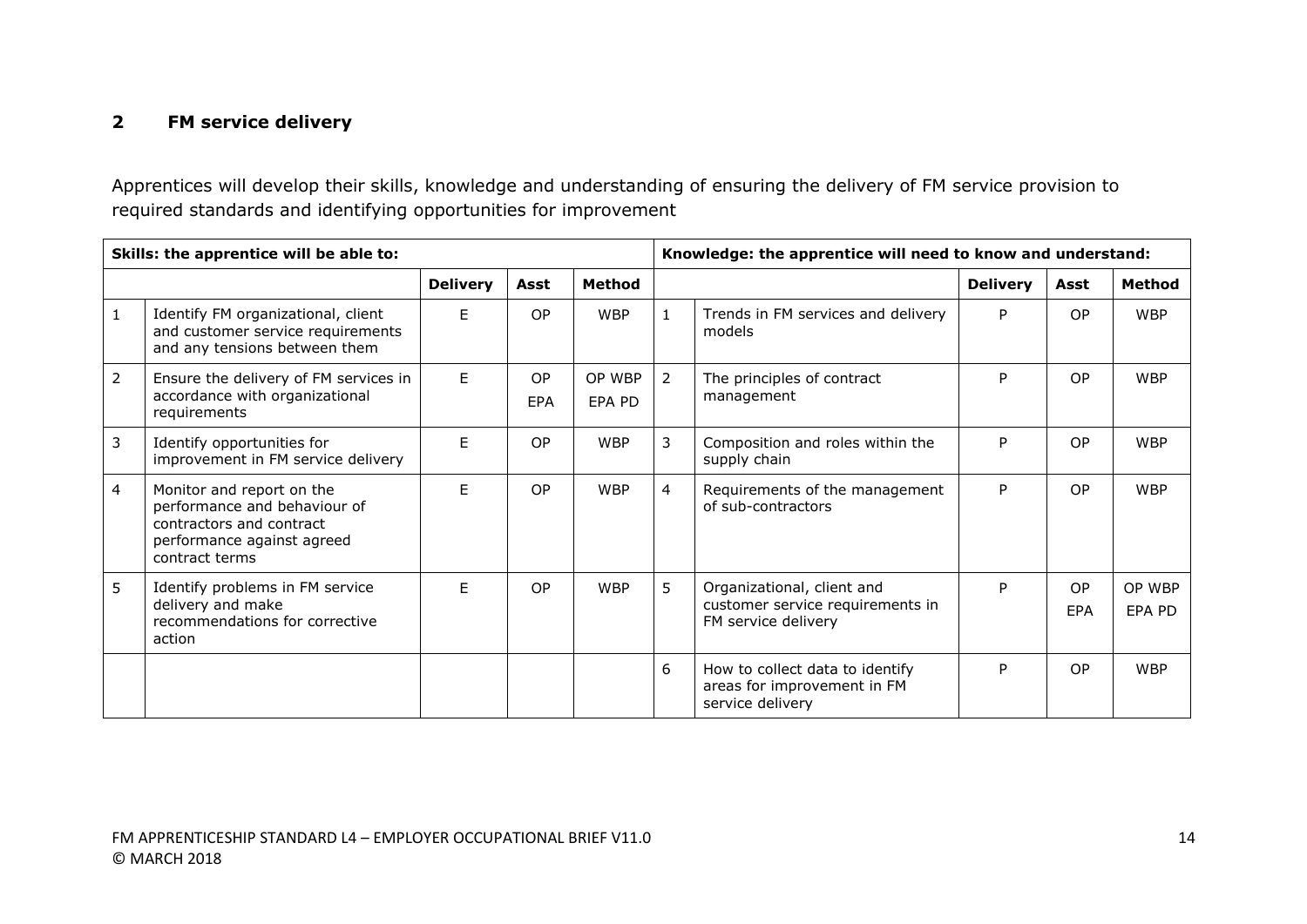|                | <b>Skills</b>                                              |                | Knowledge                                                                                                                                                                                                                                                                                                   |
|----------------|------------------------------------------------------------|----------------|-------------------------------------------------------------------------------------------------------------------------------------------------------------------------------------------------------------------------------------------------------------------------------------------------------------|
| $\mathbf{1}$   |                                                            | 1              | e.g. in house, outsourced, sourcing strategies, partnering,<br>bundled, total FM contract etc                                                                                                                                                                                                               |
|                |                                                            |                | Cost-effectiveness of different delivery options                                                                                                                                                                                                                                                            |
|                |                                                            |                | e.g. practice for dealing with customers, clients and end users &<br>good practice in FM customer service                                                                                                                                                                                                   |
|                |                                                            |                | External sources of information e.g. industry norms, from clients,<br>from competitors and technological developments in FM, BIFM<br>quidance documents, academic documents and reference tools                                                                                                             |
| $\overline{2}$ | Inc. the management of revenue/operational budgets in the  | $\overline{2}$ | Transparent objective setting, review mechanisms and timetable                                                                                                                                                                                                                                              |
|                | provision of support services                              |                | Reviews of actual performance against SLAs; formal contract<br>review meetings; informal discussion; escalation procedures;<br>customer satisfaction surveys and feedback                                                                                                                                   |
|                |                                                            |                | Encouragement for continuous improvement: benchmarking<br>potential for additional business, client references for future<br>contracts                                                                                                                                                                      |
|                |                                                            |                | Remedial plans if performance falls short of requirements inc.<br>agreed improvement plans, increased frequency of review<br>meetings, actions by the client to support the supplier, penalties<br>for non-compliance, recognition for improvements made                                                    |
|                |                                                            |                | Ending relationships with specialists or suppliers inc. confirming<br>reasons for termination, substantiating any failures cited,<br>addressing contractual termination requirements (notice period<br>etc), review meetings, exit management plans, termination<br>dates, plans for replacement of service |
|                |                                                            |                | Potential risks of ending contractual obligations inc. worsening<br>performance, negative brand image, skills transfer, intellectual<br>property rights, claims for unreasonable termination, costs of<br>setting up replacement contracts, discouraging contractors from<br>applying for future contracts  |
| 3              | e.g. different delivery methods, new technology or savings | 3              | Organizational data collection and management processes and<br>systems                                                                                                                                                                                                                                      |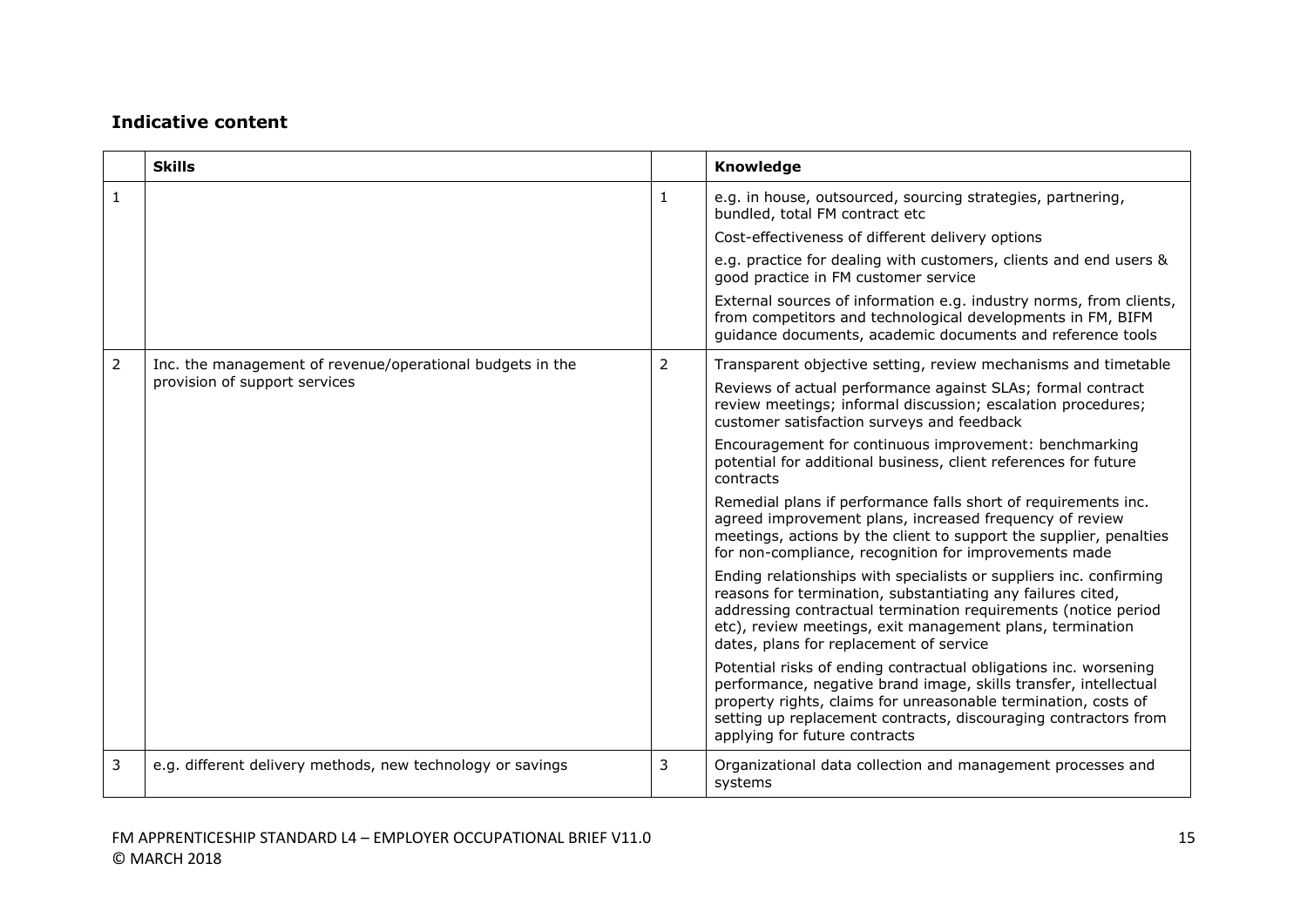|  | 4 | Systems to manage staff, contractors & specialists e.g. security &<br>access; performance management; H&S briefings; introduction to<br>CDM etc |
|--|---|-------------------------------------------------------------------------------------------------------------------------------------------------|
|  |   | Including health and safety, environmental, ethical and<br>sustainability requirements                                                          |
|  | b |                                                                                                                                                 |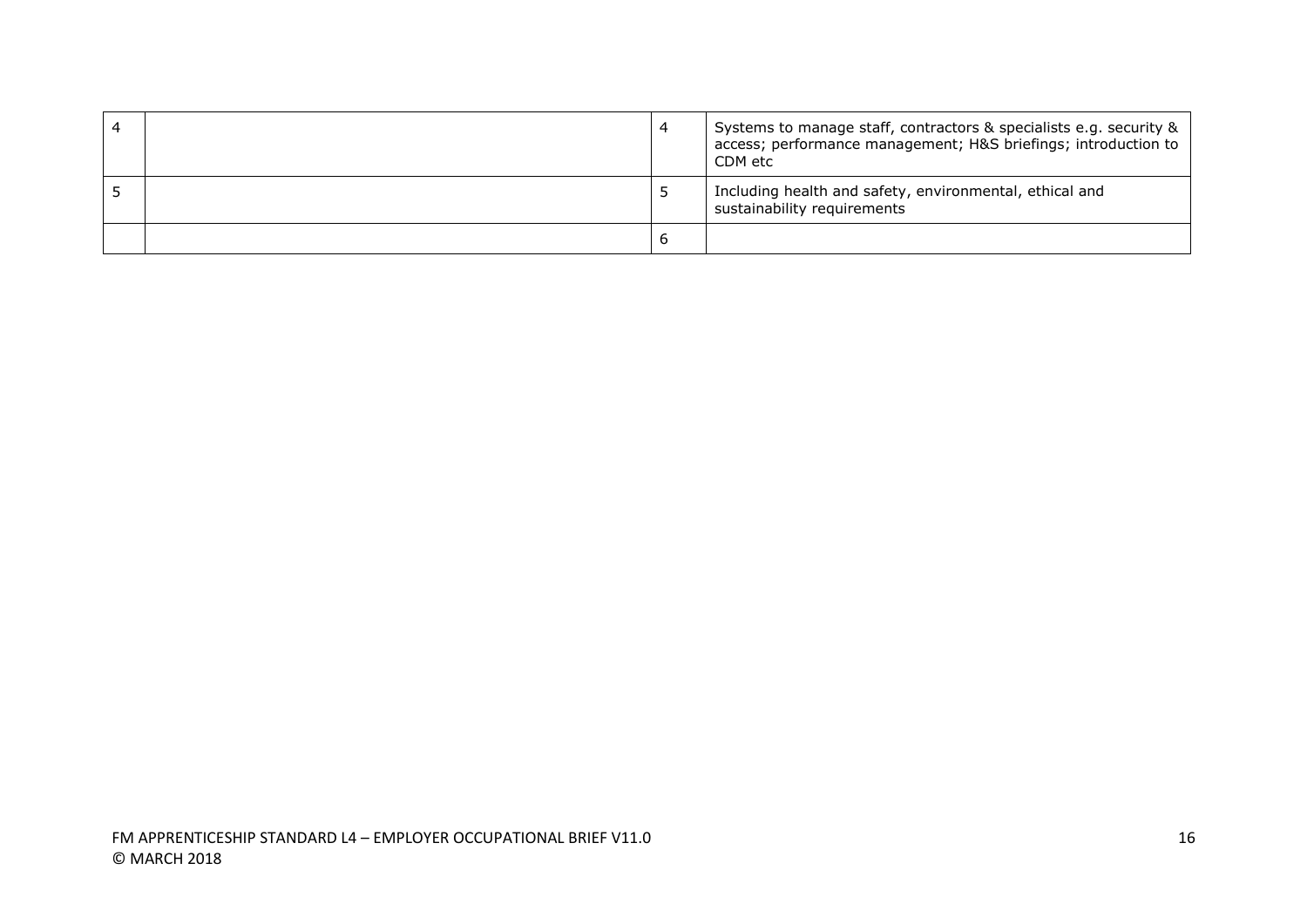### **3 FM compliance**

Apprentices will develop their skills, knowledge and understanding of meeting FM compliance, risk and business continuity requirements

| Skills: the apprentice will be able to: |                                                                                                                                      |                 |           |                                    | Knowledge: the apprentice will need to know and understand: |                                                                                                                                       |                 |                         |                                    |
|-----------------------------------------|--------------------------------------------------------------------------------------------------------------------------------------|-----------------|-----------|------------------------------------|-------------------------------------------------------------|---------------------------------------------------------------------------------------------------------------------------------------|-----------------|-------------------------|------------------------------------|
|                                         |                                                                                                                                      | <b>Delivery</b> | Asst      | <b>Method</b>                      |                                                             |                                                                                                                                       | <b>Delivery</b> | Asst                    | <b>Method</b>                      |
| $\mathbf{1}$                            | Analyse the way in which FM<br>regulatory, organizational and other<br>compliance requirements affect<br>their responsibilities      | E.              | <b>OP</b> | <b>WBP</b>                         | $\mathbf{1}$                                                | The scope and requirements of<br>current legislation relating to FM                                                                   | P               | <b>OP</b>               | <b>WBP</b>                         |
| $\overline{2}$                          | Carry out a risk assessment in<br>accordance with best practice                                                                      | E               | <b>OP</b> | <b>WBP</b>                         | $\overline{2}$                                              | The tools and techniques of risk<br>assessment in an FM context                                                                       | P               | <b>OP</b>               | <b>WBP</b>                         |
| $\overline{3}$                          | Communicate individual<br>accountabilities, roles and<br>responsibilities in meeting FM<br>compliance requirements                   | F.              | <b>OP</b> | <b>WBP</b>                         | $\mathbf{3}$                                                | FM compliance-related costs<br>including the costs associated with<br>the recommendations that address<br>shortfalls in FM compliance | P               | <b>OP</b><br><b>EPA</b> | OP WBP<br><b>EPA</b><br><b>WBP</b> |
| $\overline{4}$                          | Monitor and report the extent to<br>which FM compliance requirements<br>are met                                                      | F.              | OP<br>EPA | OP WBP<br><b>EPA</b><br><b>WBP</b> | $\overline{4}$                                              | The features of effective<br>monitoring arrangements to<br>reduce the negative impact on the<br>environment                           | P               | <b>OP</b>               | <b>WBP</b>                         |
| 5                                       | Monitor the extent to which<br>organizational Corporate Social<br>Responsibility, ethical and<br>sustainability requirements are met | E               | <b>OP</b> | <b>WBP</b>                         | 5                                                           | The principles and features of<br>Corporate Social Responsibility<br>(CSR)                                                            | P               | <b>OP</b>               | <b>WBP</b>                         |
| 6                                       | Develop a business continuity plan<br>(BCP) in accordance with best<br>practice                                                      | E               | <b>OP</b> | <b>WBP</b>                         | 6                                                           | The principles of Business<br>Continuity Planning (BCP)                                                                               | P               | <b>OP</b>               | <b>WBP</b>                         |
|                                         |                                                                                                                                      |                 |           |                                    | $\overline{7}$                                              | Different levels of responsibility<br>and accountability in relation to<br>compliance                                                 | P               | <b>OP</b>               | <b>WBP</b>                         |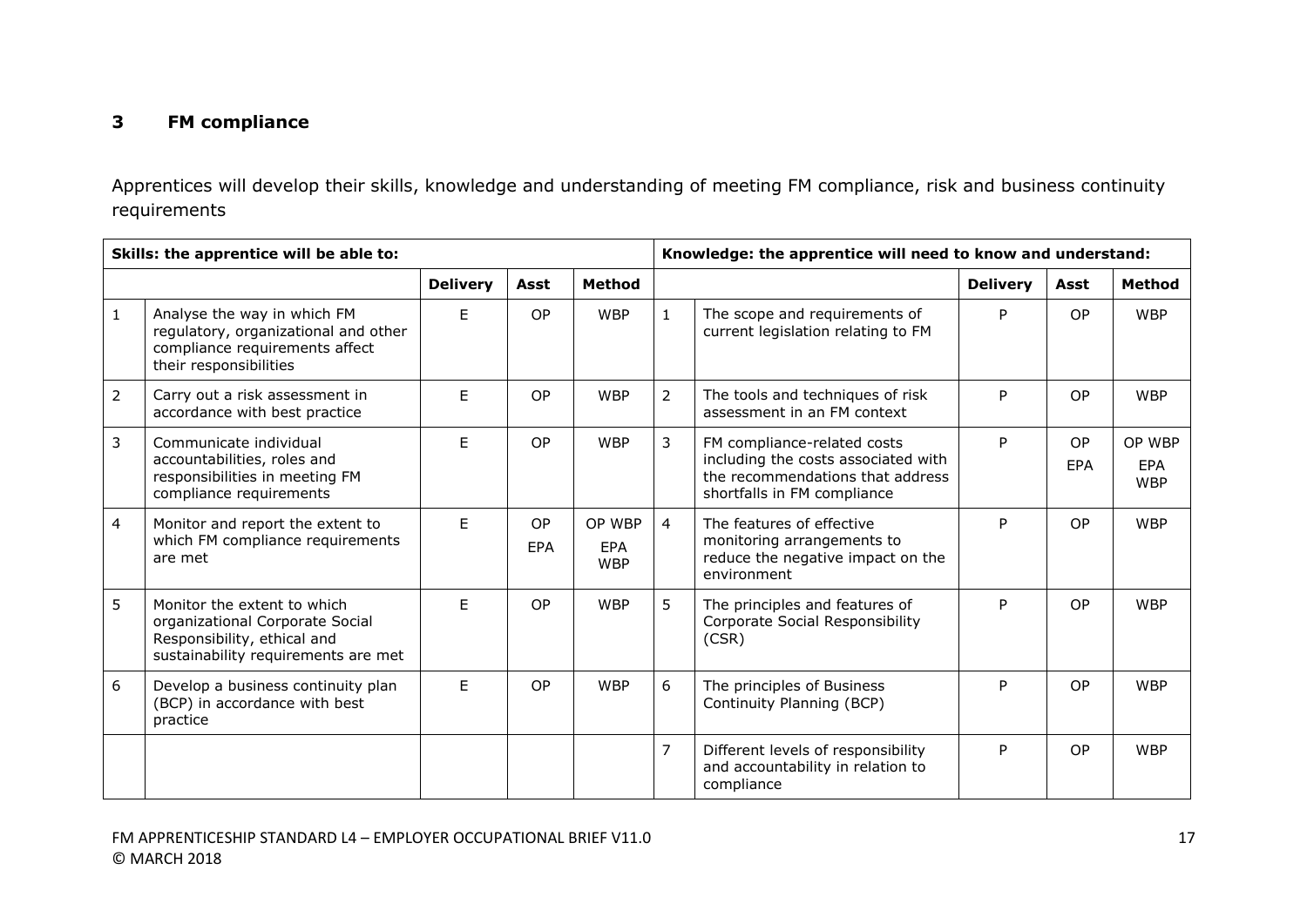|   | <b>Skills</b>                                                                                                                                                                                                                                     |         | Knowledge                                                                                                                                                                                                                   |
|---|---------------------------------------------------------------------------------------------------------------------------------------------------------------------------------------------------------------------------------------------------|---------|-----------------------------------------------------------------------------------------------------------------------------------------------------------------------------------------------------------------------------|
| 1 | Compliance requirements: eg legal, contractual and codes of practice<br>Implications of compliance and non-compliance eg cost, resource<br>investment, training, disruption to FM service, reputational/brand                                     | $\perp$ | Current applicable legislation (UK and/or other relevant<br>legislation), regulations and external codes of practice Scope: ie<br>with virtual and physical assets                                                          |
|   | impact                                                                                                                                                                                                                                            |         | Environmental Protection Act 1990                                                                                                                                                                                           |
|   | The purpose of a Business Continuity Plan (BCP)<br>The implications of non compliance in context of a BCP                                                                                                                                         |         | Scope of health & safety regulations; H&S measures of the<br>workplace e.g. RIDDOR, Regulatory Reform Order (for fire safety)                                                                                               |
|   |                                                                                                                                                                                                                                                   |         | Compliance requirements and penalties for corporate<br>manslaughter                                                                                                                                                         |
|   |                                                                                                                                                                                                                                                   |         | Reporting requirements                                                                                                                                                                                                      |
| 2 | Five steps of carrying out a risk assessment                                                                                                                                                                                                      | 2       | The scope of risk planning and management                                                                                                                                                                                   |
|   |                                                                                                                                                                                                                                                   |         | Examples of non-compliance eg loss of FM contract, prosecution,<br>termination of operations, impact on operations, corporate<br>manslaughter/negligence, health and safety (eg asbestos,<br>Legionnaire's disease, vermin) |
|   |                                                                                                                                                                                                                                                   |         | Principles of risk analysis                                                                                                                                                                                                 |
|   |                                                                                                                                                                                                                                                   |         | How risks are managed ('4 Ts' - Tolerate, Treat, Transfer,<br>Terminate)                                                                                                                                                    |
|   |                                                                                                                                                                                                                                                   |         | Risk matrices and risk registers                                                                                                                                                                                            |
| 3 | Roles & responsibilities for H&S within organizational safety policies<br>inc. personal responsibilities<br>How to increase the awareness of staff, contractors and suppliers in<br>relation to environmental, energy and sustainability policies | 3       | Importance of H&S in the workplace (inc. welfare, motivational<br>value of proactive H&S management, business & regulatory<br>penalties of non-compliance)                                                                  |
| 4 |                                                                                                                                                                                                                                                   | 4       |                                                                                                                                                                                                                             |
| 5 |                                                                                                                                                                                                                                                   | 5.      | Scope and typical contents of a BCP plan<br>How to monitor and update the effectiveness of the BCP                                                                                                                          |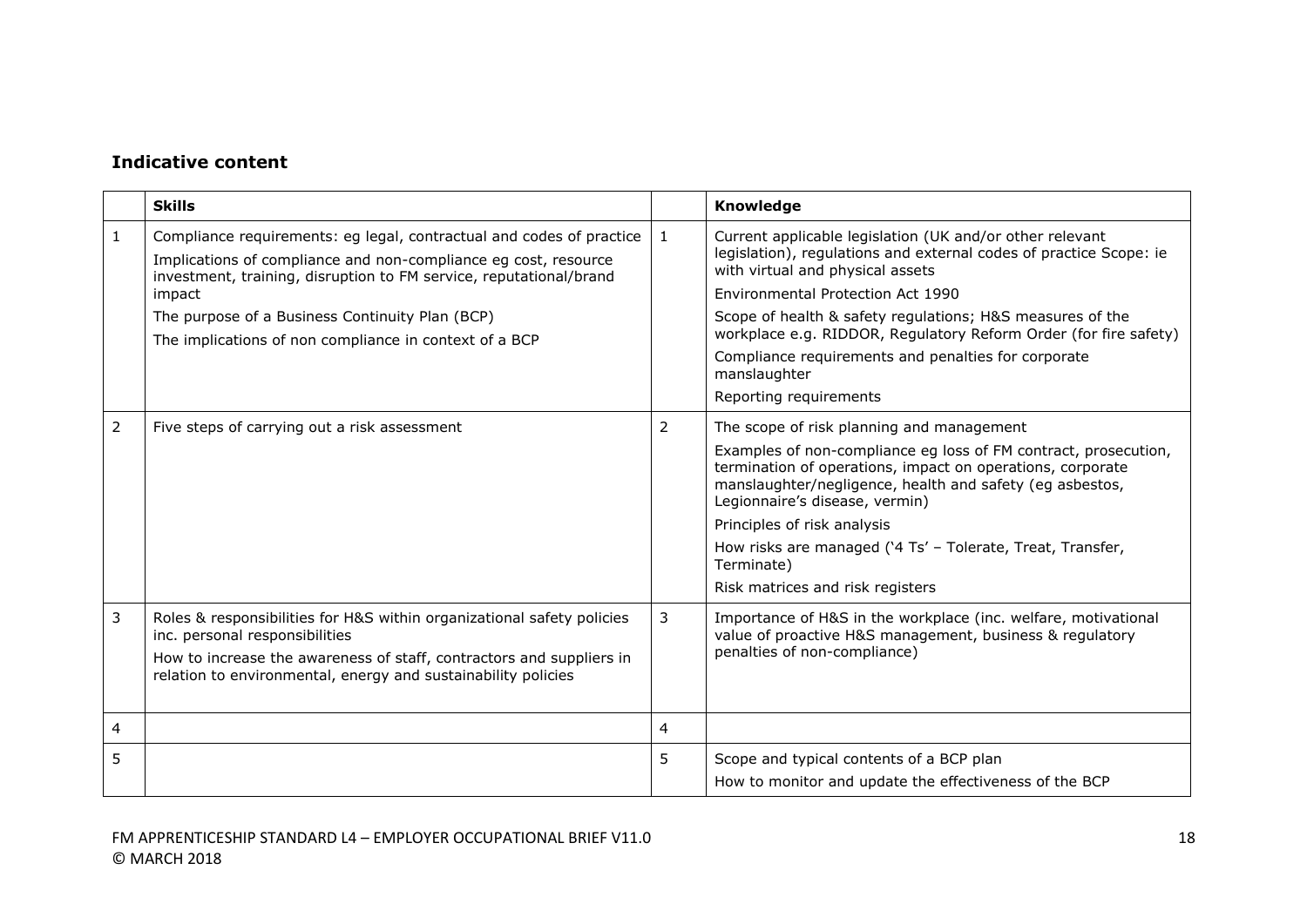|   |                                                                                                |   | The features of a disaster recovery plan<br>Systems and processes to manage incidents, emergencies and                     |
|---|------------------------------------------------------------------------------------------------|---|----------------------------------------------------------------------------------------------------------------------------|
|   |                                                                                                |   | disasters                                                                                                                  |
| 6 | Showing how FM services can be restored to ensure that the<br>business can continue to operate | 6 | Scope within FM for CSR eg waste management & minimization<br>(The Waste Hierarchy - reduce, reuse, recycle)               |
|   |                                                                                                |   | Relevant agreements eg Kyoto, Paris                                                                                        |
|   |                                                                                                |   | Certifications eg ISO 14001, Carbon Trust                                                                                  |
|   |                                                                                                |   | Impact of FM on the environment eg greenhouse gases, pollution,<br>resource depletion, biodiversity & possible mitigations |
|   |                                                                                                |   | New and emerging developments in environmental management                                                                  |
|   |                                                                                                |   | Legal and organizational requirements                                                                                      |
|   |                                                                                                |   | Impact of a sustainability plan within FM                                                                                  |
|   |                                                                                                |   | Benefits of sustainable and corporately responsible behaviour and<br>policies                                              |
|   |                                                                                                |   |                                                                                                                            |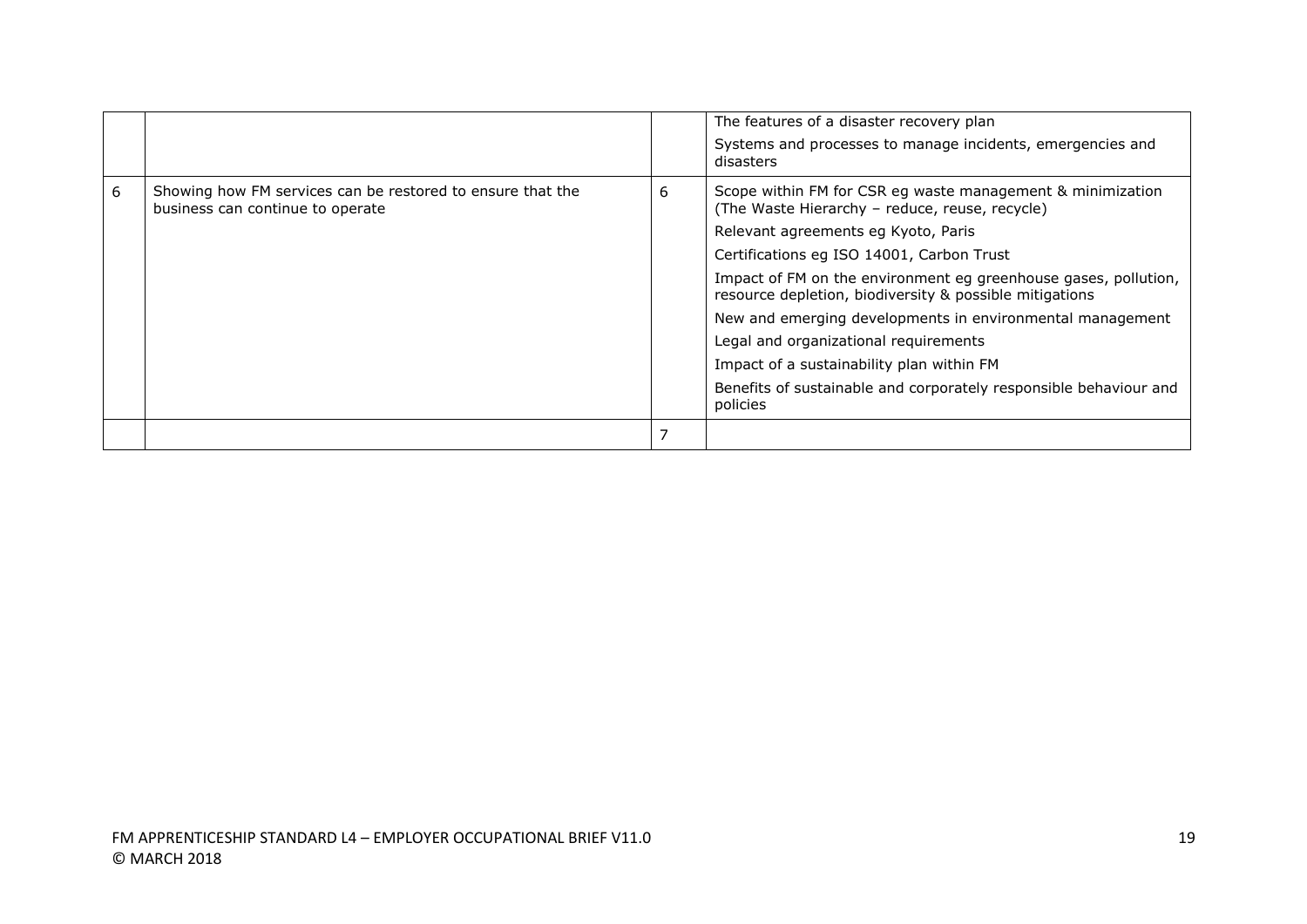### **4 FM management systems**

Apprentices will develop their skills, knowledge and understanding of using FM management systems to monitor, report and act on the performance and efficiency of properties, assets and services against FM KPIs

|                | Skills: the apprentice will be able to:                                                                                                             | Knowledge: the apprentice will need to know and understand: |                  |                             |                |                                                                                                                          |                 |                  |                             |
|----------------|-----------------------------------------------------------------------------------------------------------------------------------------------------|-------------------------------------------------------------|------------------|-----------------------------|----------------|--------------------------------------------------------------------------------------------------------------------------|-----------------|------------------|-----------------------------|
|                |                                                                                                                                                     | <b>Delivery</b>                                             | Asst             | Method                      |                |                                                                                                                          | <b>Delivery</b> | Asst             | Method                      |
| 1              | Collate data that is capable of<br>providing an accurate analysis of FM<br>operations                                                               | F                                                           | OP.              | <b>WBP</b>                  |                | The role and uses of information<br>within FM performance<br>management                                                  | P               | OP               | <b>WBP</b>                  |
| $\overline{2}$ | Use statistical methods to analyse<br>the data                                                                                                      | F                                                           | <b>OP</b>        | <b>WBP</b>                  | $\overline{2}$ | The features of FM information<br>management and quality systems                                                         | P               | OP               | <b>WBP</b>                  |
| 3              | Make viable recommendations for<br>improvements to the use of<br>information within an organization<br>against Key Performance Indicators<br>(KPIs) | F                                                           | <b>OP</b><br>EPA | OP WBP<br>EPA<br><b>WBP</b> | 3              | The characteristics of FM<br>management information systems<br>to collect, process, communicate<br>and store information | P               | <b>OP</b><br>EPA | OP WBP<br>EPA<br><b>WBP</b> |
| $\overline{4}$ | Maintain the security of information                                                                                                                | E                                                           | <b>OP</b>        | <b>WBP</b>                  | $\overline{4}$ | Features and benefits of current<br>and emerging technologies e.g.<br>Smart building data analytics                      | P               | OP               | <b>WBP</b>                  |
| 5              | Report the findings of the data<br>analysis in a format that is<br>appropriate to the reader                                                        | E                                                           | <b>OP</b>        | <b>WBP</b>                  |                |                                                                                                                          |                 |                  |                             |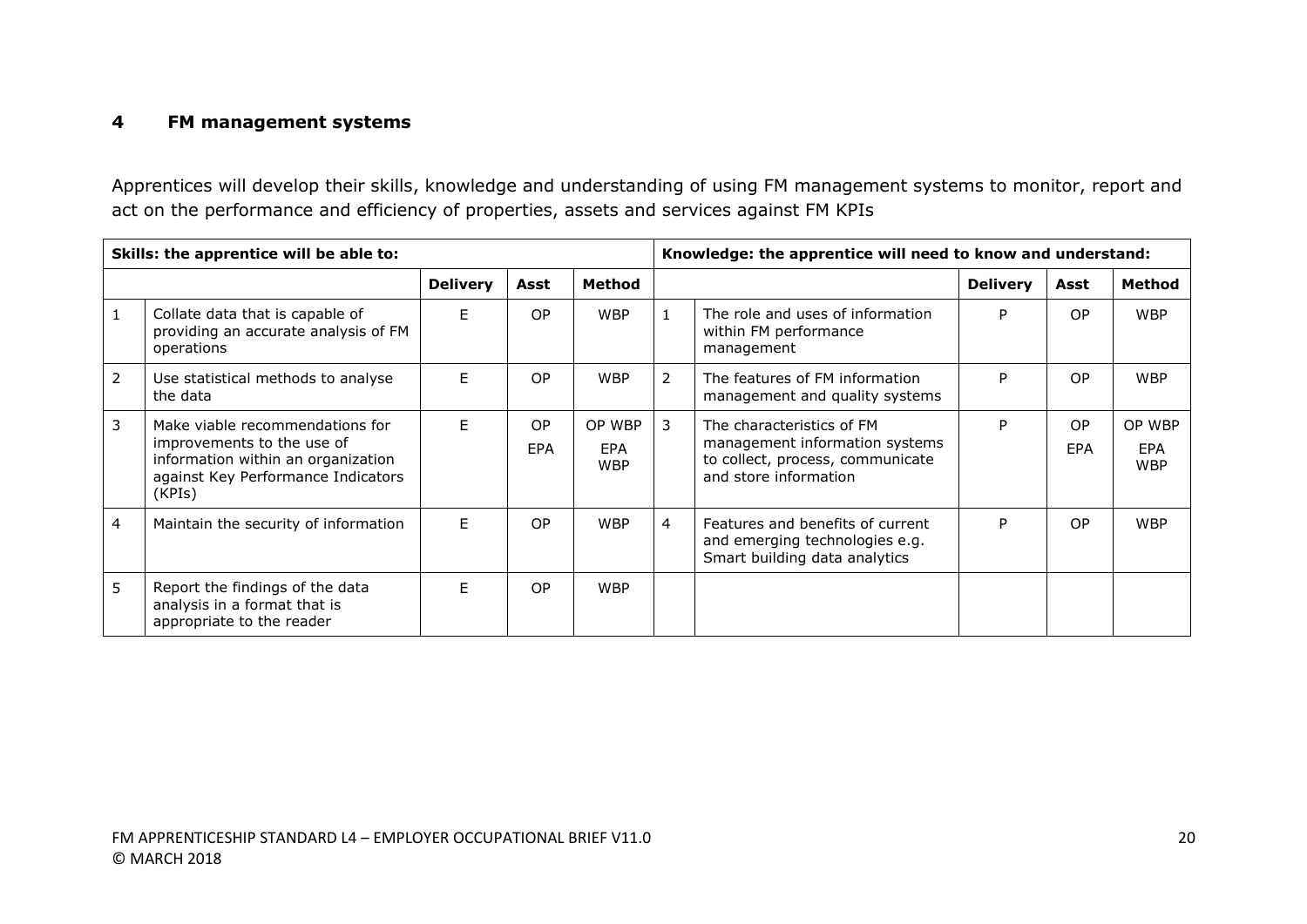|                | <b>Skills</b>                                                                                                              |   | Knowledge                                                                                                                                                                                                                                                                                                              |
|----------------|----------------------------------------------------------------------------------------------------------------------------|---|------------------------------------------------------------------------------------------------------------------------------------------------------------------------------------------------------------------------------------------------------------------------------------------------------------------------|
| $\mathbf{1}$   | Uses of management information: performance management,<br>business decision-making and reporting                          | 1 | Use of different types of FM data system e.g. CAFM, computerized<br>maintenance management systems, BIM, security management<br>systems, compliance data, compliance regulation (eg Data<br>Protection Act)                                                                                                            |
|                |                                                                                                                            |   | The importance of information and knowledge within an<br>organization                                                                                                                                                                                                                                                  |
|                |                                                                                                                            |   | Sources of information inc. risk assessments. Legal compliance,<br>building & engineering data, property & asset registers, financial<br>& CSR, contractual, SLA & KPI and customer service, manuals,<br>maintenance schedules, contracts, P&P, local authorities,<br>compliance bodies, professional bodies, internet |
|                |                                                                                                                            |   | The use of data to support decision-making                                                                                                                                                                                                                                                                             |
|                |                                                                                                                            |   | Techniques for the management of information and knowledge<br>flow inc. factors such as sharing, remote working, immediacy<br>information, data accuracy & consistency                                                                                                                                                 |
| $\overline{2}$ | Inc. the interpretation of quality system-related information<br>Inc. means, probability, bell curves and scatter diagrams | 2 | Relevance of current and anticipated systems, their functionality<br>and capacity to support an organization's plans for knowledge<br>and information management                                                                                                                                                       |
|                |                                                                                                                            |   | Data collection methods inc. surveys, focus groups, electronic &<br>paper reporting systems, help desk calls                                                                                                                                                                                                           |
|                |                                                                                                                            |   | Real Asset Management (RAM) software                                                                                                                                                                                                                                                                                   |
| 3              | Validation criteria eg data currency, accuracy, relevance,<br>understandability; reliability of data sources               | 3 | e.g. intranet, internet, BIFM & other FM bodies, customer<br>surveys, client business plan                                                                                                                                                                                                                             |
|                | Use of KPIs to inform recommendations                                                                                      |   | The characteristics and functioning of building management data<br>management systems                                                                                                                                                                                                                                  |
|                |                                                                                                                            |   | Measurement against baseline and against agreed criteria e.g.<br>quality of goods/services, enhanced impact, cost-effectiveness,<br>cost-reduction, increased client satisfaction                                                                                                                                      |
|                |                                                                                                                            |   | Technologies to control building services inc. access control<br>systems, CCTV, equipment performance monitors, energy<br>consumption monitors                                                                                                                                                                         |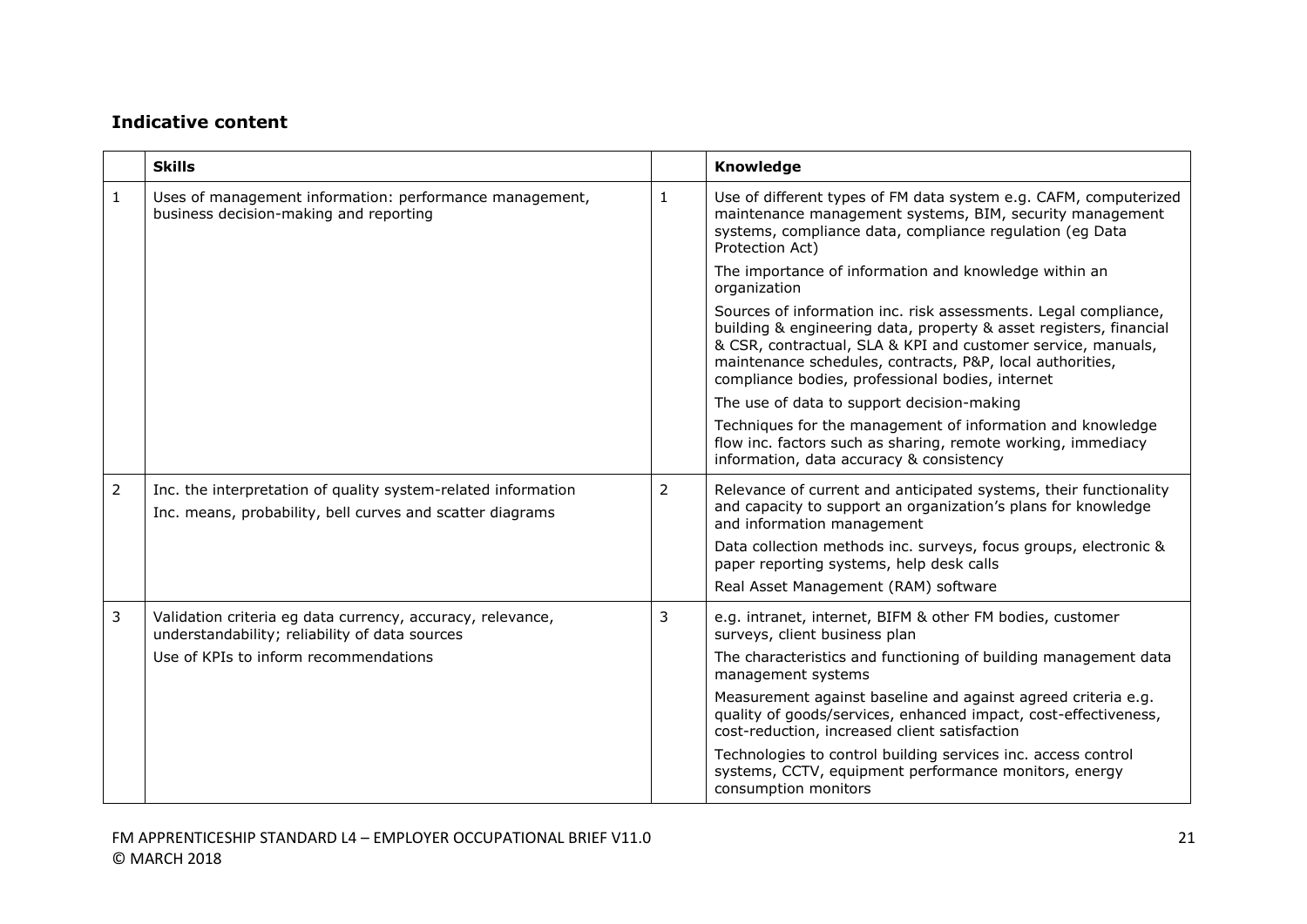|                                                                                                                        | Use of technologies to deliver sustainability                                  |
|------------------------------------------------------------------------------------------------------------------------|--------------------------------------------------------------------------------|
| Data security, limited access, periodic back up and data validity,<br>ensuring compliance with the Data Protection Act | Relevant external governance standards e.g. ISO 41001 FM<br>Management Systems |
| Use of graphical illustrations to report data inc. pie charts and<br>graphs                                            |                                                                                |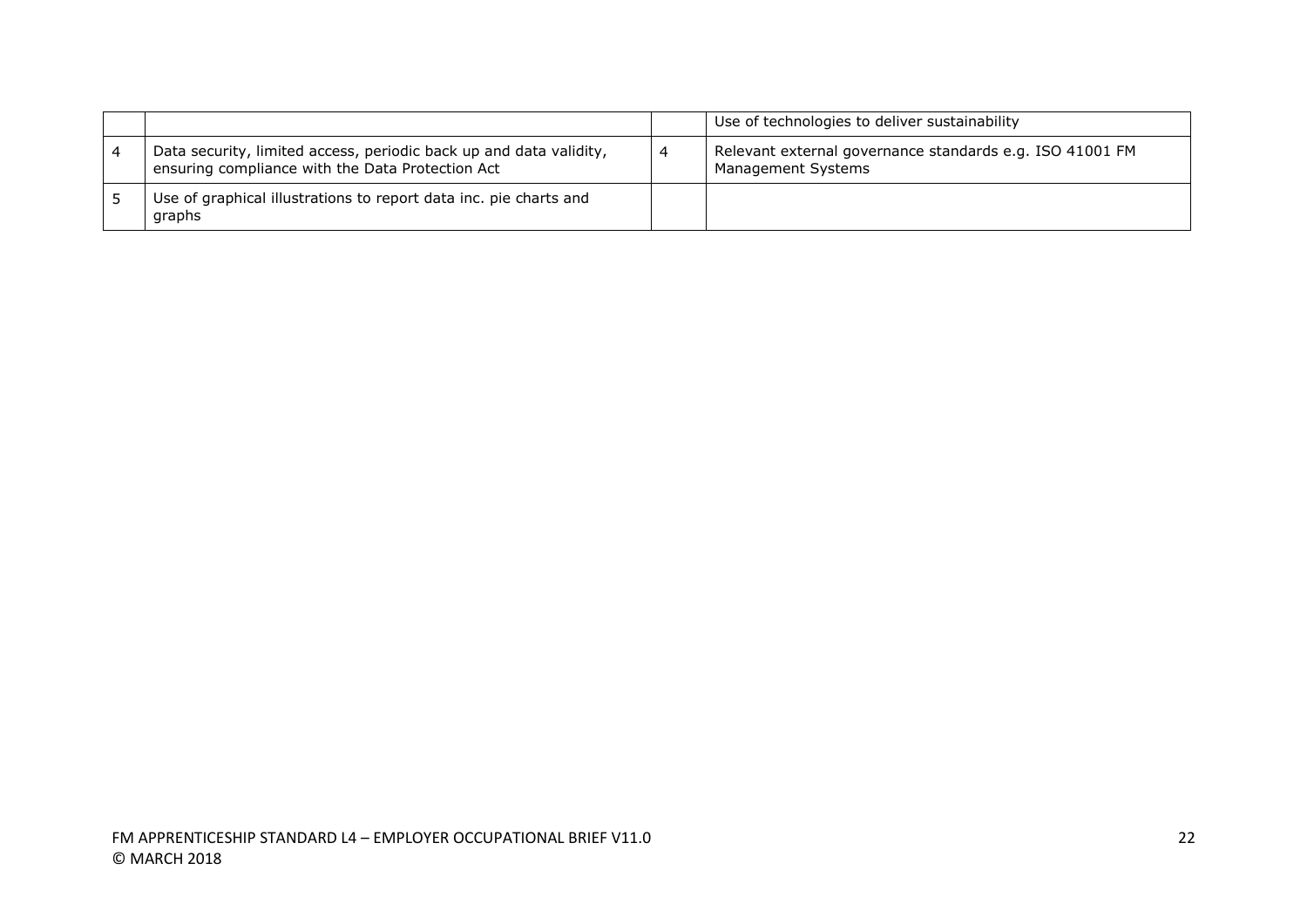### **5 FM policy implementation and change management**

Apprentices will develop their skills, knowledge and understanding of developing and implementing delivery plans for the management of FM properties, assets and services and managing change

| Skills: the apprentice will be able to: |                                                                                                                                                                                          |                 |                  |                  | Knowledge: the apprentice will need to know and understand: |                                                                                                                                                     |                 |           |                  |
|-----------------------------------------|------------------------------------------------------------------------------------------------------------------------------------------------------------------------------------------|-----------------|------------------|------------------|-------------------------------------------------------------|-----------------------------------------------------------------------------------------------------------------------------------------------------|-----------------|-----------|------------------|
|                                         |                                                                                                                                                                                          | <b>Delivery</b> | Asst             | <b>Method</b>    |                                                             |                                                                                                                                                     | <b>Delivery</b> | Asst      | <b>Method</b>    |
| $\mathbf{1}$                            | Develop and monitor an FM delivery<br>plan for properties, assets and/or<br>services that supports an<br>organizational FM strategy and<br>which mitigates potential negative<br>impacts | F.              | <b>OP</b><br>EPA | OP WBP<br>EPA PD | $\mathbf{1}$                                                | Principles and techniques of<br>project management                                                                                                  | P               | OP.       | <b>WBP</b>       |
| $\overline{2}$                          | Deliver those aspects of the FM<br>strategy for which they are<br>responsible to time and budget                                                                                         | F.              | <b>OP</b>        | <b>WBP</b>       | $\overline{2}$                                              | FM targets and performance<br>measures                                                                                                              | P               | OP        | <b>WBP</b>       |
| 3                                       | Identify the operational impact of<br>changes (e.g. to service delivery or<br>infrastructure) and their likely<br>consequences                                                           | E               | OP               | <b>WBP</b>       | 3                                                           | An organization's strategy,<br>business plan, objectives and<br>purpose, its culture and values<br>and the role of FM in delivering<br>that purpose | P               | OP<br>EPA | OP WBP<br>EPA PD |
| 4                                       | Implement change project plans<br>ethically and in a sustainable<br>manner within budget and timescale<br>to meet agreed requirements                                                    | E               | <b>OP</b>        | <b>WBP</b>       | $\overline{4}$                                              | The requirements of ethical and<br>sustainable behaviour                                                                                            | F               | OP        | <b>WBP</b>       |
| 5                                       | Respond to changing circumstances<br>in accordance with the plan                                                                                                                         | E               | OP               | <b>WBP</b>       | 5                                                           | The principles of change<br>management                                                                                                              | F               | OP        | <b>WBP</b>       |
| 6                                       | Manage expectations and resolve<br>issues during change management<br>activity                                                                                                           | F.              | OP               | <b>WBP</b>       | 6                                                           | The factors to be taken into<br>account in resolving issues                                                                                         | F               | <b>OP</b> | <b>WBP</b>       |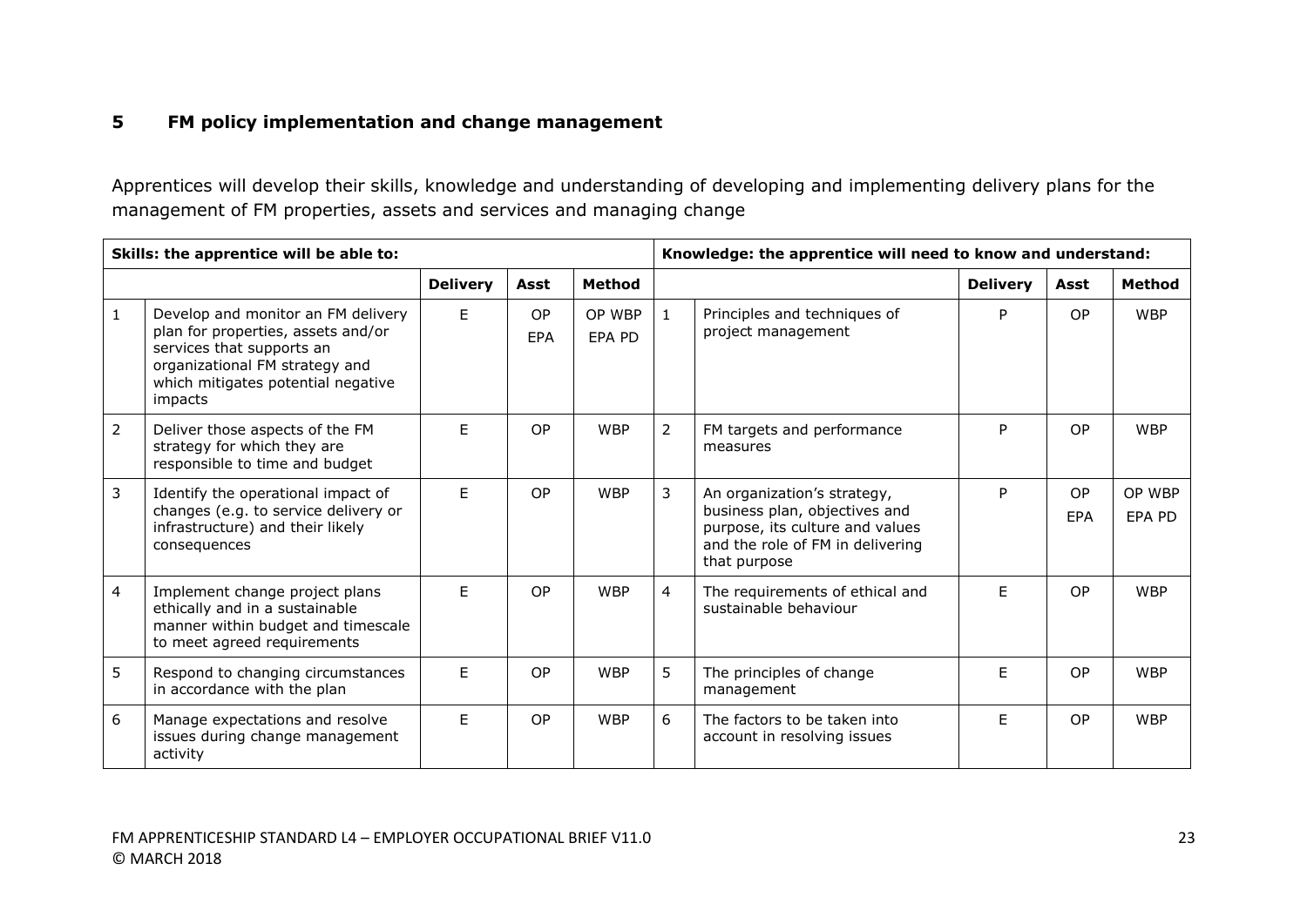|                | <b>Skills</b>                                                                                                                 |                | <b>Knowledge</b>                                                                                                                                                                                                                                                                            |
|----------------|-------------------------------------------------------------------------------------------------------------------------------|----------------|---------------------------------------------------------------------------------------------------------------------------------------------------------------------------------------------------------------------------------------------------------------------------------------------|
| $\mathbf{1}$   | Using a range of monitoring tools inc. the use of KPIs, SLAs,<br>balanced scorecards, customer feedback, benchmarking and RAG | $\mathbf{1}$   | Project management disciplines and techniques (e.g. agile v<br>waterfall)                                                                                                                                                                                                                   |
|                | analysis                                                                                                                      |                | Principles of change management: vision, mission, strategy &<br>objectives etc e.g. Johnson & Scholes, Porter, Grant, Drucker                                                                                                                                                               |
|                |                                                                                                                               |                | Roles and responsibilities within a project team                                                                                                                                                                                                                                            |
|                |                                                                                                                               |                | Tools and methods for planning, monitoring & managing an FM<br>project inc. Critical Path Analysis, Gantt charts, software (eg<br>Microsoft Project) and process-based methodologies eg PRINCE                                                                                              |
|                |                                                                                                                               |                | Stages of a project: developing the brief, aims & objectives;<br>planning; budgeting; delivery (work packages & allocation, teams<br>& individuals); monitoring; reporting; close-out                                                                                                       |
|                |                                                                                                                               |                | Distinction between project and programme management                                                                                                                                                                                                                                        |
| 2              |                                                                                                                               | 2              | Use of FM KPIs inc. performance management, compliance with<br>legislation and codes of conduct, SLAs, KPIs, SMART targets,<br>monitoring processes, regular reviews and customer & peer<br>feedback                                                                                        |
| 3              | Short, medium and long term                                                                                                   | 3              | How FM services are developed and delivered in a way that is<br>consistent with an organization's objectives, culture and values<br>e.g. matching delivery with client's ethos such as healthy food,<br>reducing waste, environmentally friendly, charitable status,<br>gender equality etc |
|                |                                                                                                                               |                | Impact of an organization's risk profile on the FM strategy                                                                                                                                                                                                                                 |
|                |                                                                                                                               |                | The way in which the results of monitoring inform changes to the<br>FM strategy                                                                                                                                                                                                             |
| $\overline{4}$ |                                                                                                                               | $\overline{4}$ |                                                                                                                                                                                                                                                                                             |
| 5              | Identify potential barriers to change e.g. employee attitudes,<br>available resource and its capability, legal and regulatory | 5              | Change management techniques e.g. Schein, Lewin, Kotter                                                                                                                                                                                                                                     |
|                | requirements, available space, cost, contractual obligations                                                                  |                | How to develop new work processes, procedures, systems,<br>structures and roles to achieve the vision behind the change                                                                                                                                                                     |
| 6              | Issue resolution techniques                                                                                                   | 6              |                                                                                                                                                                                                                                                                                             |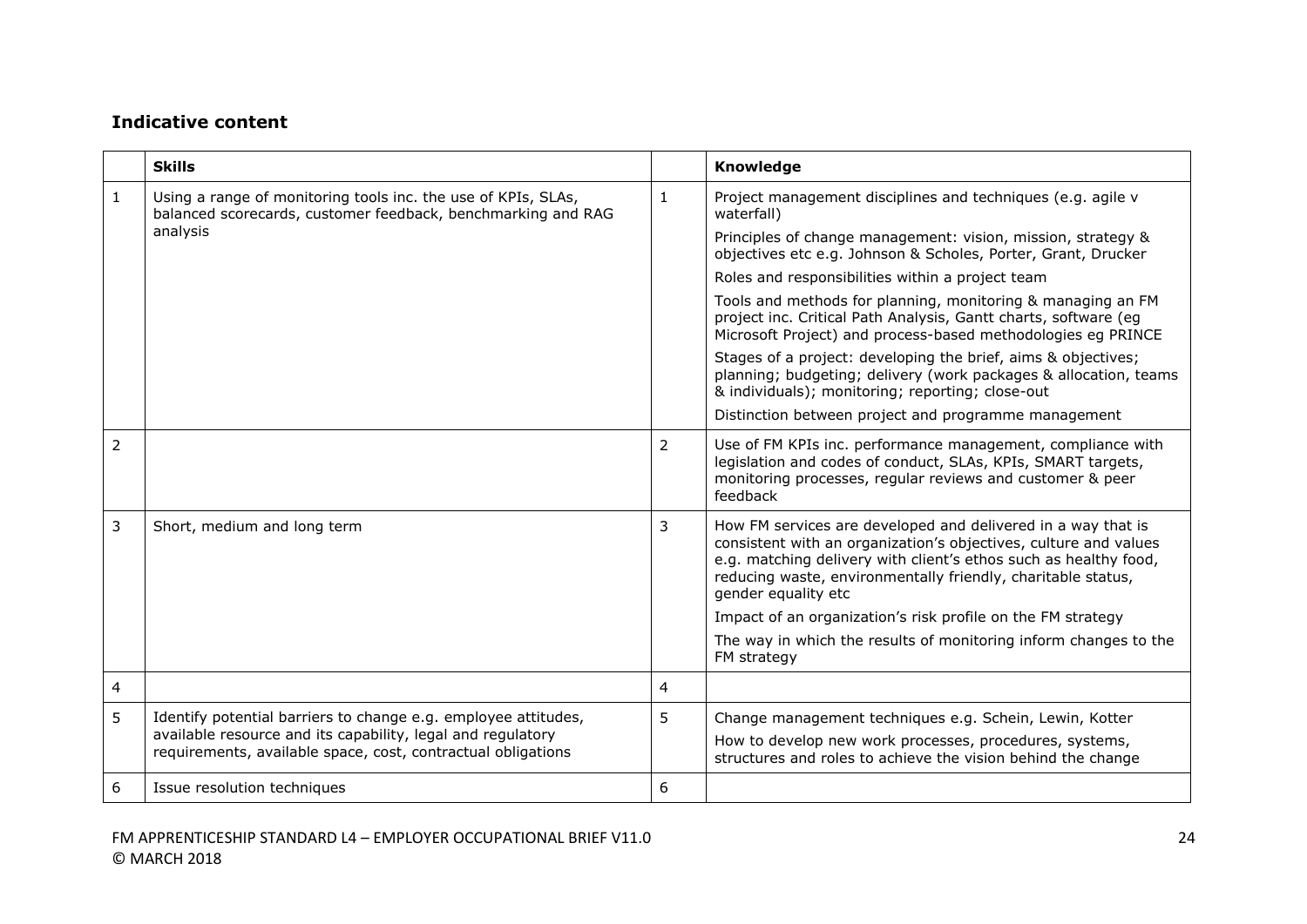### **6 Quality and stakeholder management in FM**

Apprentices will develop their skills, knowledge and understanding of establishing and managing day-to-day relationships with clients and other stakeholders to agreed quality standards

| Skills: the apprentice will be able to: |                                                                                                                                                          |                 |                  |                           | Knowledge: the apprentice will need to know and understand: |                                                                                     |                 |                  |                              |
|-----------------------------------------|----------------------------------------------------------------------------------------------------------------------------------------------------------|-----------------|------------------|---------------------------|-------------------------------------------------------------|-------------------------------------------------------------------------------------|-----------------|------------------|------------------------------|
|                                         |                                                                                                                                                          | <b>Delivery</b> | Asst             | <b>Method</b>             |                                                             |                                                                                     | <b>Delivery</b> | Asst             | <b>Method</b>                |
| $\mathbf{1}$                            | Develop and implement FM quality<br>management operational plans and<br>procedures that align with the FM<br>strategy and policies                       | E.              | <b>OP</b><br>EPA | OP WBP<br><b>EPA Pres</b> | $\mathbf{1}$                                                | Quality management principles<br>and standards in FM                                | P               | <b>OP</b>        | <b>WBP</b>                   |
| $\overline{2}$                          | Identify stakeholders and the nature<br>of their interest                                                                                                | E               | <b>OP</b>        | <b>WBP</b>                | $\overline{2}$                                              | Quality measurement techniques                                                      | P               | <b>OP</b>        | <b>WBP</b>                   |
| 3                                       | Select and use stakeholder<br>management media that are<br>appropriate to the nature of the<br>stakeholder                                               | E               | OP               | <b>WBP</b>                | $\mathbf{3}$                                                | How FM quality policies contribute<br>to the delivery of organisational<br>strategy | P               | <b>OP</b><br>EPA | OP WBP<br><b>EPA</b><br>Pres |
| $\overline{4}$                          | Use a range of feedback collection<br>methods on FM services that is<br>appropriate to the nature of the<br>stakeholder                                  | E.              | <b>OP</b>        | <b>WBP</b>                | $\overline{4}$                                              | How to use feedback and data to<br>drive continuous improvement                     | P               | <b>OP</b>        | <b>WBP</b>                   |
| 5                                       | Make practicable recommendations<br>for continuous improvement to the<br>quality of FM service provision<br>based on an analysis of feedback<br>and data | E.              | <b>OP</b>        | <b>WBP</b>                | 5                                                           | The distinction between internal<br>and external FM stakeholders                    | P               | <b>OP</b>        | <b>WBP</b>                   |
|                                         |                                                                                                                                                          |                 |                  |                           | 6                                                           | The influence and power levels of<br>stakeholders and their potential<br>impact     | P               | <b>OP</b>        | <b>WBP</b>                   |
|                                         |                                                                                                                                                          |                 |                  |                           | $\overline{7}$                                              | Influencing and relationship<br>management techniques                               | P               | OP               | <b>WBP</b>                   |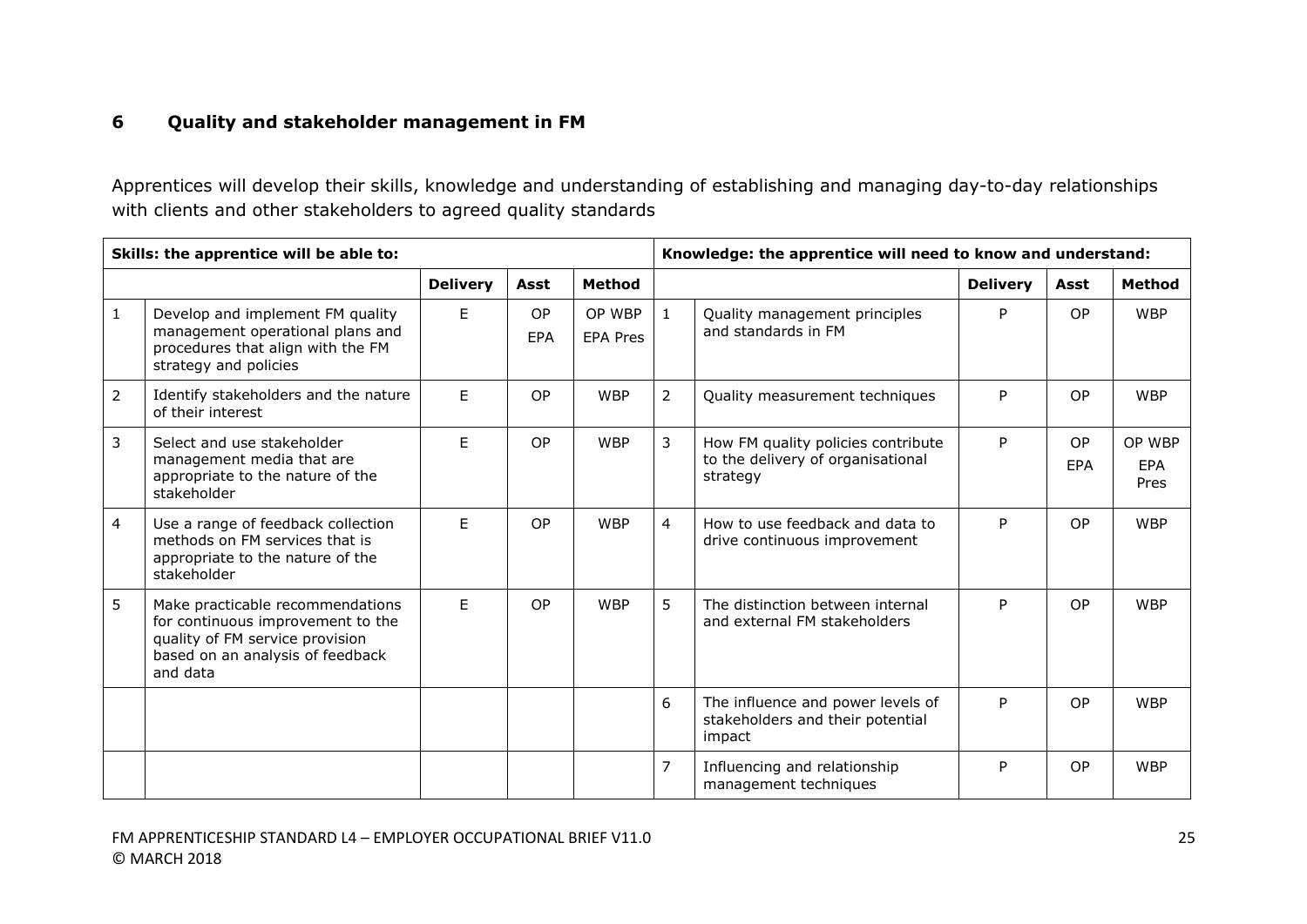|                | <b>Skills</b>                                                                                                                                                                                                                                                           |   | Knowledge                                                                                                                                                                                                                                                                                                                                                                                                       |
|----------------|-------------------------------------------------------------------------------------------------------------------------------------------------------------------------------------------------------------------------------------------------------------------------|---|-----------------------------------------------------------------------------------------------------------------------------------------------------------------------------------------------------------------------------------------------------------------------------------------------------------------------------------------------------------------------------------------------------------------|
| 1              |                                                                                                                                                                                                                                                                         | 1 | The principles underpinning quality management and their<br>application to operational performance and service delivery                                                                                                                                                                                                                                                                                         |
|                |                                                                                                                                                                                                                                                                         |   | Role of quality standards and accreditation schemes inc.<br>Investors In People, ISO, European Foundation for Quality<br>Management, International Organization for Standardization                                                                                                                                                                                                                             |
|                |                                                                                                                                                                                                                                                                         |   | How to implement a quality standard inc. reviewing the<br>requirements of the standard; assessing the requirements against<br>the business operation; documenting work flows or process maps<br>for all activities; identifying any gaps in current processes or<br>management; taking steps to mitigate risk; improving processes<br>and closing gaps; monitoring on-going performance against the<br>standard |
|                |                                                                                                                                                                                                                                                                         |   | Monitoring the implementation of a quality standard inc.<br>performance measurement, process audits, stakeholder<br>meetings, corrective action plans and process updates                                                                                                                                                                                                                                       |
|                |                                                                                                                                                                                                                                                                         |   | The relationship between quality management, customer service<br>and stakeholder management                                                                                                                                                                                                                                                                                                                     |
| $\overline{2}$ | e.g. clients, customers, partners, suppliers, colleagues, funders,<br>government & how their agenda influence their decisions<br>inc. the role of suppliers and specialists (e.g. transfer of risk,<br>industry expertise, economies of scale, efficiency, scalability) | 2 | The quality management cycle and tools and techniques e.g.<br>balanced scorecard, the role of people in operational delivery and<br>quality management, training implications, customer satisfaction,<br>SLAs, benchmarking, surveys                                                                                                                                                                            |
|                | Techniques to determine customer requirements inc. customer needs<br>analysis, customer mapping, customer surveys, focus groups,<br>feedback forms etc                                                                                                                  |   | How SLAs can be managed to optimum effect inc. communication<br>tools such as review meetings, publication of customer feedback,<br>P&P, transparency of contract content                                                                                                                                                                                                                                       |
| 3              |                                                                                                                                                                                                                                                                         | 3 | Links between quality strategy and business performance<br>Competitiveness                                                                                                                                                                                                                                                                                                                                      |
|                |                                                                                                                                                                                                                                                                         |   | The meaning and implications of a 'customer-focused' service                                                                                                                                                                                                                                                                                                                                                    |
| 4              | e.g Customer surveys, questionnaires, mystery shoppers                                                                                                                                                                                                                  | 4 |                                                                                                                                                                                                                                                                                                                                                                                                                 |
|                | Use & integration of different types of FM data system e.g. CAFM,                                                                                                                                                                                                       |   |                                                                                                                                                                                                                                                                                                                                                                                                                 |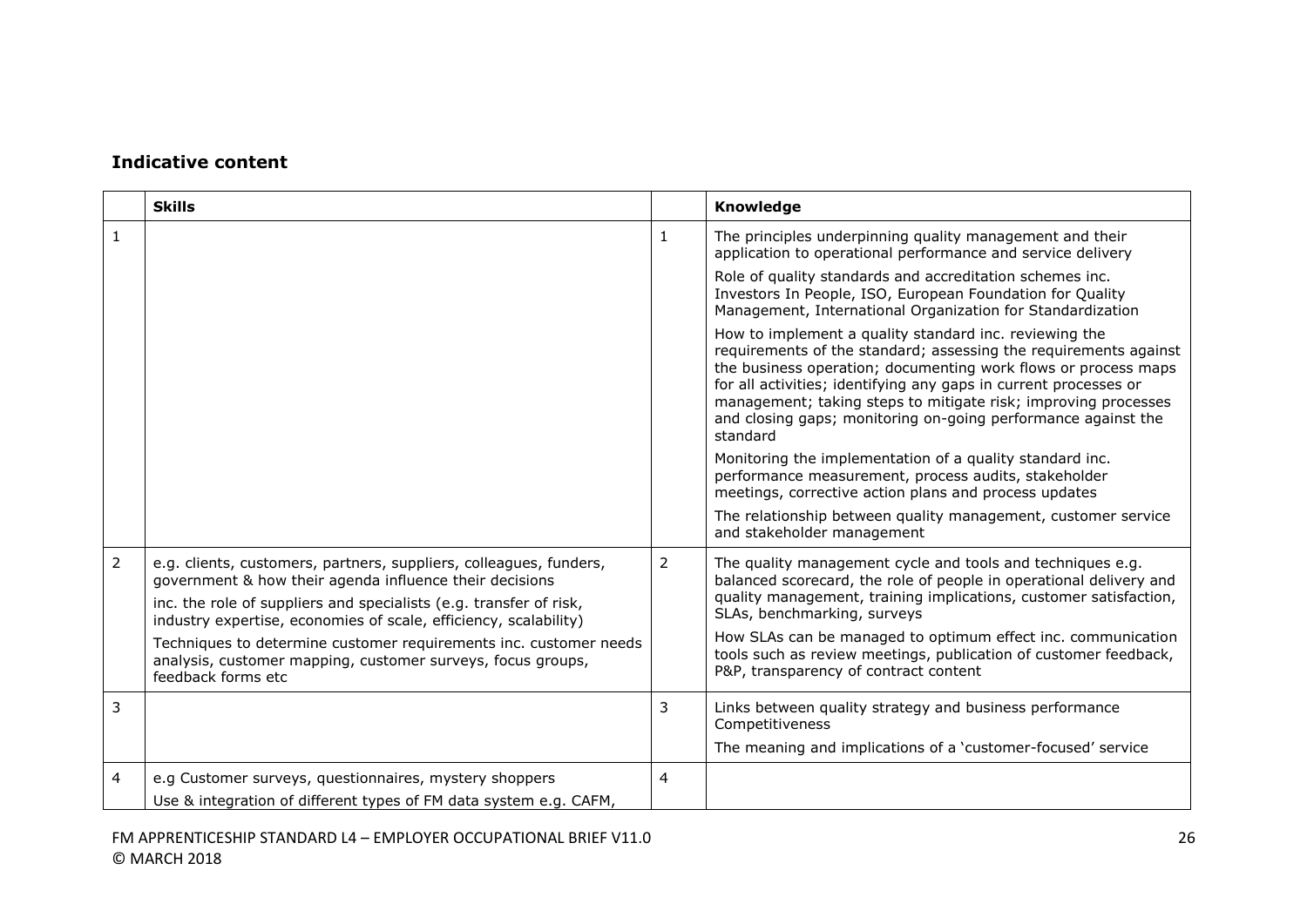|   | computerized maintenance management systems, BIM, security<br>management systems, compliance data<br>The importance of information and knowledge within an organization              |   |                                                                                                                                                                                                                                                                                        |
|---|--------------------------------------------------------------------------------------------------------------------------------------------------------------------------------------|---|----------------------------------------------------------------------------------------------------------------------------------------------------------------------------------------------------------------------------------------------------------------------------------------|
| 5 | Cost-benefit analysis<br>Criteria for what constitutes 'practicable'<br>Scope for improvement to FM services e.g. procedures, SLAs, KPIs<br>and improvement plans<br>Action planning | 5 | Stakeholder mapping, power & influence grid<br>The role of consultation in managing stakeholder relationships<br>The role of customer relationship management (CRM) within<br>context of FM<br>Sensitive areas of CRM inc. data protection, HR issues,<br>intellectual property issues |
|   |                                                                                                                                                                                      | 6 |                                                                                                                                                                                                                                                                                        |
|   |                                                                                                                                                                                      |   | Managing expectations; principles of collaborative working and<br>emotional intelligence in difficult situations; the medium and the<br>message<br>CRM cycle                                                                                                                           |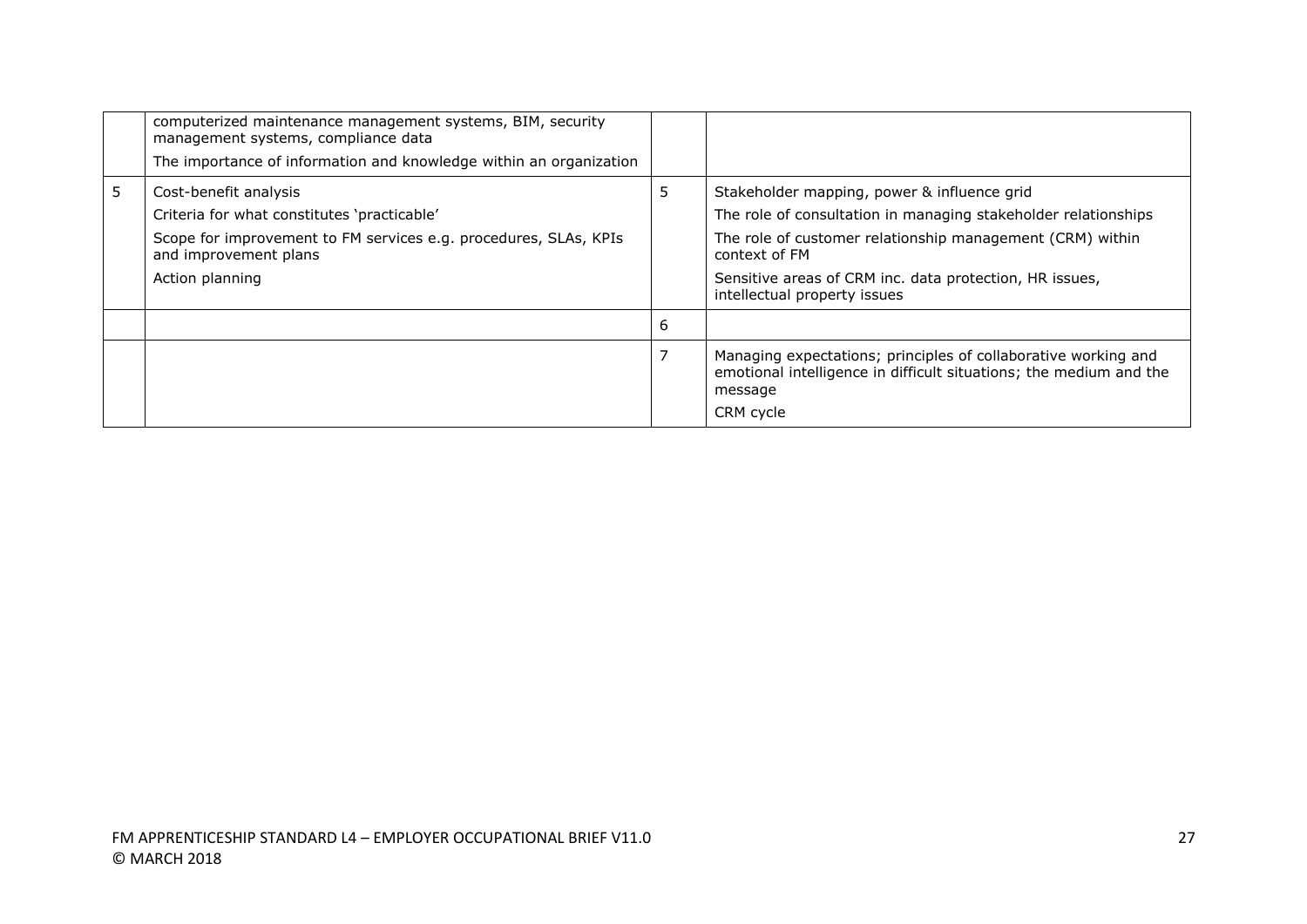### **7 People management in FM**

Apprentices will develop their skills, knowledge and understanding of motivating, managing and developing FM teams to deliver objectives

| Skills: the apprentice will be able to: |                                                                                                       |                 |                         |                  | Knowledge: the apprentice will need to know and understand: |                                                                                                              |                 |                  |                  |
|-----------------------------------------|-------------------------------------------------------------------------------------------------------|-----------------|-------------------------|------------------|-------------------------------------------------------------|--------------------------------------------------------------------------------------------------------------|-----------------|------------------|------------------|
|                                         |                                                                                                       | <b>Delivery</b> | Asst                    | <b>Method</b>    |                                                             |                                                                                                              | <b>Delivery</b> | Asst             | Method           |
| $\mathbf{1}$                            | Manage and develop individuals and<br>teams to achieve their FM objectives<br>and delivery goals      | F.              | OP                      | <b>WBP</b>       | $\mathbf{1}$                                                | The characteristics and scope of<br>leadership and people<br>management and the distinctions<br>between them | P               | <b>OP</b><br>EPA | OP WBP<br>EPA PD |
| $\overline{2}$                          | Motivate individuals and teams and<br>provide support in times of change<br>and stress                | F               | <b>OP</b>               | <b>WBP</b>       | 2                                                           | The impact of change on<br>individuals                                                                       | P               | <b>OP</b>        | <b>WBP</b>       |
| 3                                       | Assess their own and team personal<br>development plans, identifying<br>capability strengths and gaps | E               | OP                      | <b>WBP</b>       | 3                                                           | How to identify their own and their<br>team's development needs                                              | P               | <b>OP</b>        | <b>WBP</b>       |
| $\overline{4}$                          | Develop plans to address a team's<br>future development needs                                         | E               | <b>OP</b><br><b>EPA</b> | OP WBP<br>EPA PD | $\overline{4}$                                              | How to procure/source appropriate<br>learning and development<br>activities                                  | P               | <b>OP</b>        | <b>WBP</b>       |
| 5                                       | Comply with HR policies and<br>procedures applicable to FM                                            | F.              | <b>OP</b>               | <b>WBP</b>       | 5.                                                          | Workforce/resource planning<br>techniques                                                                    | P               | <b>OP</b><br>EPA | OP WBP<br>EPA PD |
| 6                                       | Deploy resources to maximize<br>efficiency                                                            | F               | <b>OP</b>               | <b>WBP</b>       | 6                                                           | The way in which HR policies and<br>procedures apply to FM                                                   | P               | <b>OP</b>        | <b>WBP</b>       |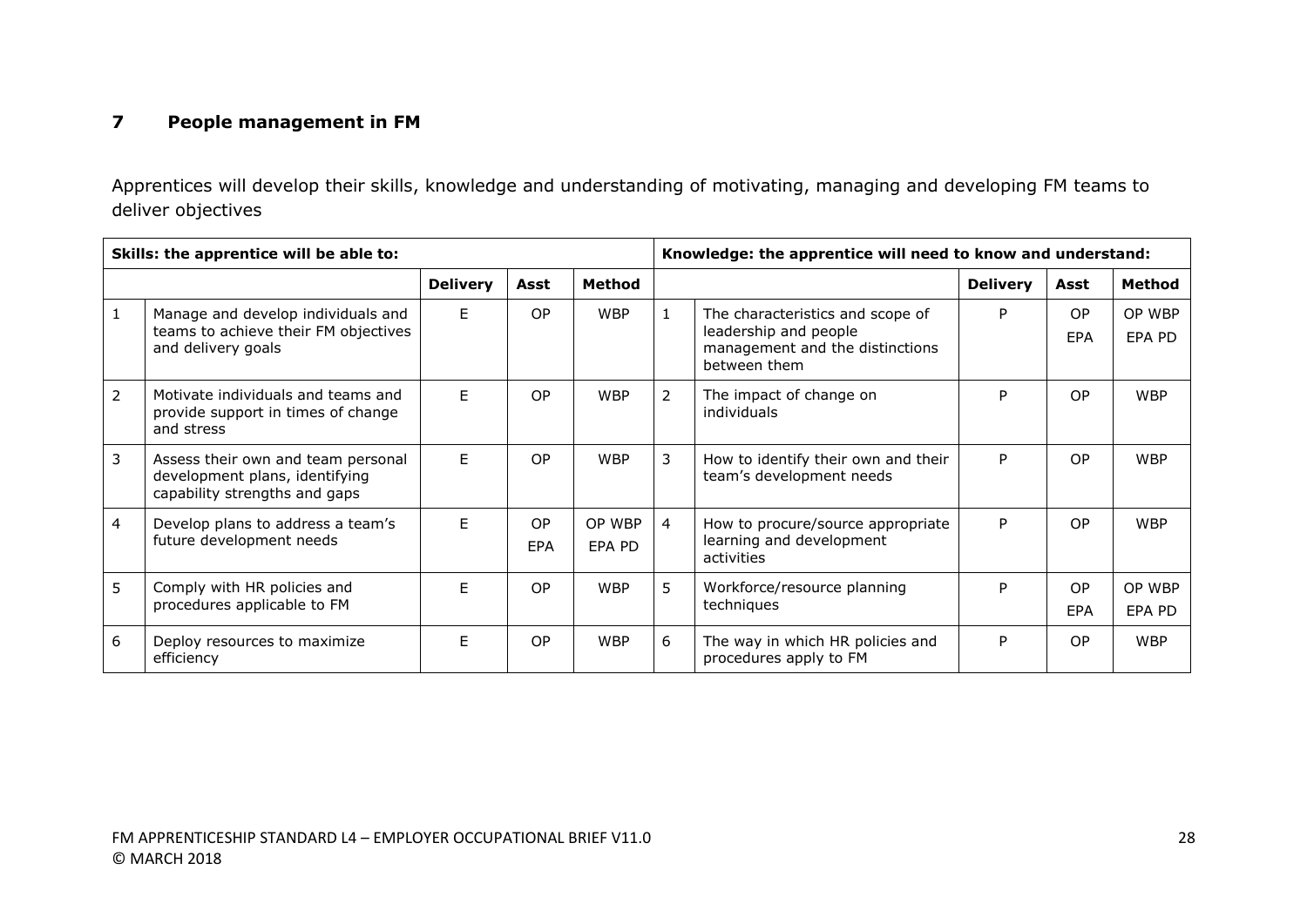|                | <b>Skills</b>                                                                                                                                                                                                                                                                                                                                                                                                                                                                                                                                                  |   | Knowledge                                                                                                                                                                                                                                                                                                                                                                                                                                                           |
|----------------|----------------------------------------------------------------------------------------------------------------------------------------------------------------------------------------------------------------------------------------------------------------------------------------------------------------------------------------------------------------------------------------------------------------------------------------------------------------------------------------------------------------------------------------------------------------|---|---------------------------------------------------------------------------------------------------------------------------------------------------------------------------------------------------------------------------------------------------------------------------------------------------------------------------------------------------------------------------------------------------------------------------------------------------------------------|
| $\mathbf{1}$   |                                                                                                                                                                                                                                                                                                                                                                                                                                                                                                                                                                | 1 | Creating and communicating the FM team's vision<br>Team management and collaborative working (Forming-<br>Storming-Norming-Performing (Tuckman), Action-centred<br>(Adair), Team Roles model (Belbin)<br>The HR cycle and processes within it:<br>recruitment and selection<br>training and development<br>performance management<br>reward and recognition<br>release<br>$\bullet$<br>Inc. disciplinary and grievance processes<br>The impact of management styles |
| $\overline{2}$ | Inc. managing workplace stress (primary, secondary and tertiary<br>methods for the prevention & management of stress)<br>Inc. use of techniques to empower individuals to make an effective &<br>positive impact (supporting explanations with examples, clear<br>objectives, terms of reference, positive 'can do' culture, 'open door'<br>culture, constructive feedback, training & development, team-<br>building, reward, recognition, thanks and praise<br>Motivational theories e.g. concept of intrinsic and extrinsic<br>motivation; Maslow; Herzberg | 2 | Practical e.g. the need to change organizational/team structures;<br>changes to job roles; need to learn new skills; additional<br>responsibilities<br>Emotional impact of change                                                                                                                                                                                                                                                                                   |
| 3              |                                                                                                                                                                                                                                                                                                                                                                                                                                                                                                                                                                | 3 | e.g. required by legislation, organizational requirements, impact<br>of change on individuals<br>How to conduct a TNA; the use of standards, competences and<br>qualifications for personal development purposes<br>The use of reflective practice<br>How to develop a Personal Development Plan                                                                                                                                                                    |
| 4              | Use of mentoring, coaching, job shadowing, to inform development<br>needs                                                                                                                                                                                                                                                                                                                                                                                                                                                                                      | 4 | 70:20:10 concept<br>Learning styles                                                                                                                                                                                                                                                                                                                                                                                                                                 |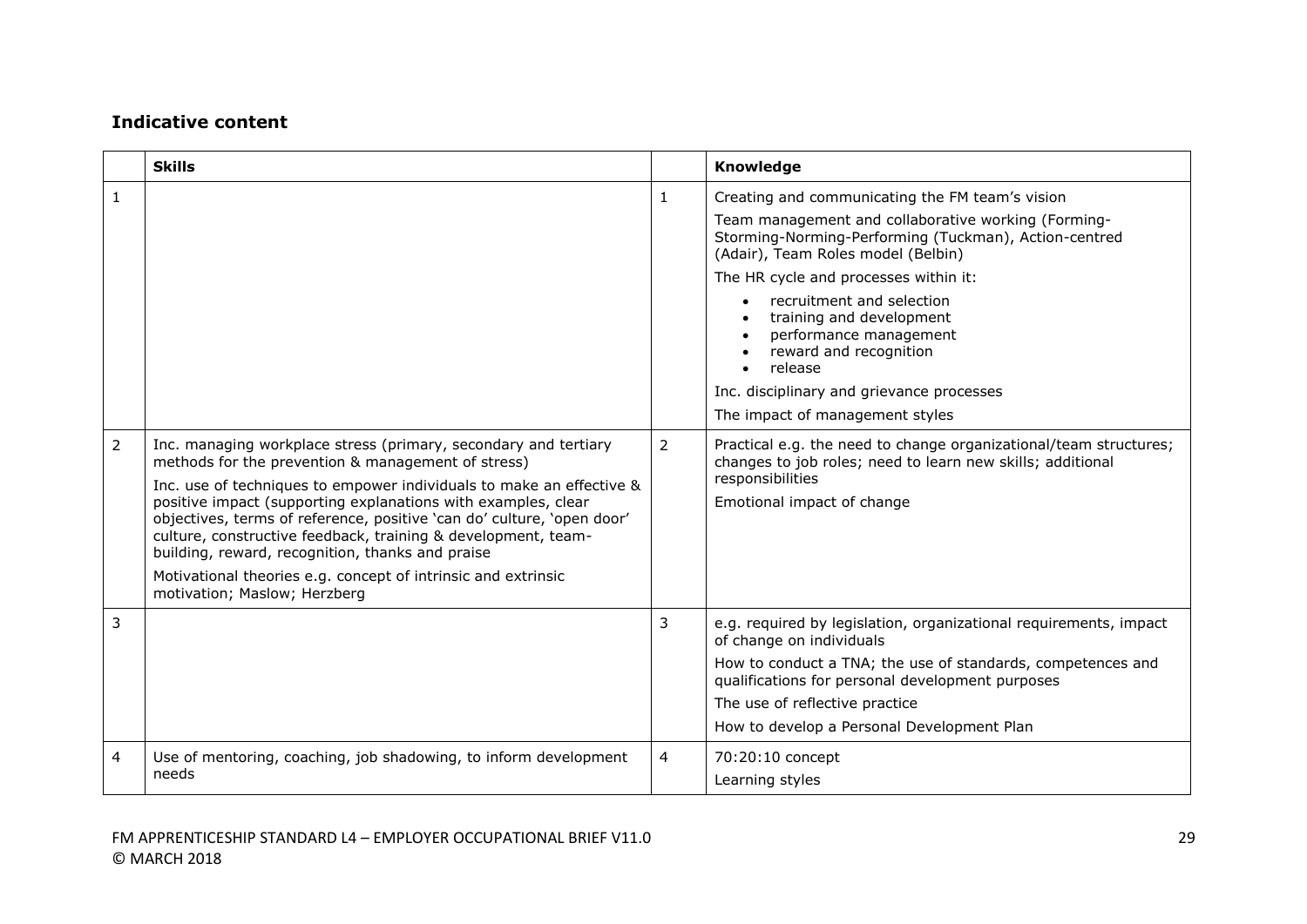|   |                                                                                                                        |   | Internal and outsourced training<br>Different routes to development e.g. graduate schemes &<br>apprenticeships as vehicle to develop the workforce<br>Range of L&D activities e.g. coaching and mentoring; reading;<br>skills practice; distance learning; shadowing etc                                                                                                                                                                                                           |
|---|------------------------------------------------------------------------------------------------------------------------|---|------------------------------------------------------------------------------------------------------------------------------------------------------------------------------------------------------------------------------------------------------------------------------------------------------------------------------------------------------------------------------------------------------------------------------------------------------------------------------------|
| 5 | Including performance & attendance management policies                                                                 | 5 | Legal requirements for skills, human resource planning and<br>deployment (e.g. licence requirements)<br>Use of tools and techniques to record, track and deploy human<br>resource capabilities e.g. competence frameworks, standards,<br>qualifications, software packages<br>Role of HR planning in effective FM inc. function analysis and<br>optimum resource levels, managing HR overheads, skills<br>acquisition and maintenance, career progression and people<br>motivation |
| 6 | Inc. allocating workloads<br>Deploying the right number of people with the right skills to different<br>pieces of work | 6 | e.g. to recruitment practices<br>Potential effects of TUPE<br>Identifying and dealing with welfare-related issues                                                                                                                                                                                                                                                                                                                                                                  |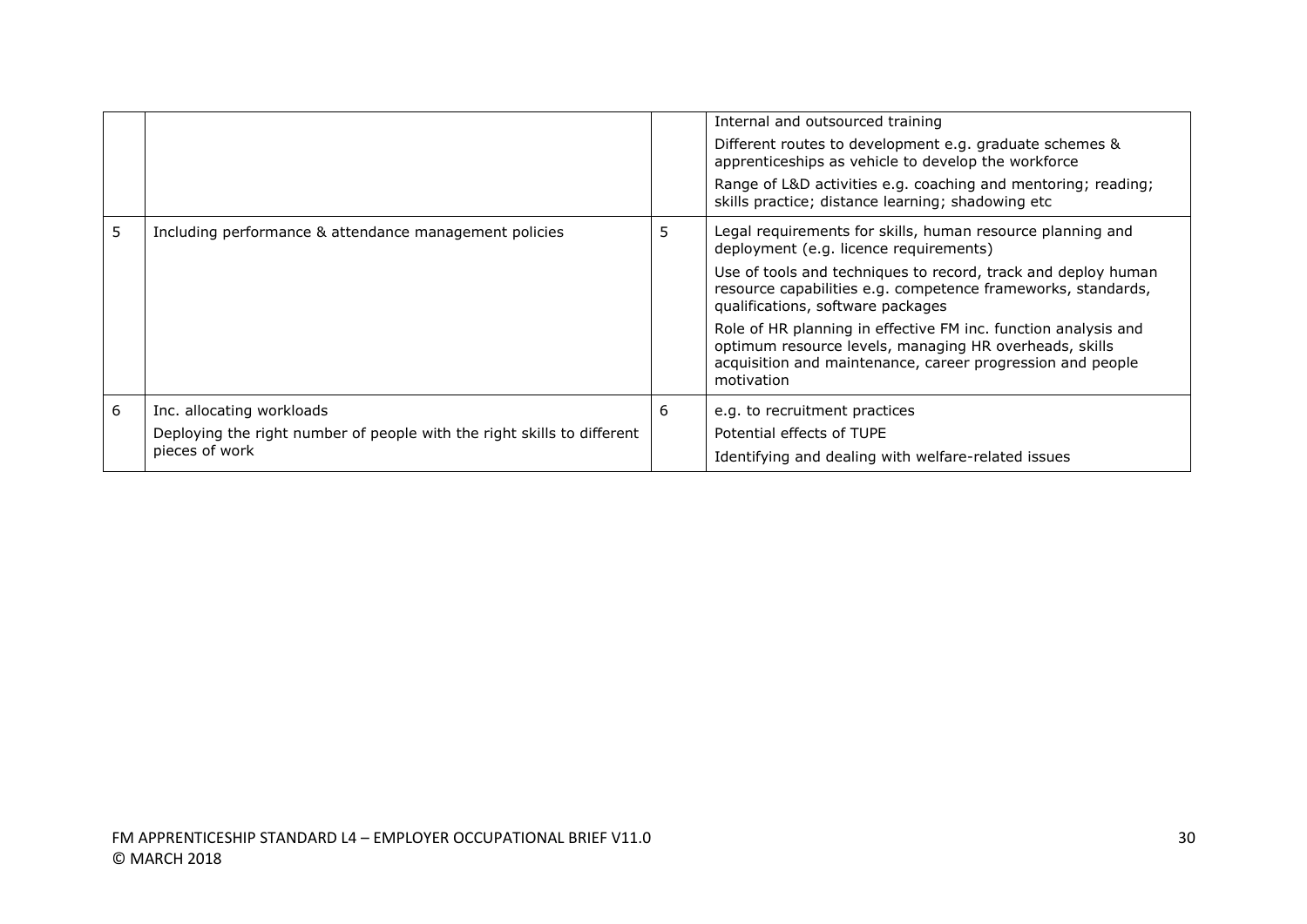### **8 Financial and procurement management**

Apprentices will develop their skills, knowledge and understanding of managing FM finances and procuring FM goods and services, ensuring they are delivered within agreed budgets and make recommendations for innovation

| Skills: the apprentice will be able to: |                                                                                                               |                 |                  |                                    | Knowledge: the apprentice will need to know and understand: |                                                                                                           |                 |                         |                                    |
|-----------------------------------------|---------------------------------------------------------------------------------------------------------------|-----------------|------------------|------------------------------------|-------------------------------------------------------------|-----------------------------------------------------------------------------------------------------------|-----------------|-------------------------|------------------------------------|
|                                         |                                                                                                               | <b>Delivery</b> | Asst             | <b>Method</b>                      |                                                             |                                                                                                           | <b>Delivery</b> | Asst                    | Method                             |
| $\mathbf 1$                             | Analyse financial reports relevant to<br>the FM function                                                      | E               | <b>OP</b>        | <b>WBP</b>                         | $\mathbf{1}$                                                | The relevance of financial reports<br>to FM                                                               | P               | <b>OP</b>               | <b>WBP</b>                         |
| $\overline{2}$                          | Develop a realistic operational plan<br>and associated budget for an FM<br>service                            | E               | <b>OP</b>        | <b>WBP</b>                         | $\overline{2}$                                              | The factors to be taken into<br>account when establishing a<br>budget and procuring goods and<br>services | P               | <b>OP</b><br><b>EPA</b> | OP WBP<br><b>EPA</b><br><b>WBP</b> |
| 3                                       | Develop proposals for<br>improvements to financial<br>performance in FM                                       | E               | <b>OP</b><br>EPA | OP WBP<br><b>EPA</b><br><b>WBP</b> | $\mathbf{3}$                                                | Budget management, variance<br>analysis and reporting                                                     | P               | <b>OP</b>               | <b>WBP</b>                         |
| $\overline{4}$                          | Manage a budget for an FM service<br>in accordance with the agreed<br>monitoring system                       | E               | <b>OP</b>        | <b>WBP</b>                         | $\overline{4}$                                              | Organizational procurement<br>policies, processes and procedures                                          | P               | <b>OP</b>               | <b>WBP</b>                         |
| 5                                       | Address variances within service<br>delivery budgets                                                          | E               | <b>OP</b>        | <b>WBP</b>                         | 5                                                           | Principles of contract costing,<br>forms of contract                                                      | P               | <b>OP</b>               | <b>WBP</b>                         |
| 6                                       | Analyse the effectiveness of current<br>procurement policies, practices and<br>arrangements for an FM service | E               | <b>OP</b>        | <b>WBP</b>                         | 6                                                           | Techniques for evaluating<br>procurement proposals                                                        | P               | <b>OP</b>               | <b>WBP</b>                         |
| $\overline{7}$                          | Comply with current organizational<br>procurement practices and policies                                      | E               | <b>OP</b>        | <b>WBP</b>                         |                                                             |                                                                                                           |                 |                         |                                    |
| 8                                       | Provide FM technical contributions<br>to procurement tender specifications                                    | E               | OP               | <b>WBP</b>                         |                                                             |                                                                                                           |                 |                         |                                    |
| 9                                       | Make recommendations based on an<br>evaluation of the quality of                                              | E               | <b>OP</b>        | <b>WBP</b>                         |                                                             |                                                                                                           |                 |                         |                                    |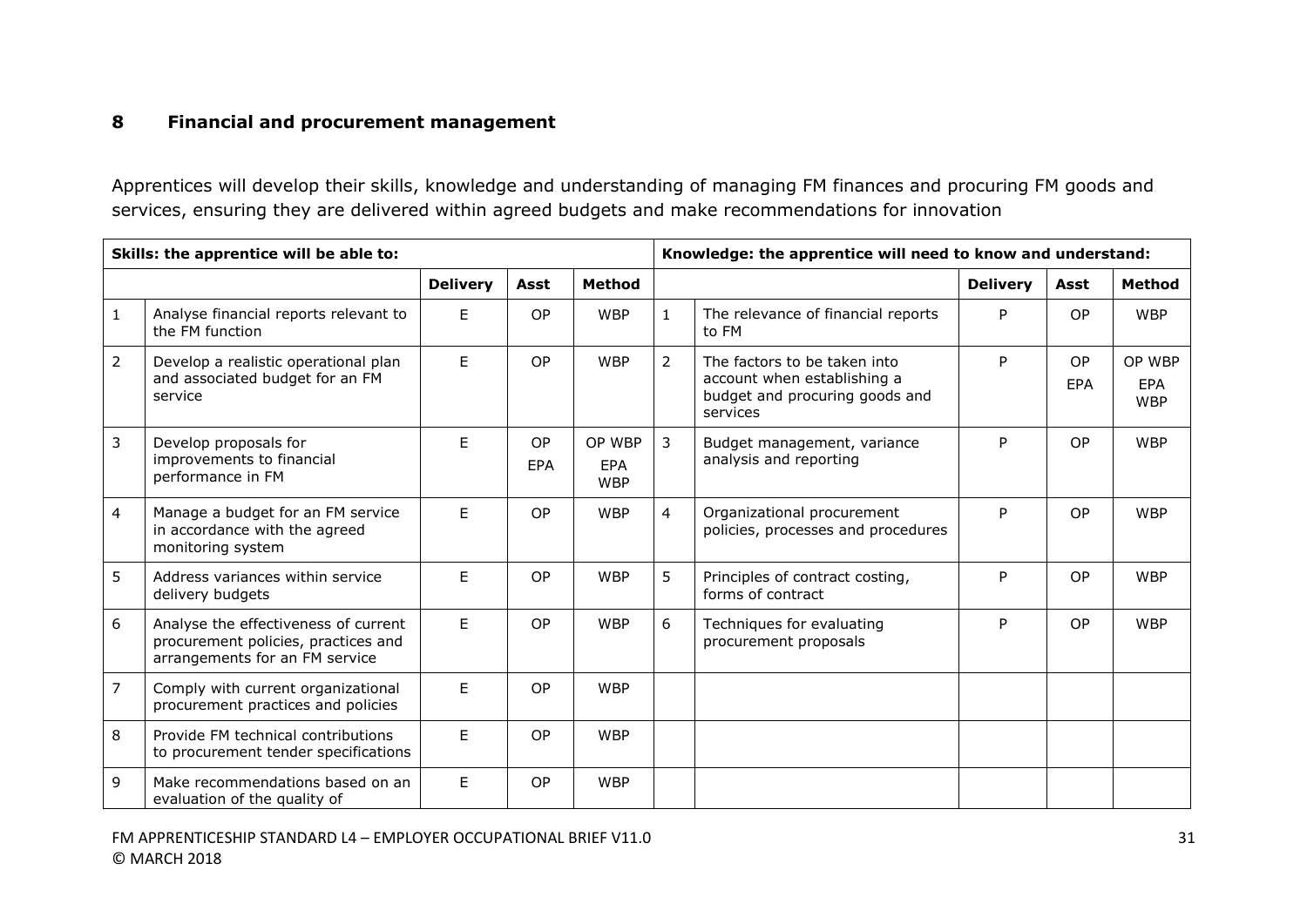| proposals for the procurement of FM |  |  |  |  |
|-------------------------------------|--|--|--|--|
| goods or an FM service in           |  |  |  |  |
| accordance with organizational      |  |  |  |  |
| policies, ethical practices and     |  |  |  |  |
| standards                           |  |  |  |  |

|   | <b>Skills</b>                                                                                                                                                                                                      |    | <b>Knowledge</b>                                                                                                                                                                                                                                                                                                                                                                                                                                                                                                                                                                                  |
|---|--------------------------------------------------------------------------------------------------------------------------------------------------------------------------------------------------------------------|----|---------------------------------------------------------------------------------------------------------------------------------------------------------------------------------------------------------------------------------------------------------------------------------------------------------------------------------------------------------------------------------------------------------------------------------------------------------------------------------------------------------------------------------------------------------------------------------------------------|
|   |                                                                                                                                                                                                                    | 1  | Characteristics of organizational financial reporting systems and<br>processes (management of budgets & finance; management<br>reporting; cost centres & devolved budgets)                                                                                                                                                                                                                                                                                                                                                                                                                        |
| 2 | Budget management and budget approval cycle and process                                                                                                                                                            | 2  | e.g. the implications of working in the public, private or third<br>sector and different legal entities<br>Characteristics and use of capital and revenue budgets in FM inc.<br>relevance to capital budgets of asset values; whole life costing;<br>discounted cash flow (DCF), net present value (NPV) and balance<br>sheet values                                                                                                                                                                                                                                                              |
| 3 |                                                                                                                                                                                                                    | 3  | e.g. identification and calculation of variances                                                                                                                                                                                                                                                                                                                                                                                                                                                                                                                                                  |
| 4 | Use of cash flow projections to manage a budget inc. raising and<br>processing purchase orders, authorizing payments, managing stocks<br>of materials, flexing people resources and budgets, revenue<br>protection | 4  | Principles, stages and features of procurement inc. agreeing<br>requirements defining specifications, agreeing adjudication<br>criteria, sourcing suppliers, issuing tenders (Expressions of<br>Interest, pre-qualification), receiving and adjudicating tenders<br>(criteria inc. cost, reliability, capacity, reputation, time, quality,<br>compliance), short-listing, negotiating, awarding contracts and<br>declining other bids, initiating contracts, monitoring provision<br>Including ethical and corporate social responsibility requirements<br>of organizational procurement policies |
| 5 | Variance analysis and proposals for action                                                                                                                                                                         | 5. | Inc. suppliers and specialists<br>Forms of contract and service delivery management, their<br>advantages and disadvantages e.g. verbal, purchase orders, call<br>of contracts (enabling or framework contracts), industry standard<br>forms e.g. JCT forms 2005, PPI/PPP, NEC3                                                                                                                                                                                                                                                                                                                    |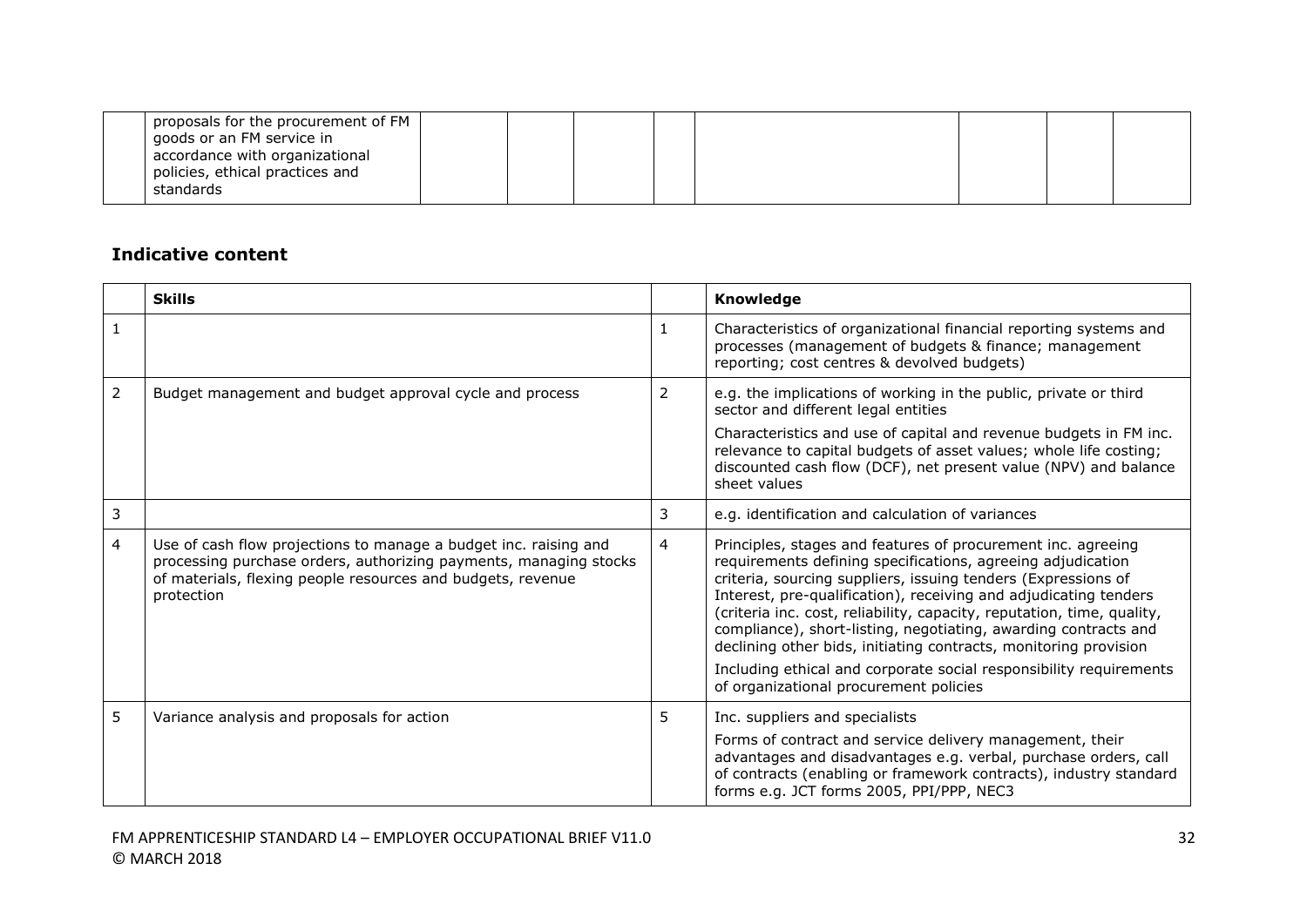|   |                | Influence of factors such as the types of goods or services to be<br>purchased, commodities or bespoke, input or output specification,<br>value and duration of contract, lease or buy, purchase order, call<br>off contract, JCT forms 2005 and NEC3 for building contracts                                |
|---|----------------|-------------------------------------------------------------------------------------------------------------------------------------------------------------------------------------------------------------------------------------------------------------------------------------------------------------|
|   |                | Management of the procurement process & definition of roles<br>(specifier, user, buyer, budget holder); separation of powers;<br>levels of authority; keeping records                                                                                                                                       |
|   |                | Best practice in writing specifications of requirements and the<br>potential consequences of inadequately written contract<br>specifications                                                                                                                                                                |
| 6 | 6              | Ending relationships with specialists or suppliers inc. confirming<br>reasons for termination, substantiating any failures cited,<br>addressing contractual termination requirements (notice period<br>etc), review meetings, exit management plans, termination<br>dates, plans for replacement of service |
|   |                | Potential risks of ending contractual obligations inc. worsening<br>performance, negative brand image, skills transfer, intellectual<br>property rights, claims for unreasonable termination, costs of<br>setting up replacement contracts, discouraging contractors from<br>applying for future contracts  |
| 7 | $\overline{7}$ |                                                                                                                                                                                                                                                                                                             |
| 8 |                |                                                                                                                                                                                                                                                                                                             |
| 9 |                |                                                                                                                                                                                                                                                                                                             |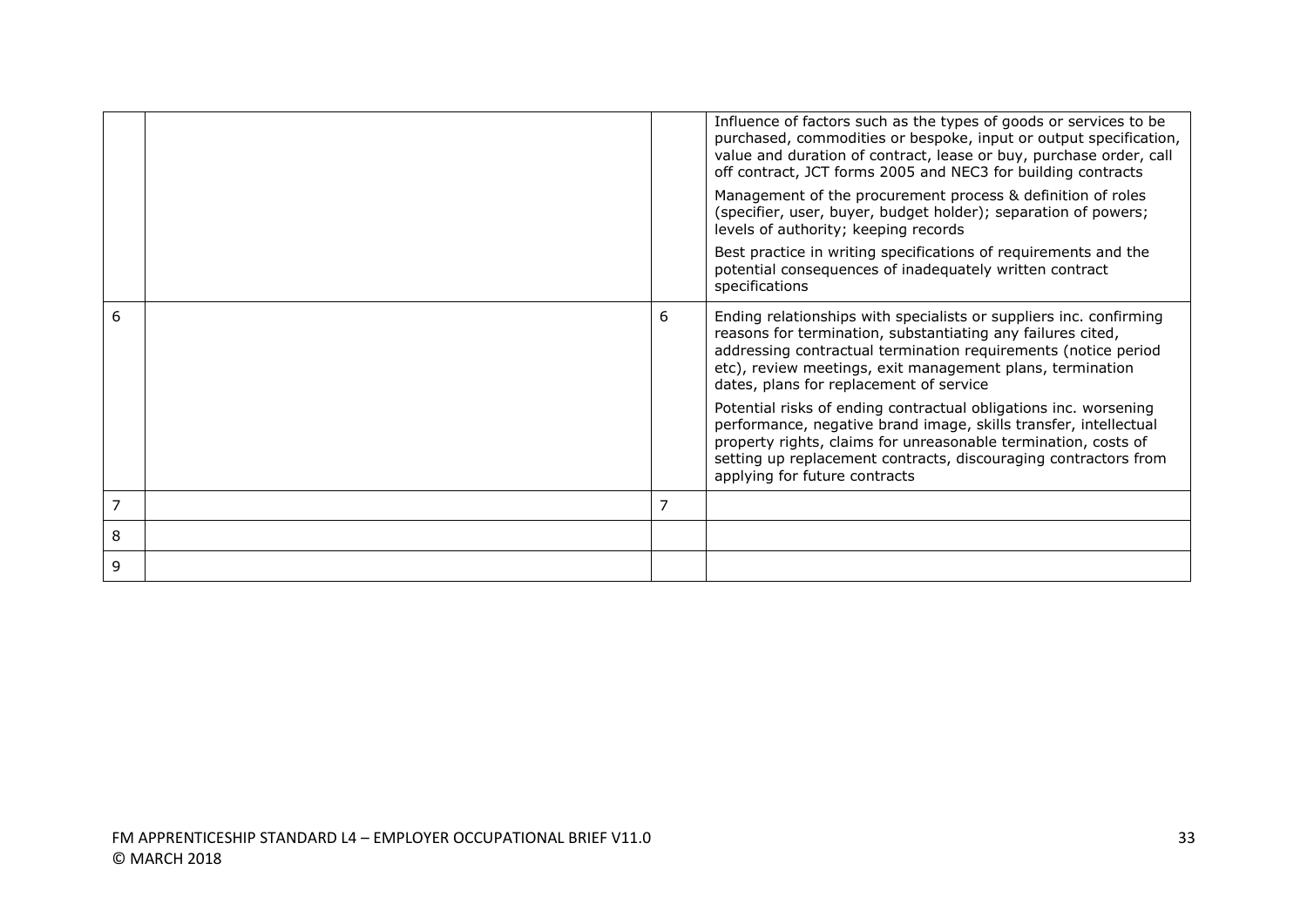### **9 Behaviours**

#### **Customer focus**

#### *Exceeding customer expectations and adding value*

A person with this quality …

- takes trouble to find out customers' needs, expectations and motivations and to discover what the organization could provide
- identifies current needs and anticipates the changing needs of different kinds of internal and external customers
- devises solutions that demonstrably meet customers' needs
- makes every effort to ensure that customers receive a quality service
- establishes a rapport with customers by adopting a professional and knowledgeable attitude
- does not promise what they cannot deliver
- manages customers' expectations positively and quickly by providing alternative solutions
- follows up to ensure that customers receive what they need
- keeps customers informed of progress and developments

A person without this quality …

- does not take the trouble to identify the customer's needs accurately
- misunderstands or misinterprets customer needs
- does not put themselves in the customer's place and describes features instead of benefits
- makes minimum effort to meet customers' stated needs or gives wrong or inappropriate information
- ignores customer complaints and does not act on customer feedback
- raises false expectations or gives inappropriate advice
- does not understand the need to make every effort possible to help customers

#### **Influencing**

*Anticipating and responding to others' needs and influencing them to enhance performance*

A person with this quality …

- listens to all stakeholders and interprets messages accurately
- confirms their understanding of speakers' meaning
- plans what they will say before speaking or writing
- provides timely and constructive feedback to stakeholders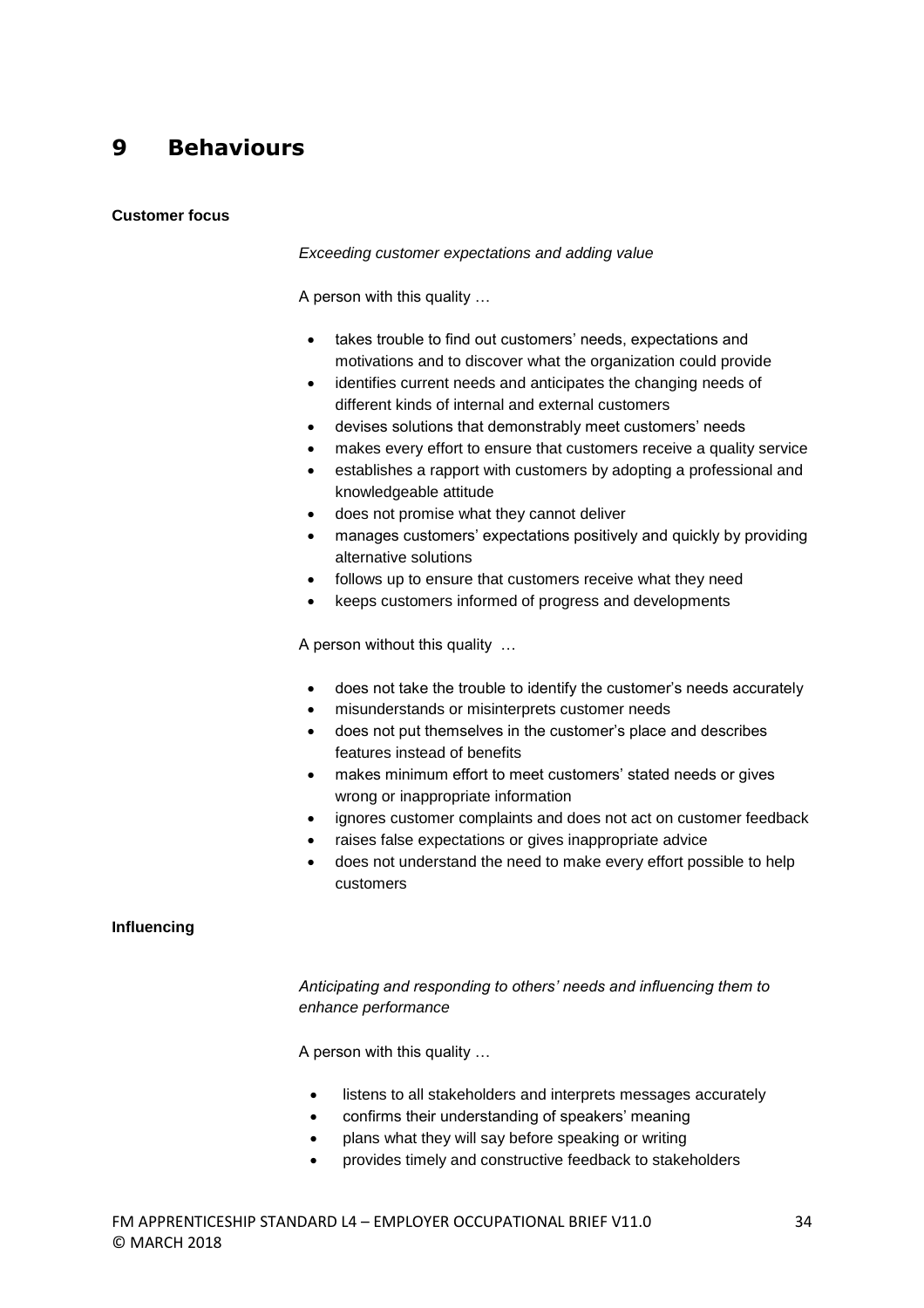- chooses words and expressions that are appropriate to the audience/readership
- uses communication channels that are appropriate to the situation
- uses correct grammar and syntax
- uses their understanding of others to enhance their style of communication
- captures others' interest and influences them by using tone, pitch, a convincing, persuasive style and body language to enhance their message

A person without this quality …

- does not pick up on or ignores speakers'/readers' cues, verbal or non-verbal signals
- engages their mouth before their brain
- confuses people by using jargon or slang, giving too much or too little information or communicates in a way that others cannot readily understand
- uses inappropriate or condescending language
- fails to provide timely or constructive feedback
- keeps information to themselves
- bores people with a flat, uninspiring delivery
- produces informal, muddled or rambling written work
- does not make their meaning crystal clear

#### **Collaboration**

#### *Working in partnership with others for the common good*

A person with this quality …

- contributes actively to meetings and group activities
- takes others' opinions and advice into account when making decisions
- seeks to understand people's agenda, interests and concerns
- encourages a culture of collective responsibility and shares resources, ideas and experiences
- forges internal and external partnerships likely to lead to business improvements
- builds consensus and seeks to find common ground
- negotiates compromises and takes action to reduce friction and conflict
- acts as a diplomatic ambassador of their organization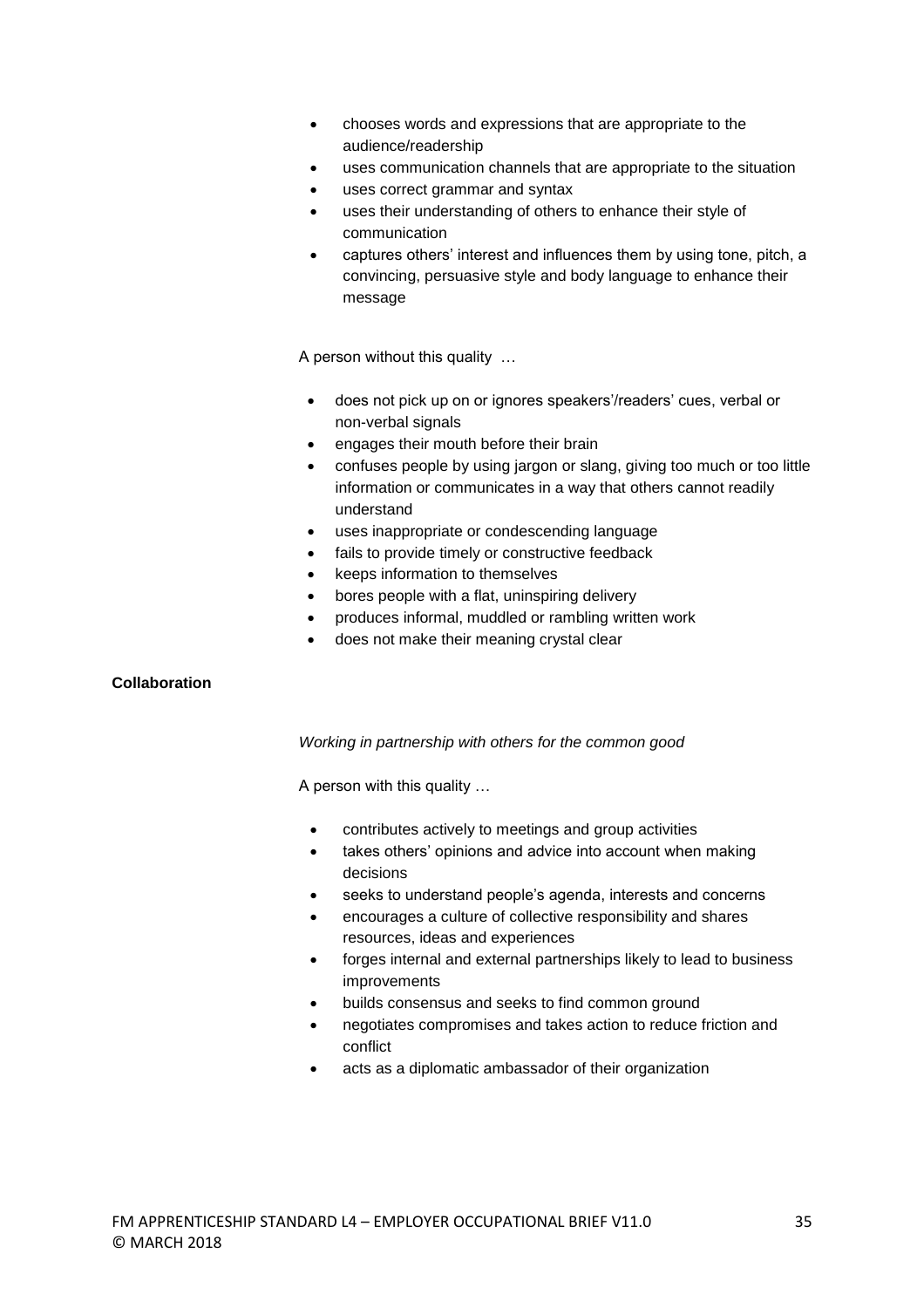A person without this quality …

- is openly hostile or inconsiderate of others' position and/or ideas
- is not "present in the moment"
- fails to consult others
- approaches work in isolation
- proposes solutions that would benefit themselves only
- is unwilling to reach agreement and make commitments to joint endeavours
- fails to share information and does not respond to others' communications
- causes ambiguity and leaves people wondering

#### **Innovation and quality**

*Aiming for a higher level of excellence*

A person with this quality …

- sees problems and challenges as opportunities
- takes a holistic view continuously to business improvement and spots trends and connections from disparate areas of business
- seeks inspiration for improvement from strengths and weaknesses alike
- adopts an agile approach to adapting to changing environments
- responds positively to imposed change
- reflects on experiences and events to learn lessons for improvement
- is willing to listen to and try out new ideas
- challenges the status quo and does not accept mediocrity
- encourages a solution-oriented customer focus in the facilities management function
- spots opportunities to create innovative enhancements to business

A person without this quality …

- is inflexible, unwilling to take risks, accept faults or learn lessons
- focuses on individual aspects of work on an intermittent basis
- says "no" without looking at the options
- resists change and denigrates or discourages others' suggestions
- sees problems as insurmountable obstacles
- attempts to maintain the status quo
- accepts the "good enough"
- fails to analyse lessons to be learned from successes and failures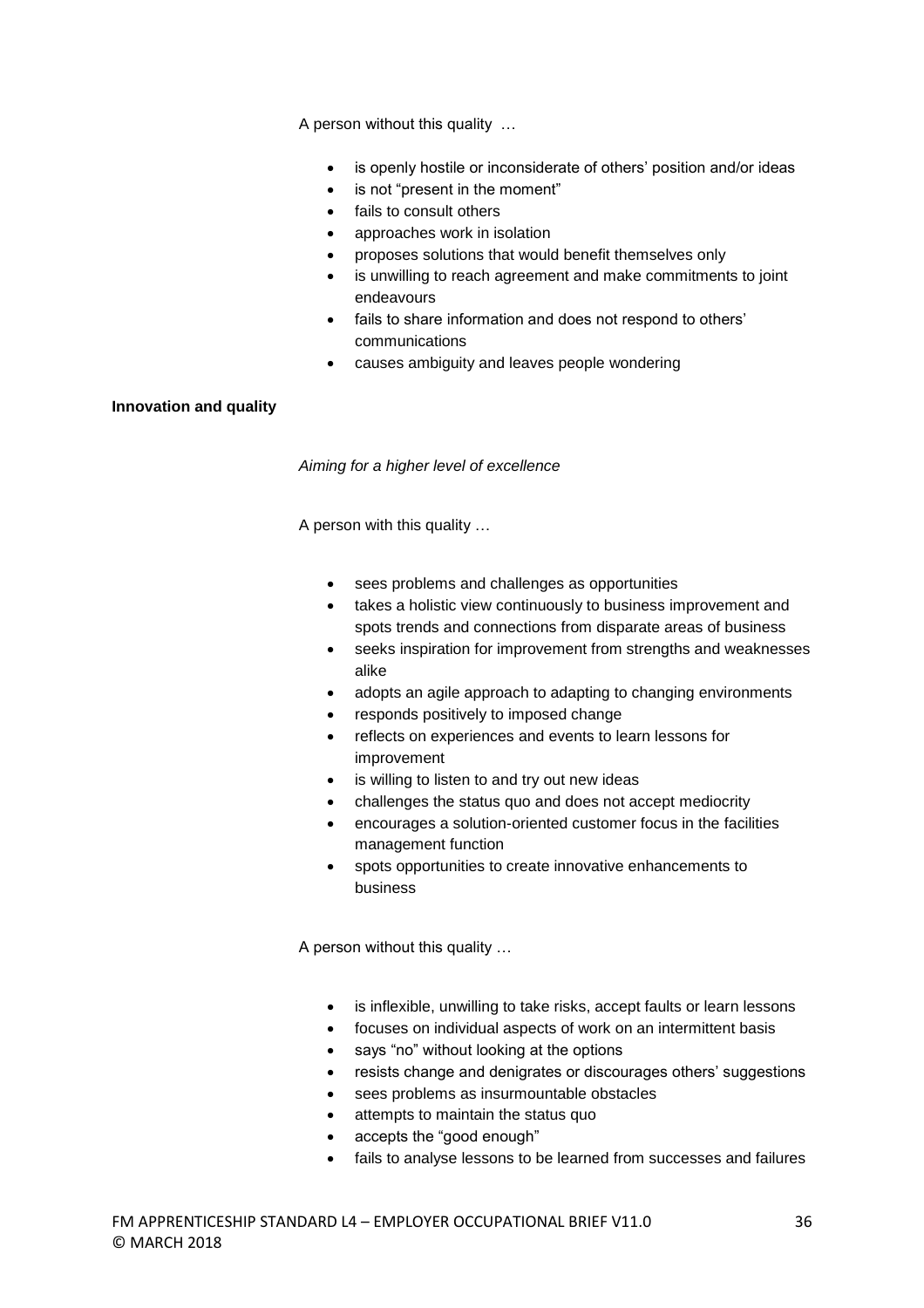#### **Strategic thinking**

*Seeing the "bigger picture" to enable an organization to meet or exceed its strategic intentions*

A person with this quality …

- anticipates market trends
- maintains awareness of developments within facilities management that may influence business strategy
- aligns business needs with market expectations
- balances their knowledge of the facilities management industry and internal policy to assess the wider implications of business decisions
- assesses the medium- to long-term impact of business decisions
- weighs up the implications of commercial imperatives
- looks to the long-term
- is willing to take calculated risks and order their priorities

A person without this quality …

- is focused on "the here and now"
- fails to consider the wider implication of decisions
- works in a "silo" and fails to make connections between different strands of work
- rarely initiates ideas and waits to be told what to do
- fears to challenge the status quo and sticks to their own path
- finds uncertainty difficult and fails to make decisions without full information
- treats tasks individually and does not prioritize them

#### **Ethics and integrity**

*Working for the greater good and not sacrificing high standards for immediate gain or personal benefit*

A person with this quality …

- encourages high standards of socially responsible and sustainable activity
- takes decisions and actions that maintain standards of financial probity
- exemplifies BIFM professional standards of conduct
- reflects on their behaviour and adapts it to suit the situation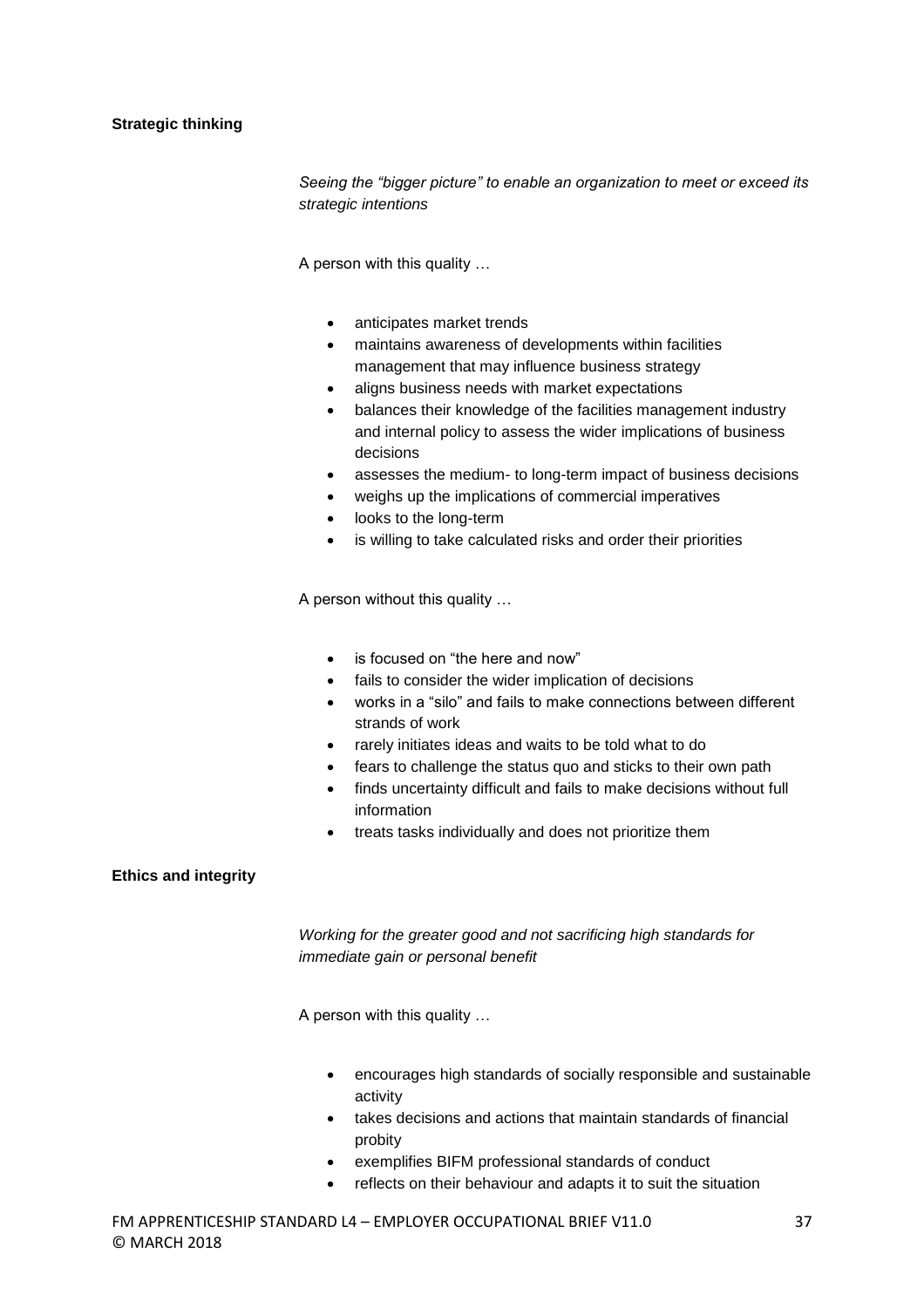- manages the impact of their behaviour to positive effect
- does not cut corners or jeopardize the wellbeing of others
- maintains consistently high standards of loyalty, honesty and commitment
- does the right thing rather than what is convenient or popular
- takes pride in their work
- stands by their decisions and principles even in the face of opposition or threats
- admits mistakes and weaknesses and acts of them
- follows work through to the end and fulfils their responsibilities and promises

A person without this quality …

- fails to accept responsibility for their actions and decisions
- behaves in a reckless, irresponsible or unsustainable way
- covers up mistakes, blames others for problems and passes the buck
- is inflexible in their behaviour and dealings with others
- fails to reflect on their behaviour
- is too busy defending their own actions to consider the impact of their behaviour on others
- changes the message when challenged
- allows their personal opinions or interests to colour their judgment
- seeks personal gain at the expense of others
- takes shortcuts and unacceptable risks

#### **Leading people**

*Fostering the growth of themselves and others, inspiring them to exceed their personal and professional goals*

A person with this quality …

- seeks and acts upon regular feedback
- adopts a supportive approach to others
- sets clear expectations and direction
- leads by example and inspires others to follow eagerly
- works continuously on their personal development
- displays enthusiasm in their work, constantly seeking improvement
- is confident and clear about their ability to deliver
- celebrates others' success and builds a shared understanding of business needs
- adapts their leadership style to get the most out of people
- adopts a diversity policy that maximizes the collective talents of the team